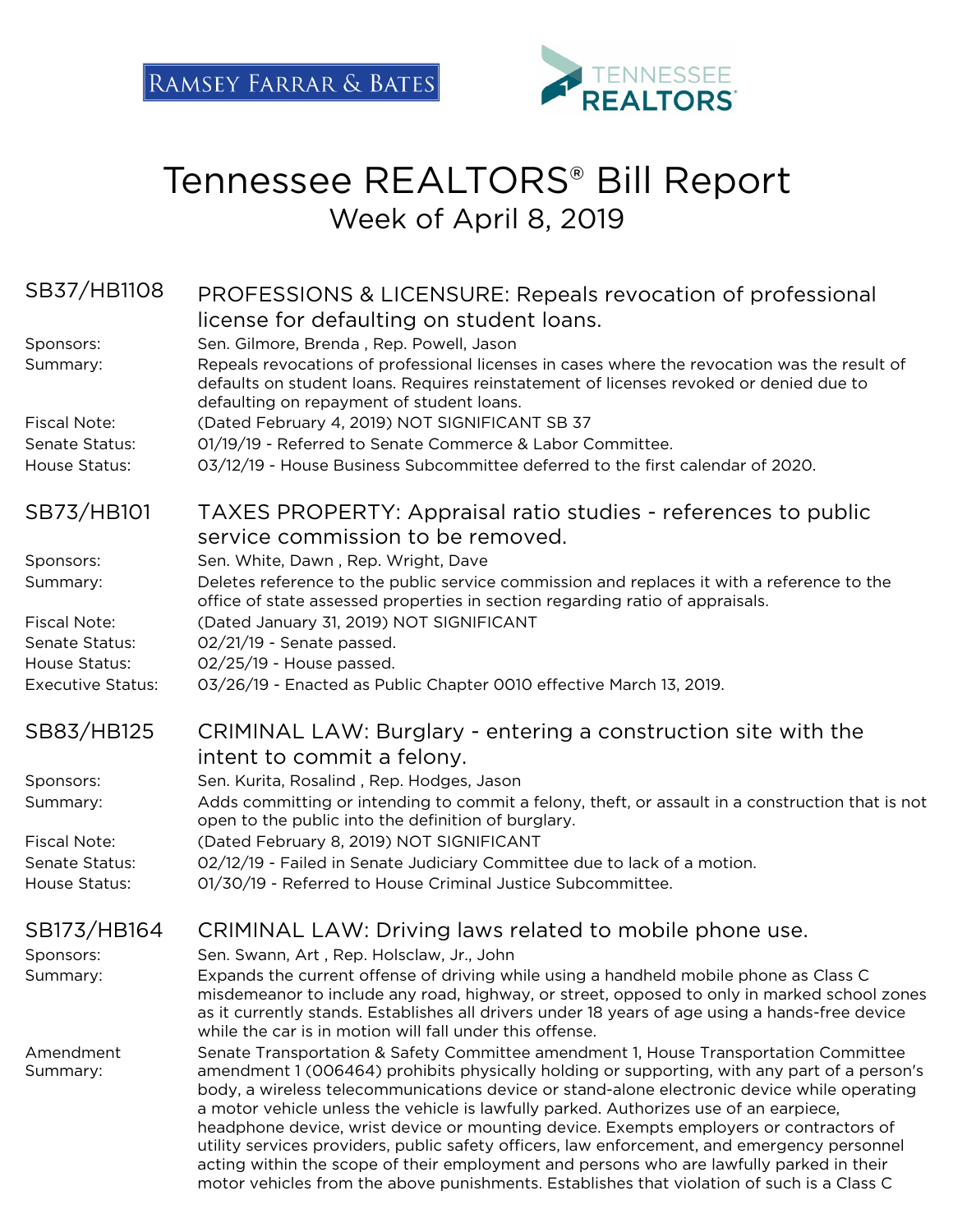|                                 | misdemeanor, punishable by fine only, not to exceed \$50. Establishes that if the violation is<br>the person's third or subsequent offense of the violation results in an accident the fine is \$100.<br>Establishes that if such a violation occurs in a work zone when workers are present or in a<br>marked school zone when warning flashers are on, the fine is \$200. Establishes court costs<br>not exceed \$10. Requires the Department of Transportation (TDOT) to utilize permanent<br>electronic overhead informational displays to provide periodic messages to inform public<br>about the law. Requires the Department of Safety (DOS) to include distracted driving as part<br>of the instructional information used in driver education training. |
|---------------------------------|------------------------------------------------------------------------------------------------------------------------------------------------------------------------------------------------------------------------------------------------------------------------------------------------------------------------------------------------------------------------------------------------------------------------------------------------------------------------------------------------------------------------------------------------------------------------------------------------------------------------------------------------------------------------------------------------------------------------------------------------------------------|
| <b>Fiscal Note:</b>             | (Dated March 8, 2019) Increase State Revenue Exceeds \$262,400/FY19-20 Exceeds<br>\$524,700/FY20-21 Up to \$262,400/FY21-22 and Subsequent Years Increase Local Revenue<br>Exceeds \$31,100/FY19-20 Exceeds \$62,100/FY20-21 Up to \$31,100/FY21-22 and Subsequent<br>Years                                                                                                                                                                                                                                                                                                                                                                                                                                                                                      |
| Senate Status:<br>House Status: | 04/10/19 - Set for Senate Finance, Ways & Means Committee 04/16/19.<br>04/11/19 - Set for House Floor on 04/17/19.                                                                                                                                                                                                                                                                                                                                                                                                                                                                                                                                                                                                                                               |
| SB176/HB201                     | TAXES PROPERTY: Affordable Rental Property Act.                                                                                                                                                                                                                                                                                                                                                                                                                                                                                                                                                                                                                                                                                                                  |
| Sponsors:                       | Sen. Gilmore, Brenda, Rep. Jernigan, Darren                                                                                                                                                                                                                                                                                                                                                                                                                                                                                                                                                                                                                                                                                                                      |
| Summary:                        | Requires THDA to create an annual report researching the availability of affordable housing in<br>each county. Requires THDA to work with the state board of equalization to create an<br>application for those searching in counties with scarce affordable housing, establishing what is<br>affordable property, along with creating a means of addressing the economic impact upon the<br>owner.                                                                                                                                                                                                                                                                                                                                                              |
| <b>Fiscal Note:</b>             | (Dated March 14, 2019) Other Fiscal Impact A precise decrease in local government property<br>tax revenue cannot reasonably be determined.                                                                                                                                                                                                                                                                                                                                                                                                                                                                                                                                                                                                                       |
| Senate Status:                  | 03/26/19 - Taken off notice in Senate State & Local Government Committee.                                                                                                                                                                                                                                                                                                                                                                                                                                                                                                                                                                                                                                                                                        |
| House Status:                   | 02/01/19 - Referred to House Property & Planning Subcommittee.                                                                                                                                                                                                                                                                                                                                                                                                                                                                                                                                                                                                                                                                                                   |
| SB178/HB165                     | ENVIRONMENT & NATURE: Persons unable to connect to the public                                                                                                                                                                                                                                                                                                                                                                                                                                                                                                                                                                                                                                                                                                    |
|                                 | sewer system due to moratorium.                                                                                                                                                                                                                                                                                                                                                                                                                                                                                                                                                                                                                                                                                                                                  |
| Sponsors:                       | Sen. Gardenhire, Todd, Rep. Hazlewood, Patsy                                                                                                                                                                                                                                                                                                                                                                                                                                                                                                                                                                                                                                                                                                                     |
| Summary:                        | Requires the commissioner of environment and conservation to issue a permit for the<br>installation of a subsurface sewage disposal system to any person unable to connect to the<br>public sewer system from a moratorium. Requires the permit holder to discontinue service to<br>the subsurface sewage disposal system and connect to the public sewer system within 90<br>days of the moratorium being lifted.                                                                                                                                                                                                                                                                                                                                               |
| Amendment<br>Summary:           | Senate amendment 1 (004862) removes requirement that permit holder connect to public<br>sewer systems after 90 days. Requires disclosure of installed subsurface sewage disposal<br>systems under these permits to purchasers.                                                                                                                                                                                                                                                                                                                                                                                                                                                                                                                                   |
| <b>Fiscal Note:</b>             | (Dated February 11, 2019) NOT SIGNIFICANT                                                                                                                                                                                                                                                                                                                                                                                                                                                                                                                                                                                                                                                                                                                        |
| Senate Status:                  | 03/04/19 - Senate passed with amendment 1 (004862).                                                                                                                                                                                                                                                                                                                                                                                                                                                                                                                                                                                                                                                                                                              |
| House Status:                   | 03/25/19 - House passed.                                                                                                                                                                                                                                                                                                                                                                                                                                                                                                                                                                                                                                                                                                                                         |
| <b>Executive Status:</b>        | 04/09/19 - Signed by governor.                                                                                                                                                                                                                                                                                                                                                                                                                                                                                                                                                                                                                                                                                                                                   |
| SB196/HB261                     | PROFESSIONS & LICENSURE: Expands the Right to Earn a Living Act.                                                                                                                                                                                                                                                                                                                                                                                                                                                                                                                                                                                                                                                                                                 |
| Sponsors:                       | Sen. Kelsey, Brian, Rep. Daniel, Martin                                                                                                                                                                                                                                                                                                                                                                                                                                                                                                                                                                                                                                                                                                                          |
| Summary:                        | Requires entry regulations, public service restrictions, and statutes to be clearly apparent and<br>shaped to fulfill a legitimate public health or safety objective. Allows individuals to bring civil<br>action on relevant licensing authorities that failed to meet standards.                                                                                                                                                                                                                                                                                                                                                                                                                                                                               |
| Amendment<br>Summary:           | House Government Operations amendment 1 (006605), which deletes and rewrites all<br>language after the enacting clause. Makes various changes to the Right to Earn a Living Act.<br>Authorizes an affected person to petition a licensing authority to repeal or modify an entry<br>regulation within its jurisdiction, including entry regulations promulgated relative to statute.<br>Exempts any state agency, regulatory board, commission, council, or committee that<br>regulates a person under certain circumstances.                                                                                                                                                                                                                                    |
| <b>Fiscal Note:</b>             | (Dated February 15, 2019) Other Fiscal Impact Due to multiple unknown factors, the exact<br>impact of the proposed legislation cannot be determined with reasonable certainty.                                                                                                                                                                                                                                                                                                                                                                                                                                                                                                                                                                                   |
| Senate Status:<br>House Status: | 04/10/19 - Set for Senate State & Local Government Committee 04/16/19.<br>04/11/19 - Set for House Finance, Ways & Means Committee 04/17/19.                                                                                                                                                                                                                                                                                                                                                                                                                                                                                                                                                                                                                     |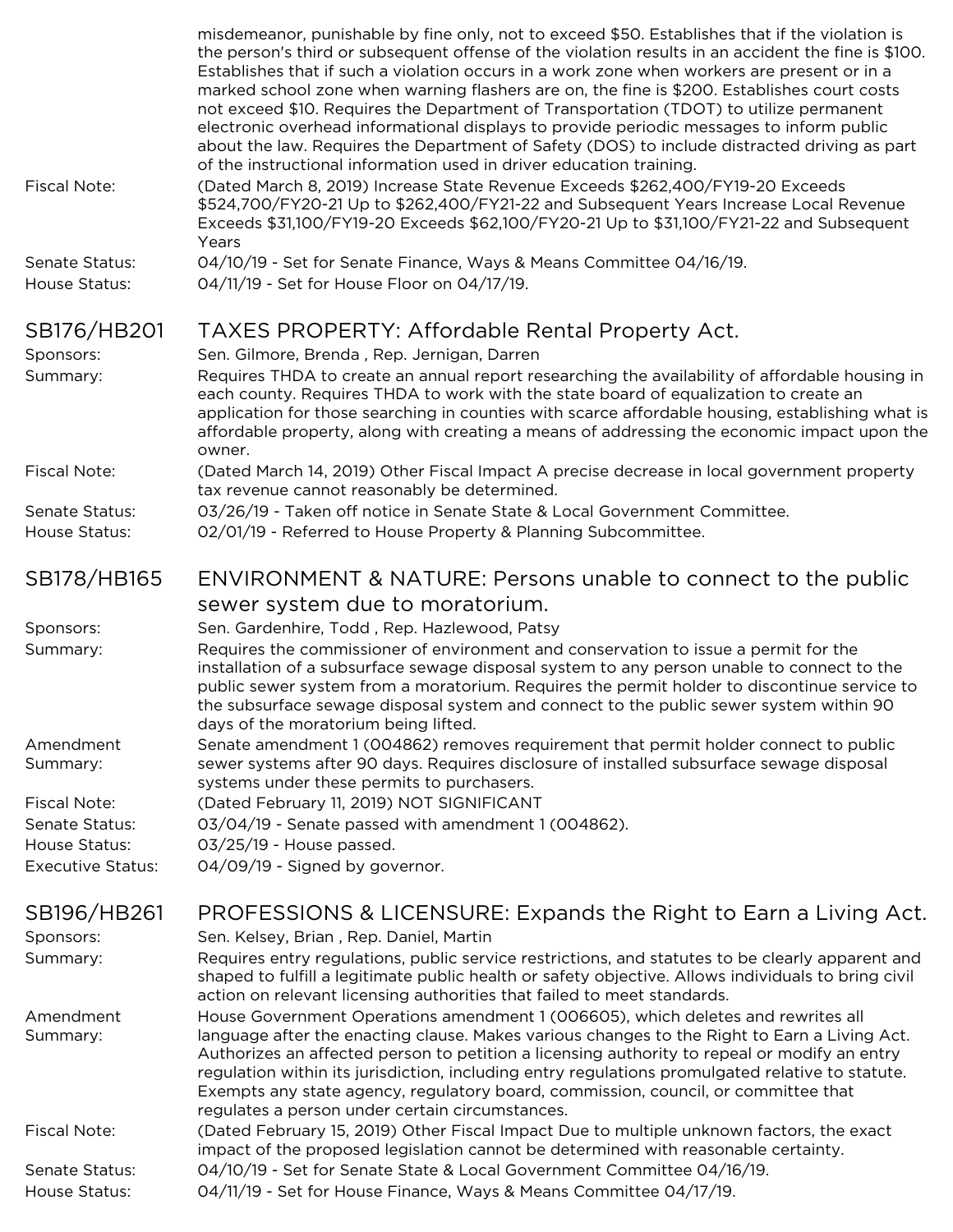| SB224/HB232                                            | PROPERTY & HOUSING: Creates registry of tenants evicted through<br>writs of possession.                                                                                                                                                                                                                                           |
|--------------------------------------------------------|-----------------------------------------------------------------------------------------------------------------------------------------------------------------------------------------------------------------------------------------------------------------------------------------------------------------------------------|
| Sponsors:<br>Summary:                                  | Sen. Lundberg, Jon, Rep. Crawford, John<br>Directs the housing development agency to create a registry of tenants who have been<br>evicted through the execution of a writ of possession, which will be accessible to landlords in<br>this state.                                                                                 |
| <b>Fiscal Note:</b><br>Senate Status:<br>House Status: | (Dated April 5, 2019) Decrease Local Revenue Exceeds \$300<br>02/01/19 - Referred to Senate State & Local Government Committee.<br>02/01/19 - Referred to House Property & Planning Subcommittee.                                                                                                                                 |
| SB231/HB913                                            | PROPERTY & HOUSING: Requires register of deeds send written<br>notice to property owner before recording a lien.                                                                                                                                                                                                                  |
| Sponsors:<br>Summary:                                  | Sen. Lundberg, Jon, Rep. Keisling, Kelly<br>Requires the register of deeds to send written notice to the property owner prior to recording<br>a lien.                                                                                                                                                                             |
| <b>Fiscal Note:</b><br>Senate Status:<br>House Status: | (Dated March 8, 2019) Increase Local Expenditures Exceeds \$84,800*<br>02/01/19 - Referred to Senate Judiciary Committee.<br>03/12/19 - Taken off notice in House Business Subcommittee.                                                                                                                                          |
| SB238/HB99                                             | PUBLIC EMPLOYEES: Authorizes comptroller to investigate Class A<br>and B felonies related to private funds under certain conditions.                                                                                                                                                                                              |
| Sponsors:<br>Summary:                                  | Sen. Lundberg, Jon, Rep. Tillis, Rick<br>Authorizes the comptroller to investigate Class A and B felonies involving private funds in<br>regards to public interest, if requested by the attorney general and reporter or the district<br>attorney general if held in conjunction with an investigation by the Tennessee Bureau of |
| <b>Fiscal Note:</b><br>Senate Status:                  | Investigation.<br>(Dated January 31, 2019) NOT SIGNIFICANT<br>03/18/19 - Senate passed.                                                                                                                                                                                                                                           |
| House Status:<br><b>Executive Status:</b>              | 02/25/19 - House passed.<br>04/09/19 - Signed by governor.                                                                                                                                                                                                                                                                        |
| SB241/HB403                                            | TAXES PROPERTY: Removes certain state provisions regarding<br>property tax.                                                                                                                                                                                                                                                       |
| Sponsors:<br>Summary:                                  | Sen. Jackson, Ed, Rep. Hall, Mark<br>Eliminates certify valuation to local officials, authority to place liens, and issue distress<br>warrants for state property tax.                                                                                                                                                            |
| <b>Fiscal Note:</b><br>Senate Status:                  | (Dated February 4, 2019) NOT SIGNIFICANT<br>02/21/19 - Senate passed.                                                                                                                                                                                                                                                             |
| House Status:<br><b>Executive Status:</b>              | 03/21/19 - House passed.<br>04/09/19 - Signed by governor.                                                                                                                                                                                                                                                                        |
| SB249/HB229                                            | TAXES PROPERTY: Commission retained by county registers for<br>collecting and reporting recordation tax.                                                                                                                                                                                                                          |
| Sponsors:                                              | Sen. Jackson, Ed, Rep. Bricken, Rush                                                                                                                                                                                                                                                                                              |
| Summary:                                               | Removes incrementally over a three-year period the requirement that 52 percent of the five<br>percent commission retained by county registers for collecting and reporting recordation tax<br>must be remitted to state treasurer and credited to state general fund.                                                             |
| <b>Fiscal Note:</b>                                    | (Dated February 22, 2019) Decrease State Revenue \$776,100/FY19-20 \$2,988,000/FY20-21<br>\$5,989,500/FY21-22 \$7,786,400/FY22-23 and Subsequent Years Increase Local Revenue<br>\$776,100/FY19-20 \$2,988,000/FY20-21 \$5,989,500/FY21-22 \$7,786,400/FY22-23 and<br><b>Subsequent Years</b>                                     |
| Senate Status:<br>House Status:                        | 04/09/19 - Senate State & Local Government Committee deferred to 01/22/20.<br>03/06/19 - House Local Committee recommended. Sent to House Finance.                                                                                                                                                                                |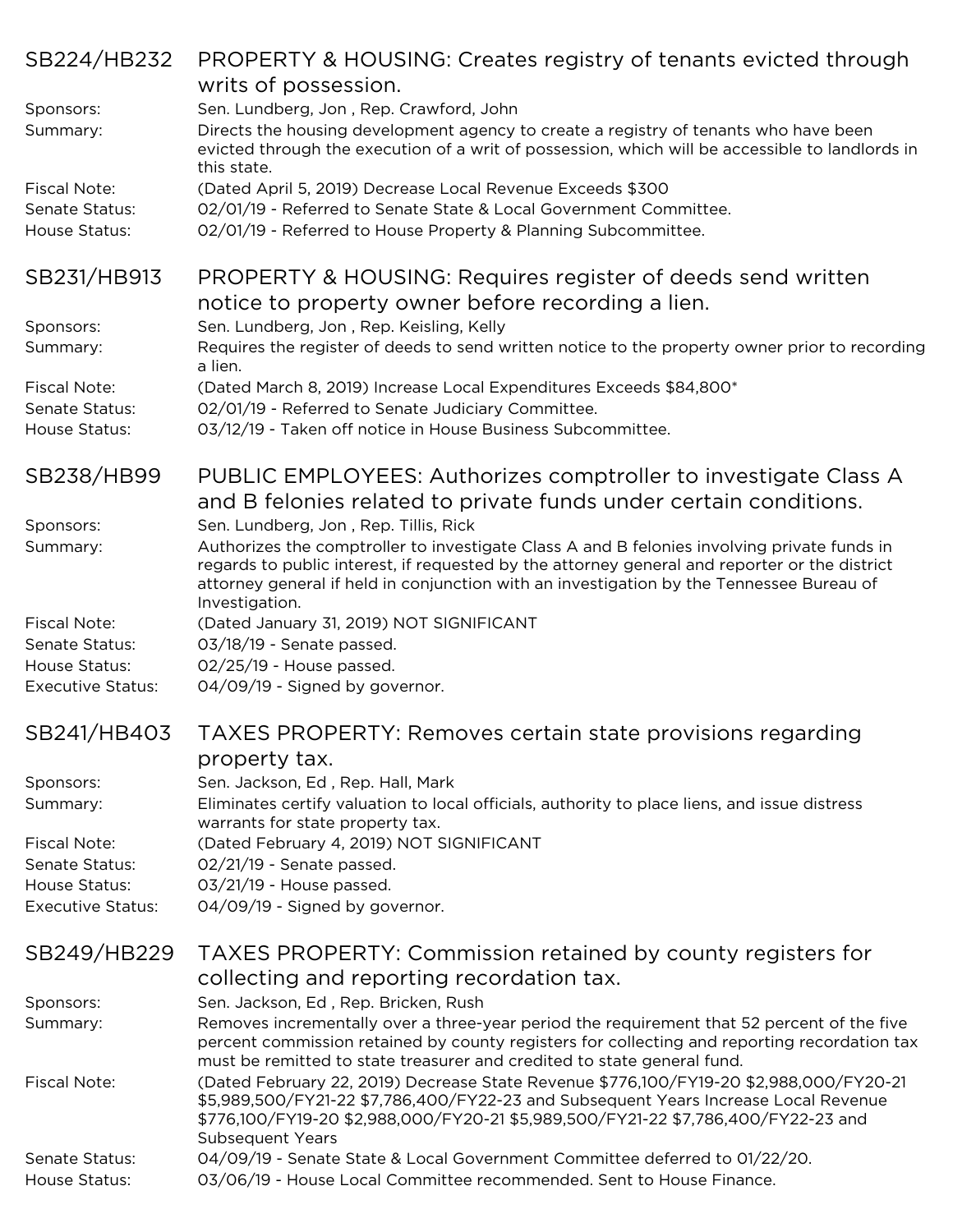| SB253/HB246              | TAXES BUSINESS: Phases out professional privilege tax.                                                                                                                                                                                                                                                                                                                                                                                                                                                                                                                                                                                                |
|--------------------------|-------------------------------------------------------------------------------------------------------------------------------------------------------------------------------------------------------------------------------------------------------------------------------------------------------------------------------------------------------------------------------------------------------------------------------------------------------------------------------------------------------------------------------------------------------------------------------------------------------------------------------------------------------|
| Sponsors:                | Sen. Kyle, Sara, Rep. Clemmons, John                                                                                                                                                                                                                                                                                                                                                                                                                                                                                                                                                                                                                  |
| Summary:                 | Phases out the professional privilege tax over a four-year period for tax years that begin on<br>and after June 1, 2019.                                                                                                                                                                                                                                                                                                                                                                                                                                                                                                                              |
| <b>Fiscal Note:</b>      | (Dated January 31, 2019) Decrease State Revenue Net Impact \$23,375,600/FY18-19<br>\$46,751,300/FY19-20 \$70,126,900/FY20-21 \$93,502,500/FY21-22 and Subsequent Years<br>Decrease State Expenditures \$243,600/FY18-19 \$487,200/FY19-20 \$730,800/FY20-21<br>\$974,400/FY21-22 and Subsequent Years Increase Local Revenue \$116,000/FY18-19<br>\$232,100/FY19-20 \$348,100/FY20-21 \$464,200/FY21-22 and Subsequent Years                                                                                                                                                                                                                          |
| Senate Status:           | 03/26/19 - Taken off notice in Senate Finance Revenue Subcommittee.                                                                                                                                                                                                                                                                                                                                                                                                                                                                                                                                                                                   |
| House Status:            | 02/20/19 - House Finance Subcommittee placed behind the budget.                                                                                                                                                                                                                                                                                                                                                                                                                                                                                                                                                                                       |
| SB263/HB230              | PROPERTY & HOUSING: Clarification of time-share transfer contracts.                                                                                                                                                                                                                                                                                                                                                                                                                                                                                                                                                                                   |
| Sponsors:                | Sen. Niceley, Frank, Rep. Crawford, John                                                                                                                                                                                                                                                                                                                                                                                                                                                                                                                                                                                                              |
| Summary:                 | Clarifies that time-share transferring contracts are voidable by the purchaser for 10 days from<br>the date of the signing of the contract, if the purchaser made an on-site inspection of a<br>component site of the time-share project.                                                                                                                                                                                                                                                                                                                                                                                                             |
| <b>Fiscal Note:</b>      | (Dated February 5, 2019) NOT SIGNIFICANT                                                                                                                                                                                                                                                                                                                                                                                                                                                                                                                                                                                                              |
| Senate Status:           | 03/25/19 - Senate passed.                                                                                                                                                                                                                                                                                                                                                                                                                                                                                                                                                                                                                             |
| House Status:            | 04/04/19 - House passed.                                                                                                                                                                                                                                                                                                                                                                                                                                                                                                                                                                                                                              |
| <b>Executive Status:</b> | 04/09/19 - Sent to governor.                                                                                                                                                                                                                                                                                                                                                                                                                                                                                                                                                                                                                          |
| SB278/HB100              | TAXES PROPERTY: Filing of year's property maps with register of<br>deeds.                                                                                                                                                                                                                                                                                                                                                                                                                                                                                                                                                                             |
| Sponsors:                | Sen. Kurita, Rosalind, Rep. Leatherwood, Tom                                                                                                                                                                                                                                                                                                                                                                                                                                                                                                                                                                                                          |
| Summary:                 | Changes date when assessors must file that year's property maps with the register of deeds<br>from October 1 to April 15.                                                                                                                                                                                                                                                                                                                                                                                                                                                                                                                             |
| <b>Fiscal Note:</b>      | (Dated January 31, 2019) NOT SIGNIFICANT                                                                                                                                                                                                                                                                                                                                                                                                                                                                                                                                                                                                              |
| Senate Status:           | 02/21/19 - Senate passed.                                                                                                                                                                                                                                                                                                                                                                                                                                                                                                                                                                                                                             |
| House Status:            | 03/18/19 - House passed.                                                                                                                                                                                                                                                                                                                                                                                                                                                                                                                                                                                                                              |
| <b>Executive Status:</b> | 04/05/19 - Enacted as Public Chapter 0059 effective January 1, 2020.                                                                                                                                                                                                                                                                                                                                                                                                                                                                                                                                                                                  |
| SB315/HB338              | TAXES BUSINESS: Phases out professional privilege tax.                                                                                                                                                                                                                                                                                                                                                                                                                                                                                                                                                                                                |
| Sponsors:                | Sen. Watson, Bo, Rep. Reedy, Jay                                                                                                                                                                                                                                                                                                                                                                                                                                                                                                                                                                                                                      |
| Summary:                 | Declares the privilege tax is payable on June 1 of each tax year, with each tax year beginning<br>on June 1 and ending on May 31. Decreases professional privilege tax from \$400 to \$300<br>annually for tax years ending on or after May, 31, 2022. Repeals tax for tax years ending on or                                                                                                                                                                                                                                                                                                                                                         |
| Fiscal Note:             | after May 31, 2025.<br>(Dated February 4, 2019) Decrease State Revenue Net Impact \$23,375,600/FY20-21<br>\$23,375,600/FY21-22 \$23,375,600/FY22-23 \$93,502,500/FY23-24 and Subsequent Years                                                                                                                                                                                                                                                                                                                                                                                                                                                         |
|                          | Decrease State Expenditures \$243,600/FY20-21 \$243,600/FY21-22 \$243,600/FY22-23<br>\$974,400/FY23-24 and Subsequent Years Increase Local Revenue \$116,000/FY20-21<br>\$116,000/FY21-22 \$116,000/FY22-23 \$464,200/FY23-24 and Subsequent Years Other Fiscal<br>Impact To the extent the General Assembly further reduces the privilege tax rate annually<br>through enactment of a general bill, and that such reductions are equal to \$100 each year,<br>beginning in FY20-21, the net decreases in state revenue* and increases in local revenue are<br>estimated to be: (\$23,375,600) for the state and \$116,000 for the locals in FY20-21; |
|                          | (\$46,751,300) for the state and \$232,100 for the locals in FY21-22; (\$70,126,900) for the state<br>and \$348,100 for the locals in FY22-23; and (\$93,502,500) for the state and \$464,200 for the<br>locals in FY23-24 and subsequent years. The net decrease in state expenditures for the state<br>is estimated to be: \$243,600 in FY20-21; \$487,200 in FY21-22; \$730,800 in FY22-23; and<br>\$974,400 in FY23-24 and subsequent years. *net decreases in state revenue denoted                                                                                                                                                              |
|                          | parenthetically SB 315 HB 338                                                                                                                                                                                                                                                                                                                                                                                                                                                                                                                                                                                                                         |
| Senate Status:           | 03/12/19 - Senate Finance Revenue Subcommittee returned to full committee with a negative<br>recommendation.                                                                                                                                                                                                                                                                                                                                                                                                                                                                                                                                          |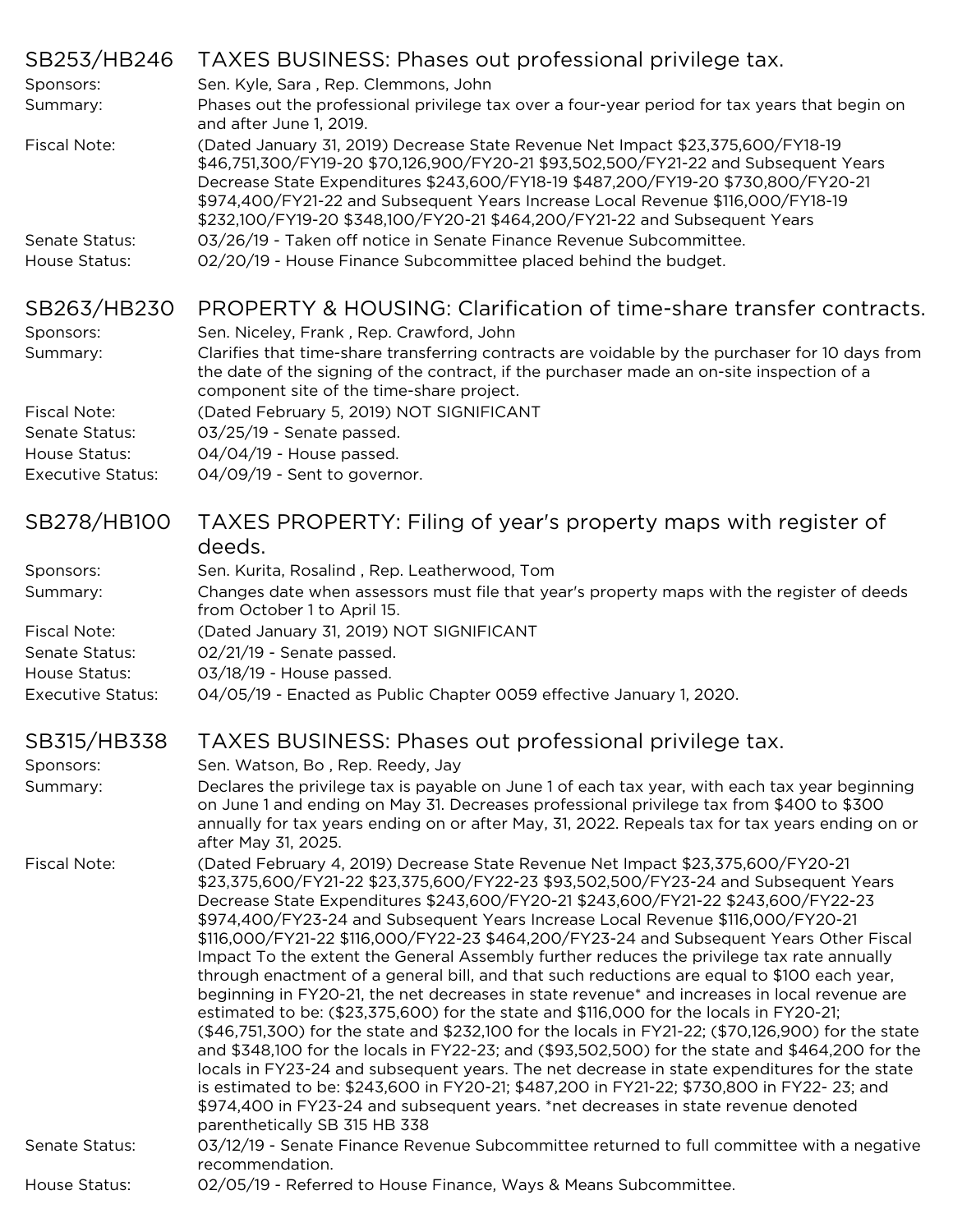| SB321/HB543                                     | TAXES PROPERTY: Requirement of notice from the delinquent tax                                                                                                                                                                                                                                                                                                                                                                                                                                                                                                                                                                                                                                                                                                                                                                                                                                                                                                                                                                   |
|-------------------------------------------------|---------------------------------------------------------------------------------------------------------------------------------------------------------------------------------------------------------------------------------------------------------------------------------------------------------------------------------------------------------------------------------------------------------------------------------------------------------------------------------------------------------------------------------------------------------------------------------------------------------------------------------------------------------------------------------------------------------------------------------------------------------------------------------------------------------------------------------------------------------------------------------------------------------------------------------------------------------------------------------------------------------------------------------|
|                                                 | attorney relative to property tax.                                                                                                                                                                                                                                                                                                                                                                                                                                                                                                                                                                                                                                                                                                                                                                                                                                                                                                                                                                                              |
| Sponsors:                                       | Sen. Jackson, Ed, Rep. White, Mark                                                                                                                                                                                                                                                                                                                                                                                                                                                                                                                                                                                                                                                                                                                                                                                                                                                                                                                                                                                              |
| Summary:                                        | Requires the delinquent tax attorney to pose a copy of the proceeding and send a copy by<br>first-class mail addressed to "occupant" at the last known municipal address of the parcel.<br>Declares that all notices to all owners and interested parties must be detailed by the<br>delinquent tax attorney.                                                                                                                                                                                                                                                                                                                                                                                                                                                                                                                                                                                                                                                                                                                   |
| Amendment<br>Summary:                           | House Local Committee amendment 1 (006265) deletes and rewrites all language after the<br>enacting clause such that the only substantive changes (1) establish exact wording for notice<br>which is to be furnished by the delinguent tax attorney; and (2) specify how certain charges<br>and costs incurred by the delinquent tax attorney should be treated on a tax lien.                                                                                                                                                                                                                                                                                                                                                                                                                                                                                                                                                                                                                                                   |
| Fiscal Note:                                    | (Dated March 9, 2019) Other Fiscal Impact A precise fiscal impact to local government<br>revenue cannot reasonably be determined due to multiple unknown factors.                                                                                                                                                                                                                                                                                                                                                                                                                                                                                                                                                                                                                                                                                                                                                                                                                                                               |
| Senate Status:<br>House Status:                 | 04/09/19 - Senate State & Local Government Committee deferred to final calendar.<br>04/10/19 - Taken off notice in House Finance, Ways & Means Subcommittee.                                                                                                                                                                                                                                                                                                                                                                                                                                                                                                                                                                                                                                                                                                                                                                                                                                                                    |
| SB324/HB271                                     | CONSTRUCTION: Payment rights of contractors and subcontractors.                                                                                                                                                                                                                                                                                                                                                                                                                                                                                                                                                                                                                                                                                                                                                                                                                                                                                                                                                                 |
| Sponsors:<br>Summary:                           | Sen. Johnson, Jack, Rep. Gant, Ron<br>Prohibits a written contract to have a condition precedent for payment clause where the<br>prime contractor is not required to pay the remote contractor due to contract or until they<br>are paid by the construction owner. Declares that if payment is not received, work by<br>contractor can be suspended until received. Makes other revisions relative to the payment<br>rights of contractors and subcontractors.                                                                                                                                                                                                                                                                                                                                                                                                                                                                                                                                                                 |
| Amendment<br>Summary:                           | House Business Subcommittee amendment 1 (004904) defines "subcontractor." Establishes<br>requirements of notices to owners from all lienors, expect laborers, and subcontractors of a<br>remote contractor or materialman. Declares that a written contract between a prime<br>contractor and a remote contractor cannot include a condition precedent for payment clause<br>stating the prime contractor is not obligated to pay the remote contractor for performing in<br>accordance with the contract unless the prime contractor is paid by the owner, with<br>exceptions established. Declares upon an owner's default or refusal to pay, the right to<br>recovery is limited to the contractor's expenses incurred under contract, that if an owner<br>doesn't pay a prime contractor within seven days, the prime contractor can stop work upon<br>seven days of written notice, and if an owner doesn't pay a remote contractor within 15 days,<br>the remote contractor can stop work upon 15 days of written notice. |
| Fiscal Note:<br>Senate Status:<br>House Status: | (Dated February 22, 2019) NOT SIGNIFICANT<br>04/10/19 - Set for Senate Commerce & Labor Committee 04/16/19.<br>03/26/19 - Returned to House clerk's desk.                                                                                                                                                                                                                                                                                                                                                                                                                                                                                                                                                                                                                                                                                                                                                                                                                                                                       |
| SB344/HB1225<br>Sponsors:<br>Summary:           | CAMPAIGNS & LOBBYING: Increases campaign contribution limits.<br>Sen. Watson, Bo, Rep. Casada, Glen<br>Increases contribution limits to \$4,200 offices elected in statewide elections and to \$2,500<br>any other state or local public office. Increases limits from multicandidate political campaign<br>committee to \$20,000 for offices elected in statewide elections and to \$10,000 for any other<br>state or local public office. Limits candidates for statewide offices to not more than fifty<br>percent of total contributions and candidates for any other state or to \$200,000 from<br>multicandidate political campaign committees.                                                                                                                                                                                                                                                                                                                                                                           |
| <b>Senate Status:</b><br>House Status:          | 02/04/19 - Referred to Senate State & Local Government Committee.<br>02/13/19 - Referred to House Elections & Campaign Finance Subcommittee.                                                                                                                                                                                                                                                                                                                                                                                                                                                                                                                                                                                                                                                                                                                                                                                                                                                                                    |
| SB351/HB143                                     | TAXES PROPERTY: Property tax assessments.                                                                                                                                                                                                                                                                                                                                                                                                                                                                                                                                                                                                                                                                                                                                                                                                                                                                                                                                                                                       |
| Sponsors:<br>Summary:<br><b>Fiscal Note:</b>    | Sen. Briggs, Richard, Rep. Smith, Robin<br>Allows county clerks to keep oaths prescribed for assessors and deputies in electronic or<br>digital format. Allows assessors to provide informal reviews of assessments under certain<br>circumstances, raises cost of taxpayer appeal fees to under \$10, except for certain appellants,<br>and allows the appeals commission to delegate decision-making authority to a single member<br>when an evidentiary record must remain open for under 30 days after the hearing.<br>(Dated February 16, 2019) Decrease State Revenue Exceeds \$4,800                                                                                                                                                                                                                                                                                                                                                                                                                                     |
|                                                 |                                                                                                                                                                                                                                                                                                                                                                                                                                                                                                                                                                                                                                                                                                                                                                                                                                                                                                                                                                                                                                 |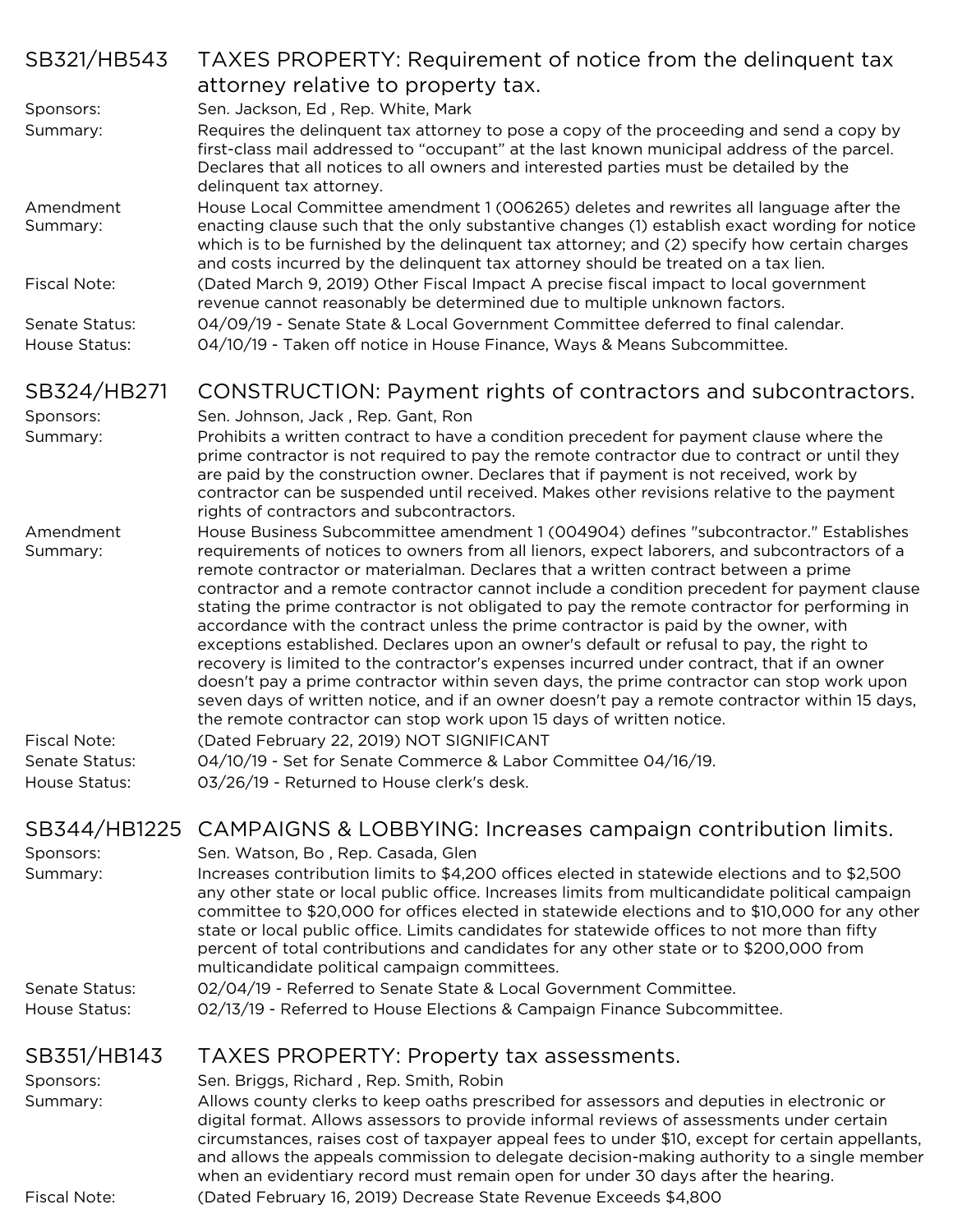| Senate Status:    | 02/25/19 - Senate passed.                                           |
|-------------------|---------------------------------------------------------------------|
| House Status:     | 03/18/19 - House passed.                                            |
| Executive Status: | 04/05/19 - Enacted as Public Chapter 0063 effective March 28, 2019. |

#### SB355/HB327 PROPERTY & HOUSING: Revises requirements on brownfield redevelopment projects.

Sponsors: Sen. Gardenhire, Todd, Rep. Howell, Dan

Summary: Makes the urban brownfield redevelopment project statute applicable to "mid-size and small counties" rather than "large and mid-size counties." Under present law, an urban brownfield redevelopment project must occur on a parcel or parcels of land located in a redevelopment zone and must either contain at least one brownfield site or contain a site of at least 10 acres that has remained vacant or substantially unoccupied for at least five years and, at any time within 20 years prior to June 1, 2011, included a manufacturing, industrial, distribution, or retail facility containing at least 1 million square feet. Allows the total amount of manufacturing, industrial, distribution, or retail facility space to be used to meet the 1 million square feet threshold. A redevelopment zone must be located in a county with a population of 80,000, or more. Adds that a redevelopment zone must also be located in a county having a population of 336,400, or less. Adds that an industrial development corporation must cease to receive allocations of sales and property tax revenue upon the maturity of the original bond or obligation used to finance the project, whose maximum amount of debt maturity must be no longer than 30 years.

Amendment Summary: House Local Committee amendment 1, Senate State & Local Government Committee amendment 1 (005935) deletes and rewrites all language after the enacting clause such that the substantive changes (1) remove the required designation of county size, (2) remove minimum acreage requirements, (3) expands the definition of a qualified cost for which certain tax revenues may be utilized, and (4) expands the designation which must be obtained in order to qualify as a redevelopment zone.

Fiscal Note: (Dated February 17, 2019) Other Fiscal Impact Due to multiple unknown variables, a precise impact to local government revenue cannot reasonably be determined.

Senate Status: 04/12/19 - Set for Senate Floor 04/15/19.

House Status: 04/11/19 - Set for House Floor on 04/17/19.

## SB359/HB362 LOCAL GOVERNMENT: Recording of annexation resolutions and deannexation ordinances.

| Sponsors:         | Sen. Haile, Ferrell, Rep. Cochran, Mark                                                                                                            |
|-------------------|----------------------------------------------------------------------------------------------------------------------------------------------------|
| Summary:          | Requires municipalities to record annexation resolutions and deannexation ordinances with<br>the register of deeds in affected county or counties. |
| Fiscal Note:      | (Dated February 12, 2019) NOT SIGNIFICANT                                                                                                          |
| Senate Status:    | 02/25/19 - Senate passed.                                                                                                                          |
| House Status:     | 03/25/19 - House passed.                                                                                                                           |
| Executive Status: | 04/09/19 - Signed by governor.                                                                                                                     |

| SB366/HB425                     | COMMERCIAL LAW: Extends deadline for lessees of certain<br>corporations to file reports listing leased properties.                                                                                                                                         |
|---------------------------------|------------------------------------------------------------------------------------------------------------------------------------------------------------------------------------------------------------------------------------------------------------|
| Sponsors:                       | Sen. Gardenhire, Todd, Rep. Hakeem, Yusuf                                                                                                                                                                                                                  |
| Summary:                        | Extends the deadline to December 1 each year for a lessee or sublessee of a health,<br>educational, and housing facility corporation to file a report listing leased properties and<br>details of the lease and payment in lieu of tax (PILOT) agreements. |
| Amendment<br>Summary:           | House Finance, Ways & Means Subcommittee amendment 1 (005066) establishes<br>qualifications which must be met by certain projects in order to be eligible for payment in lieu<br>of tax agreements with certain special purpose corporations.              |
| Fiscal Note:                    | (Dated February 11, 2019) NOT SIGNIFICANT                                                                                                                                                                                                                  |
| Senate Status:<br>House Status: | 04/02/19 - Taken off notice in Senate State & Local Government Committee.<br>04/01/19 - Withdrawn in House.                                                                                                                                                |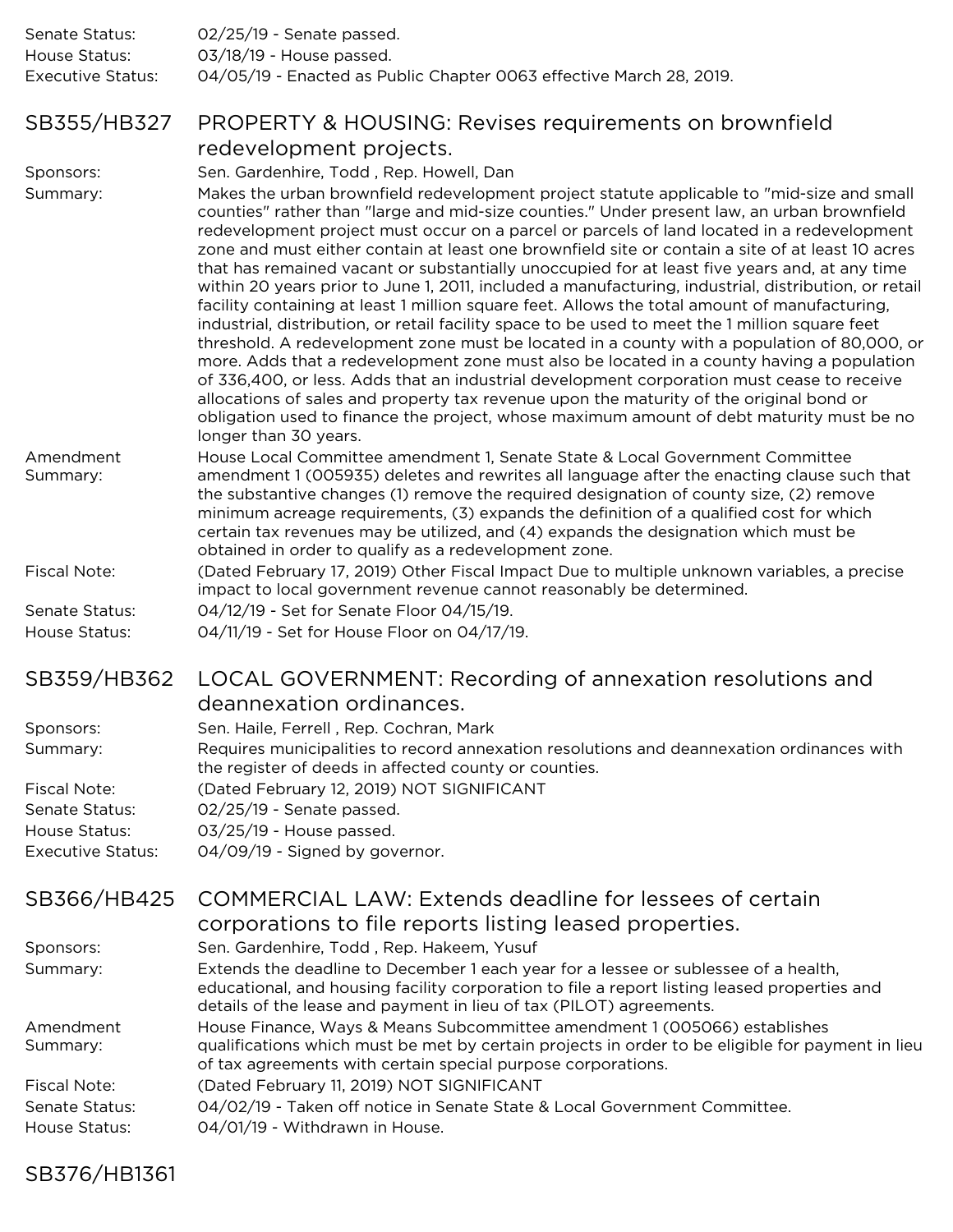|                                       | <b>PROPERTY &amp; HOUSING: Authority to impose a monitoring inspection</b><br>fee on each manufactured home.                                                                                                                                                                                                                                                                                                                                                                                                                                                                                                                                                                                                                                                                                                                                                                                                                                                                                                                                                                                                                           |
|---------------------------------------|----------------------------------------------------------------------------------------------------------------------------------------------------------------------------------------------------------------------------------------------------------------------------------------------------------------------------------------------------------------------------------------------------------------------------------------------------------------------------------------------------------------------------------------------------------------------------------------------------------------------------------------------------------------------------------------------------------------------------------------------------------------------------------------------------------------------------------------------------------------------------------------------------------------------------------------------------------------------------------------------------------------------------------------------------------------------------------------------------------------------------------------|
| Sponsors:<br>Summary:                 | Sen. Swann, Art, Rep. Calfee, Kent<br>Removes the authority to impose a monitoring inspection fee on each manufactured home<br>produced in Tennessee from the commissioner of commerce and insurance.                                                                                                                                                                                                                                                                                                                                                                                                                                                                                                                                                                                                                                                                                                                                                                                                                                                                                                                                  |
| Amendment<br>Summary:                 | Senate Commerce and Labor Committee amendment 1, House amendment 1 (006319) deletes<br>all language after the enacting clause. Requires the movement of any mobile home that is less<br>than or equal to 14 feet in width to utilize one escort vehicle during travel on a highway<br>system with two or more lanes. Prohibits any transport of a mobile home exceeding 16 feet in<br>height.                                                                                                                                                                                                                                                                                                                                                                                                                                                                                                                                                                                                                                                                                                                                          |
| <b>Fiscal Note:</b><br>Senate Status: | (Dated February 20, 2019) Decrease State Revenue - \$633,400/Manufactured Housing Fund<br>04/10/19 - Senate Transportation & Safety Committee recommended. Sent to Senate<br>Calendar Committee.                                                                                                                                                                                                                                                                                                                                                                                                                                                                                                                                                                                                                                                                                                                                                                                                                                                                                                                                       |
| House Status:                         | 04/10/19 - House passed with amendment 1 (006319).                                                                                                                                                                                                                                                                                                                                                                                                                                                                                                                                                                                                                                                                                                                                                                                                                                                                                                                                                                                                                                                                                     |
| SB384/HB304                           | PROFESSIONS & LICENSURE: Exempts armed forces members and<br>their spouses from licensure requirements.                                                                                                                                                                                                                                                                                                                                                                                                                                                                                                                                                                                                                                                                                                                                                                                                                                                                                                                                                                                                                                |
| Sponsors:                             | Sen. Lundberg, Jon, Rep. Bricken, Rush                                                                                                                                                                                                                                                                                                                                                                                                                                                                                                                                                                                                                                                                                                                                                                                                                                                                                                                                                                                                                                                                                                 |
| Summary:                              | Exempts armed forces members stationed within this state and their spouses from licensure<br>requirements to practice professions and occupations regulated by the department of<br>commerce and insurance and the department of health, subject to meeting certain<br>requirements to practice.                                                                                                                                                                                                                                                                                                                                                                                                                                                                                                                                                                                                                                                                                                                                                                                                                                       |
| Amendment<br>Summary:                 | Senate amendment 1 (005769) deletes and rewrites all language after the enacting clause<br>such that the substantive changes are as follows: (1) a qualifying person must register with the<br>state agency administering the profession and subject themselves in writing to the jurisdiction<br>of such agency in respect to harms or violations of statutes and rules; (2) a qualifying<br>individual must apply for licensure if such license expires in the state of issuance, or within one<br>year of practicing in Tennessee, whichever comes first; (3) regulatory boards under the<br>Department of Health (DOH) are not required to provide license exemption under this<br>legislation; and (4) deletes prerequisite that a person must have left employment to<br>accompany a spouse to this state in order to qualify for an expedited full license under a DOH<br>regulatory board. House amendment 2 (006630) specifies the person or spouse holds a valid<br>license to practice the regulated occupation or profession issued by another state or<br>jurisdiction having reasonably similar standards for licensure. |
| <b>Fiscal Note:</b>                   | (Dated February 28, 2019) Decrease State Revenue Exceeds \$1,000/Health Regulatory<br>Boards Exceeds \$1,000/Commerce Regulatory Boards                                                                                                                                                                                                                                                                                                                                                                                                                                                                                                                                                                                                                                                                                                                                                                                                                                                                                                                                                                                                |
| Senate Status:                        | 04/12/19 - Set for Senate Message 04/15/19.                                                                                                                                                                                                                                                                                                                                                                                                                                                                                                                                                                                                                                                                                                                                                                                                                                                                                                                                                                                                                                                                                            |
| House Status:                         | 04/08/19 - House passed with amendment 2 (006630).                                                                                                                                                                                                                                                                                                                                                                                                                                                                                                                                                                                                                                                                                                                                                                                                                                                                                                                                                                                                                                                                                     |
| SB388/HB256                           | <b>TRANSPORTATION VEHICLES: Prohibits use of cell phones while</b>                                                                                                                                                                                                                                                                                                                                                                                                                                                                                                                                                                                                                                                                                                                                                                                                                                                                                                                                                                                                                                                                     |
|                                       | operating motor vehicles.                                                                                                                                                                                                                                                                                                                                                                                                                                                                                                                                                                                                                                                                                                                                                                                                                                                                                                                                                                                                                                                                                                              |
| Sponsors:                             | Sen. Briggs, Richard, Rep. Freeman, Bob                                                                                                                                                                                                                                                                                                                                                                                                                                                                                                                                                                                                                                                                                                                                                                                                                                                                                                                                                                                                                                                                                                |
| Summary:                              | Prohibits the use of wireless telecommunications devices while operating a motor vehicle,<br>allows use of earpiece, headphone device, or wrist device, authorizes law enforcement and<br>emergency personnel to use wireless telecommunications devices in their official duties.                                                                                                                                                                                                                                                                                                                                                                                                                                                                                                                                                                                                                                                                                                                                                                                                                                                     |
| <b>Fiscal Note:</b>                   | (Dated April 2, 2019) Increase State Revenue - Exceeds \$32,700/FY19-20 Exceeds<br>\$65,500/FY20-21 Exceeds \$32,700/FY21-22 and Subsequent Years Increase Local Revenue<br>Exceeds \$1,700/FY19-20 Exceeds \$3,400/FY20-21 Exceeds \$1,700/FY21-22 and Subsequent<br>Years                                                                                                                                                                                                                                                                                                                                                                                                                                                                                                                                                                                                                                                                                                                                                                                                                                                            |
| Senate Status:                        | 02/06/19 - Referred to Senate Transportation & Safety Committee.                                                                                                                                                                                                                                                                                                                                                                                                                                                                                                                                                                                                                                                                                                                                                                                                                                                                                                                                                                                                                                                                       |
| House Status:                         | 02/01/19 - Referred to House Safety & Funding Subcommittee.                                                                                                                                                                                                                                                                                                                                                                                                                                                                                                                                                                                                                                                                                                                                                                                                                                                                                                                                                                                                                                                                            |
| SB390/HB155                           | LOCAL GOVERNMENT: Requires a legislative body to request                                                                                                                                                                                                                                                                                                                                                                                                                                                                                                                                                                                                                                                                                                                                                                                                                                                                                                                                                                                                                                                                               |
|                                       | establishing zones or districts by mail.                                                                                                                                                                                                                                                                                                                                                                                                                                                                                                                                                                                                                                                                                                                                                                                                                                                                                                                                                                                                                                                                                               |
| Sponsors:                             | Sen. Briggs, Richard, Rep. Wright, Dave                                                                                                                                                                                                                                                                                                                                                                                                                                                                                                                                                                                                                                                                                                                                                                                                                                                                                                                                                                                                                                                                                                |
| Summary:                              | Adds that a chief legislative body in order to establish zones or districts outside municipality<br>must file the notice with the county mayor by certified mail, return receipt requested.                                                                                                                                                                                                                                                                                                                                                                                                                                                                                                                                                                                                                                                                                                                                                                                                                                                                                                                                            |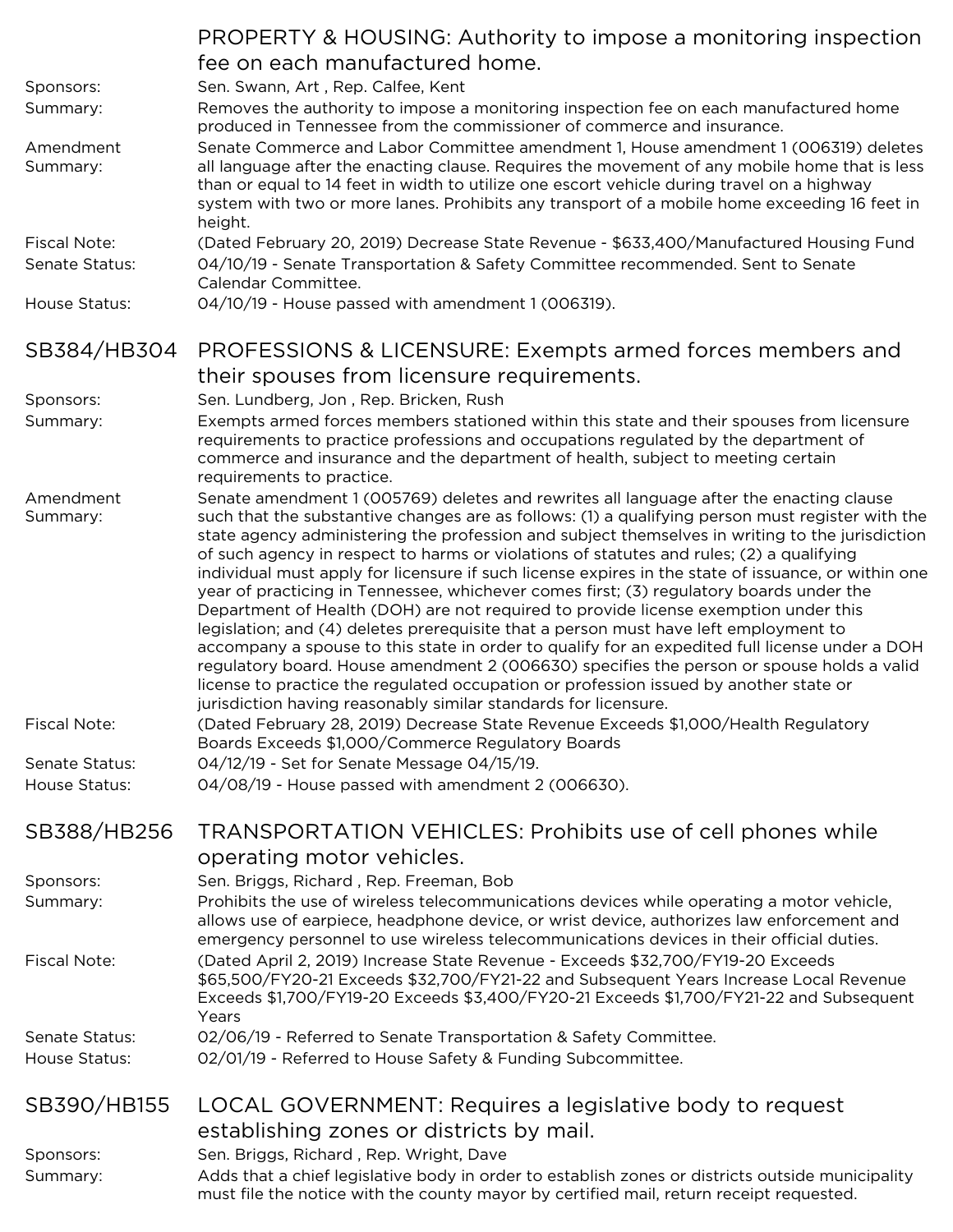| Fiscal Note:<br>Senate Status:<br>House Status: | (Dated February 27, 2019) NOT SIGNIFICANT<br>02/06/19 - Referred to Senate State & Local Government Committee.<br>02/15/19 - House sponsor changed from White to Wright.                                                                                                                                                                                                                                                                                                                                                                                                                                      |
|-------------------------------------------------|---------------------------------------------------------------------------------------------------------------------------------------------------------------------------------------------------------------------------------------------------------------------------------------------------------------------------------------------------------------------------------------------------------------------------------------------------------------------------------------------------------------------------------------------------------------------------------------------------------------|
| SB392/HB282                                     | PROFESSIONS & LICENSURE: Legislation concerning licensure,                                                                                                                                                                                                                                                                                                                                                                                                                                                                                                                                                    |
|                                                 | certification, or registration requirements.                                                                                                                                                                                                                                                                                                                                                                                                                                                                                                                                                                  |
| Sponsors:<br>Summary:                           | Sen. Roberts, Kerry, Rep. Daniel, Martin<br>Requires any legislation that creates or modifies licensure, certification, or registration<br>requirements for occupational and professional groups to be referred for review to the<br>government operations committee or an appropriate standing committee by the speaker of<br>each house.                                                                                                                                                                                                                                                                    |
| <b>Fiscal Note:</b>                             | (Dated February 7, 2019) NOT SIGNIFICANT                                                                                                                                                                                                                                                                                                                                                                                                                                                                                                                                                                      |
| Senate Status:                                  | 02/06/19 - Referred to Senate Government Operations Committee.                                                                                                                                                                                                                                                                                                                                                                                                                                                                                                                                                |
| House Status:                                   | 03/27/19 - Returned to House clerk's desk.                                                                                                                                                                                                                                                                                                                                                                                                                                                                                                                                                                    |
| SB393/HB51                                      | TAXES PROPERTY: Collection of property taxes by banks - evidence                                                                                                                                                                                                                                                                                                                                                                                                                                                                                                                                              |
|                                                 | of payments provided to trustee.                                                                                                                                                                                                                                                                                                                                                                                                                                                                                                                                                                              |
| Sponsors:                                       | Sen. Dickerson, Steven, Rep. Whitson, Sam                                                                                                                                                                                                                                                                                                                                                                                                                                                                                                                                                                     |
| Summary:<br><b>Fiscal Note:</b>                 | Changes the frequency that banks that collect property taxes must provide evidence of such<br>payments to the trustee from daily to at least every three business days. Deletes outdated<br>references to penalties that are no longer applied and deletes and obsolete code section.<br>(Dated January 24, 2019) NOT SIGNIFICANT                                                                                                                                                                                                                                                                             |
| Senate Status:                                  | 04/12/19 - Set for Senate Consent 2 04/15/19.                                                                                                                                                                                                                                                                                                                                                                                                                                                                                                                                                                 |
| House Status:                                   | 02/25/19 - House passed.                                                                                                                                                                                                                                                                                                                                                                                                                                                                                                                                                                                      |
| SB399/HB236                                     | PROPERTY & HOUSING: Increasing of homestead exemption.                                                                                                                                                                                                                                                                                                                                                                                                                                                                                                                                                        |
| Sponsors:                                       | Sen. Stevens, John, Rep. Zachary, Jason                                                                                                                                                                                                                                                                                                                                                                                                                                                                                                                                                                       |
| Summary:                                        | Creates a homestead exemption for agricultural land, increases aggregate value of real<br>property homestead exemptions while establishing that, in 3-year intervals, the fiscal review<br>committee will recommend to the general assembly increases in the homestead exemption.                                                                                                                                                                                                                                                                                                                             |
| Amendment<br>Summary:                           | House Judiciary Committee amendment 1 (007911) deletes and rewrites all language after the<br>enacting clause such that the substantive changes are to increase certain homestead<br>exemptions to \$35,000, increase the homestead exemption available to individuals jointly<br>owning real property to \$52,500, delete certain homestead exemptions provided under<br>current law, delete the homestead exemption for agricultural property provided in the original<br>bill, and delete the requirement that the Fiscal Review Committee calculate and report<br>adjustments to the homestead exemption. |
| <b>Fiscal Note:</b>                             | (Dated February 26, 2019) NOT SIGNIFICANT                                                                                                                                                                                                                                                                                                                                                                                                                                                                                                                                                                     |
| Senate Status:<br>House Status:                 | 04/10/19 - Set for Senate Judiciary Committee 04/16/19.<br>04/10/19 - House Judiciary Committee deferred to first calendar of 2020 after adopting                                                                                                                                                                                                                                                                                                                                                                                                                                                             |
|                                                 | amendment 1 (007911).                                                                                                                                                                                                                                                                                                                                                                                                                                                                                                                                                                                         |
| SB401/HB33                                      | <b>JUDICIARY: Service of process.</b>                                                                                                                                                                                                                                                                                                                                                                                                                                                                                                                                                                         |
| Sponsors:                                       | Sen. Stevens, John, Rep. Boyd, Clark                                                                                                                                                                                                                                                                                                                                                                                                                                                                                                                                                                          |
| Summary:                                        | Adds a private process server to the list of individuals authorized to personally serve a copy<br>of a warrant or summons on behalf of a landlord in an action for forcible entry and detainer to<br>regain possession of such landlord's real property.                                                                                                                                                                                                                                                                                                                                                      |
| <b>Fiscal Note:</b>                             | (Dated February 15, 2019) Decrease Local Revenue Exceeds \$4,000                                                                                                                                                                                                                                                                                                                                                                                                                                                                                                                                              |
| Senate Status:                                  | 04/01/19 - Senate passed.                                                                                                                                                                                                                                                                                                                                                                                                                                                                                                                                                                                     |
| House Status:                                   | 03/21/19 - House passed.                                                                                                                                                                                                                                                                                                                                                                                                                                                                                                                                                                                      |
| <b>Executive Status:</b>                        | 04/10/19 - Sent to governor.                                                                                                                                                                                                                                                                                                                                                                                                                                                                                                                                                                                  |
| SB407/HB404                                     | TAXES PROPERTY: Assessing authority for telecommunications<br>tower properties.                                                                                                                                                                                                                                                                                                                                                                                                                                                                                                                               |
| Sponsors:                                       | Sen. Stevens, John, Rep. Hurt, Chris                                                                                                                                                                                                                                                                                                                                                                                                                                                                                                                                                                          |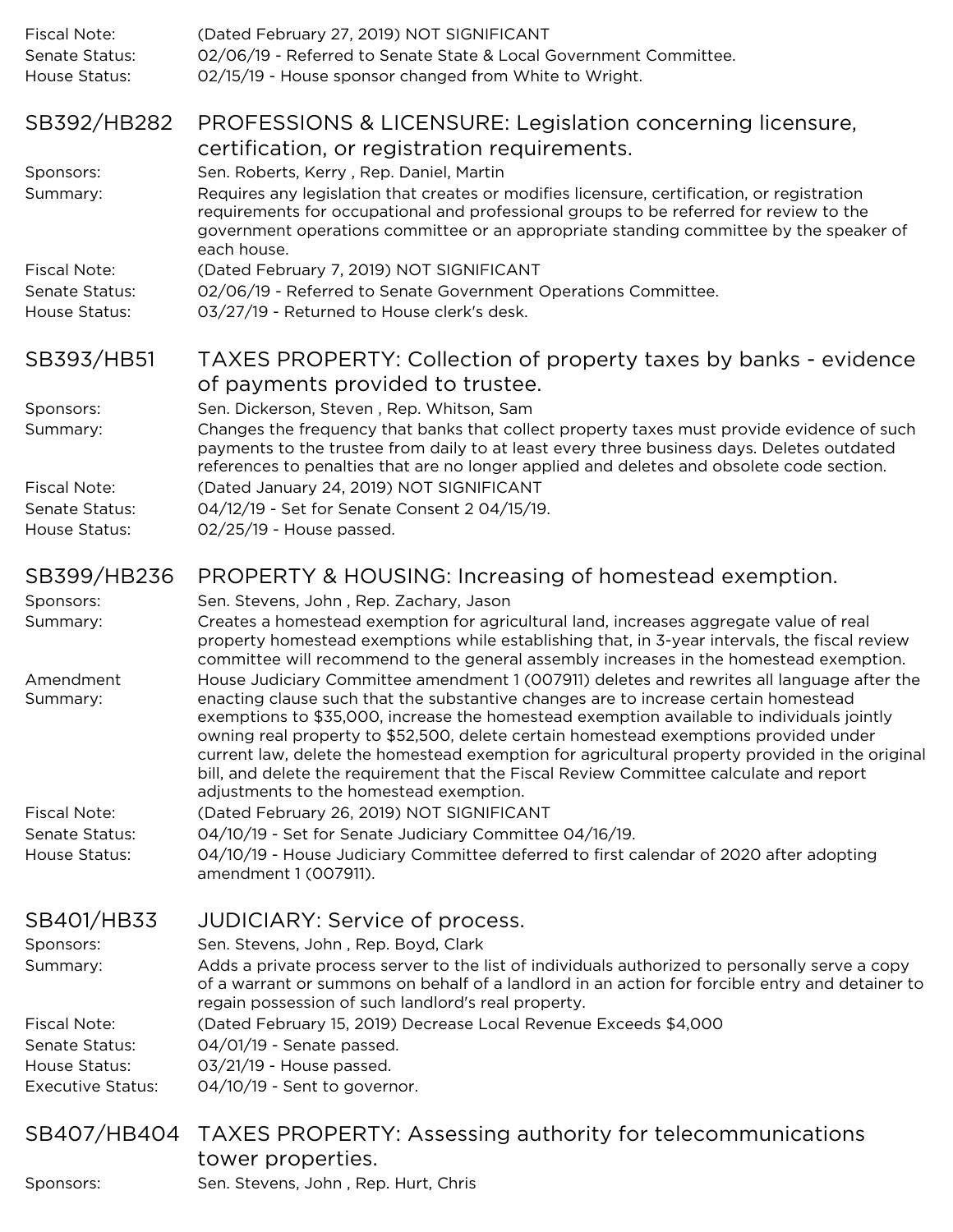| Summary:                              | Specifies that the comptroller of the treasury is the assessing authority for<br>telecommunications tower properties that are owned by a public utility company.                                                                                                                                                                                                                                                                |
|---------------------------------------|---------------------------------------------------------------------------------------------------------------------------------------------------------------------------------------------------------------------------------------------------------------------------------------------------------------------------------------------------------------------------------------------------------------------------------|
| <b>Fiscal Note:</b><br>Senate Status: | (Dated February 27, 2019) NOT SIGNIFICANT<br>03/18/19 - Senate passed.                                                                                                                                                                                                                                                                                                                                                          |
| House Status:                         | 04/01/19 - House passed.                                                                                                                                                                                                                                                                                                                                                                                                        |
| <b>Executive Status:</b>              | 04/02/19 - Sent to governor.                                                                                                                                                                                                                                                                                                                                                                                                    |
| SB410/HB570                           | TAXES BUSINESS: Delinquent tax notice - posting on door of<br>courthouse.                                                                                                                                                                                                                                                                                                                                                       |
| Sponsors:<br>Summary:                 | Sen. Stevens, John, Rep. Holsclaw, Jr., John<br>Specifies that a notice of delinquent occupancy tax from a city, town, or county that is<br>required to be posted on the courthouse door due to the lack of an available published<br>newspaper in the city, town, or county must be posted on the courthouse door that is most<br>frequently used as the primary entrance by members of the general public. Broadly captioned. |
| <b>Fiscal Note:</b>                   | (Dated February 2, 2019) NOT SIGNIFICANT                                                                                                                                                                                                                                                                                                                                                                                        |
| Senate Status:<br>House Status:       | 02/06/19 - Referred to Senate State & Local Government Committee.<br>02/07/19 - Caption bill held on House clerk's desk.                                                                                                                                                                                                                                                                                                        |
| SB417/HB361                           | <b>ENVIRONMENT &amp; NATURE: Prohibits landfill construction within five</b><br>miles of a residence.                                                                                                                                                                                                                                                                                                                           |
| Sponsors:                             | Sen. Kyle, Sara, Rep. Cooper, Barbara                                                                                                                                                                                                                                                                                                                                                                                           |
| Summary:                              | Prohibits the commissioner from granting a permit, variance, or waiver to construct a landfill<br>within five miles of a residence. Requires the department of environment and conservation to<br>organize a meeting between the permittee and interested persons if there has been a<br>violation. The meeting must be held within 30 days of the date the petition is filed.                                                  |
| <b>Fiscal Note:</b>                   | (Dated February 24, 2019) Increase State Expenditures - \$51,400/Environmental Protection<br>Fund \$14,500/General Fund Other Fiscal Impact To the extent the proposed legislation results<br>in closures of landfills in the state, the Solid Waste Management Fund would experience a<br>decrease in revenue of \$283,000 in FY20-21. Such decrease would increase at accelerating<br>rates over the following 25 years.      |
| Senate Status:<br>House Status:       | 02/06/19 - Referred to Senate Energy, Agriculture & Natural Resources Committee.<br>03/12/19 - Taken off notice in House Agriculture & Natural Resources Subcommittee.                                                                                                                                                                                                                                                          |
| SB429/HB687                           | PROFESSIONS & LICENSURE: Filling vacancies on pest control board.                                                                                                                                                                                                                                                                                                                                                               |
| Sponsors:<br>Summary:                 | Sen. Bell, Mike, Rep. Rudd, Tim<br>Decreases time period for reporting and filling vacancies on the pest control board, from 90<br>days to 60 days. Broadly captioned.                                                                                                                                                                                                                                                          |
| <b>Fiscal Note:</b>                   | (Dated February 2, 2019) NOT SIGNIFICANT                                                                                                                                                                                                                                                                                                                                                                                        |
| Senate Status:<br>House Status:       | 03/01/19 - Taken off notice in Senate Commerce & Labor Committee.<br>02/07/19 - Caption bill held on House clerk's desk.                                                                                                                                                                                                                                                                                                        |
| SB437/HB85<br>Sponsors:               | TAXES PROPERTY: Time-share and vacation club property.<br>Sen. Bell, Mike, Rep. Hicks, Gary                                                                                                                                                                                                                                                                                                                                     |
| Summary:                              | Classifies time-share and vacation club property that includes an interest in real property as<br>residential property.                                                                                                                                                                                                                                                                                                         |
| <b>Fiscal Note:</b>                   | (Dated March 18, 2019) Decrease Local Revenue Exceeds \$500,000                                                                                                                                                                                                                                                                                                                                                                 |
| Senate Status:<br>House Status:       | 02/06/19 - Referred to Senate State & Local Government Committee.<br>03/20/19 - Failed in House Property & Planning Subcommittee.                                                                                                                                                                                                                                                                                               |
| SB466/HB539                           | LABOR LAW: Defining an employee and an employee-employer<br>relationship.                                                                                                                                                                                                                                                                                                                                                       |
| Sponsors:                             | Sen. Roberts, Kerry, Rep. Howell, Dan                                                                                                                                                                                                                                                                                                                                                                                           |
| Summary:                              | Requires the consideration of the 20-factor test IRS Revenue Ruling 87-41 to determine<br>whether a worker is an independent contractor and whether an employer-employee<br>relationship exists in the arrangement.                                                                                                                                                                                                             |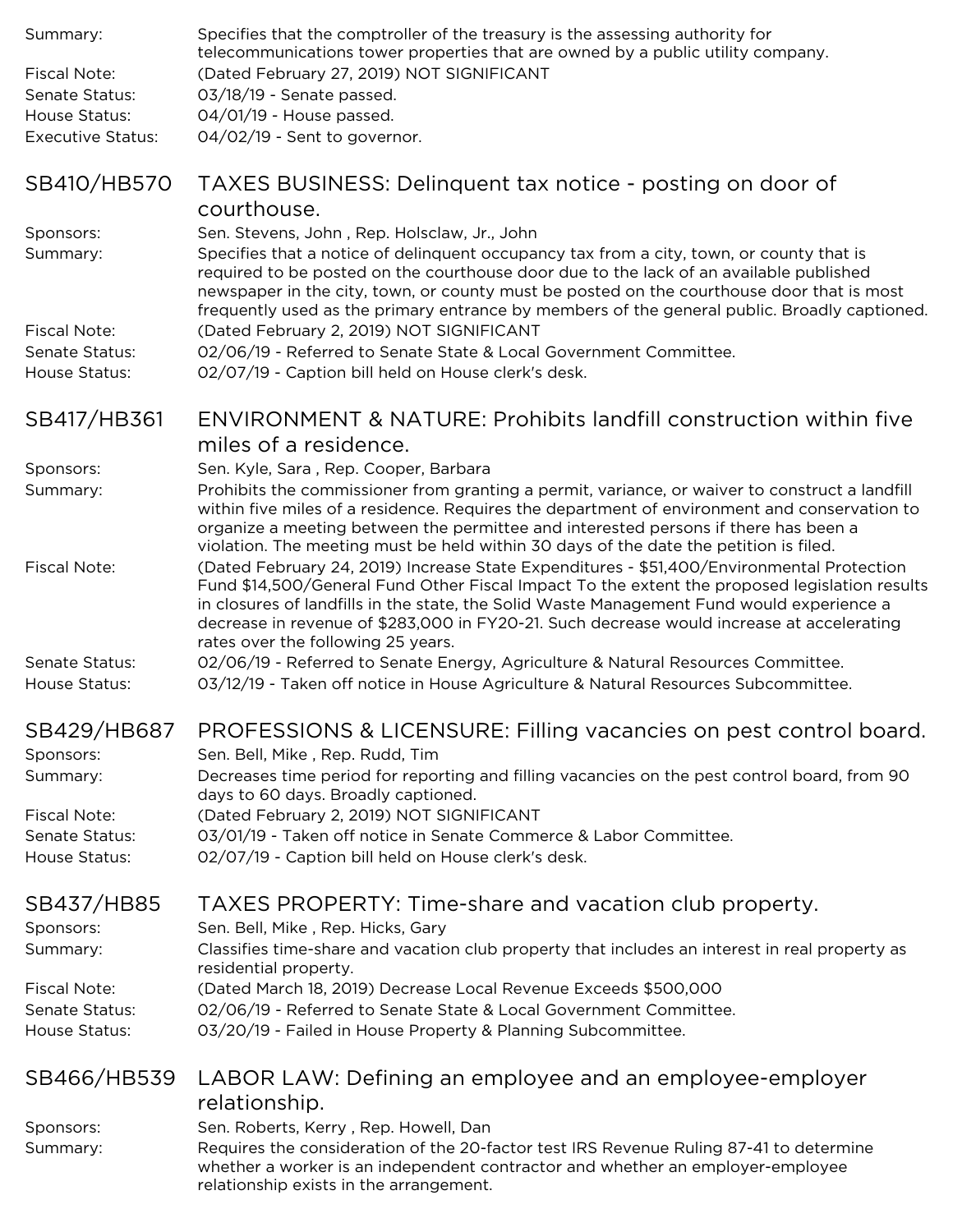| Amendment<br>Summary:           | House amendment 1 (006074) deletes and replaces all language after the enacting clause<br>such that the only substantive change is to add the IRS 20-factor test questions used by the<br>IRS and to change the effective date from upon becoming law to January 1, 2020.                                                                                                                                                                                                                 |
|---------------------------------|-------------------------------------------------------------------------------------------------------------------------------------------------------------------------------------------------------------------------------------------------------------------------------------------------------------------------------------------------------------------------------------------------------------------------------------------------------------------------------------------|
| Fiscal Note:                    | (Dated February 21, 2019) NOT SIGNIFICANT                                                                                                                                                                                                                                                                                                                                                                                                                                                 |
| Senate Status:                  | 04/10/19 - Set for Senate Commerce & Labor Committee 04/16/19.                                                                                                                                                                                                                                                                                                                                                                                                                            |
| House Status:                   | 03/28/19 - House passed with amendment 1 (006074).                                                                                                                                                                                                                                                                                                                                                                                                                                        |
| SB491/HB39                      | TAXES BUSINESS: Phases out professional privilege tax.                                                                                                                                                                                                                                                                                                                                                                                                                                    |
| Sponsors:                       | Sen. Bowling, Janice, Rep. VanHuss, James                                                                                                                                                                                                                                                                                                                                                                                                                                                 |
| Summary:                        | Reduces the professional privilege tax each year beginning with the tax year that begins on<br>and after June 1, 2019. Eliminates the professional privilege tax completely for the tax year<br>ending on or after May 31, 2024.                                                                                                                                                                                                                                                          |
| <b>Fiscal Note:</b>             | (Dated January 15, 2019) Decrease State Revenue Net Impact \$18,700,500/FY18-19<br>\$37,401,000/FY19-20 \$56,101,500/FY20-21 \$74,802,000/FY21-22 \$93,502,501/FY22-23 and<br>Subsequent Years Decrease State Expenditures \$194,900/FY18-19 \$389,800/FY19-20<br>\$584,600/FY20-21 \$779,500/FY21-22 \$974,400/FY22-23 and Subsequent Years Increase<br>Local Revenue \$92,800/FY18-19 \$185,700/FY19-20 \$278,500/FY20-21 \$371,300/FY21-22<br>\$464,200/FY22-23 and Subsequent Years   |
| Senate Status:                  | 03/06/19 - Senate Finance Revenue Subcommittee returned to full committee with a negative<br>recommendation.                                                                                                                                                                                                                                                                                                                                                                              |
| House Status:                   | 01/22/19 - Referred to House Finance, Ways & Means Subcommittee.                                                                                                                                                                                                                                                                                                                                                                                                                          |
| SB492/HB40                      | TAXES BUSINESS: Eliminates professional privilege tax.                                                                                                                                                                                                                                                                                                                                                                                                                                    |
| Sponsors:                       | Sen. Bowling, Janice, Rep. VanHuss, James                                                                                                                                                                                                                                                                                                                                                                                                                                                 |
| Summary:                        | Eliminates the professional privilege tax for the tax year ending on May 31, 2020, and for any<br>subsequent tax years.                                                                                                                                                                                                                                                                                                                                                                   |
| Fiscal Note:                    | (Dated January 14, 2019) Decrease State Revenue Net Impact \$93,502,500/FY18-19 and<br>Subsequent Years Decrease State Expenditures \$974,400/FY18-19 and Subsequent Years<br>Increase Local Revenue \$464,200/FY18-19 and Subsequent Years                                                                                                                                                                                                                                               |
| Senate Status:                  | 03/06/19 - Senate Finance Revenue Subcommittee returned to full committee with a negative<br>recommendation.                                                                                                                                                                                                                                                                                                                                                                              |
| House Status:                   | 01/22/19 - Referred to House Finance, Ways & Means Subcommittee.                                                                                                                                                                                                                                                                                                                                                                                                                          |
| SB520/HB1371                    | AGRICULTURE: Limits foreign ownership of agricultural property in<br>this state.                                                                                                                                                                                                                                                                                                                                                                                                          |
| Sponsors:                       | Sen. Niceley, Frank, Rep. Sexton, Jerry                                                                                                                                                                                                                                                                                                                                                                                                                                                   |
| Summary:                        | Prohibits a nonresident alien, foreign business, or foreign government, or an agent, trustee, or<br>fiduciary thereof, from purchasing or otherwise acquiring agricultural land in this state.<br>Specifies that a nonresident alien, foreign business, or foreign government who holds<br>agricultural land in this state on July 1, 2019, may continue to own or hold the agricultural land,<br>but shall not purchase or otherwise acquire additional agricultural land in this state. |
| Fiscal Note:                    | (Dated April 4, 2019) Increase State Expenditures - \$132,200                                                                                                                                                                                                                                                                                                                                                                                                                             |
| Senate Status:<br>House Status: | 02/07/19 - Referred to Senate Energy, Agriculture & Natural Resources Committee.<br>02/13/19 - Referred to House Agriculture & Natural Resources Subcommittee.                                                                                                                                                                                                                                                                                                                            |
|                                 |                                                                                                                                                                                                                                                                                                                                                                                                                                                                                           |
| SB521/HB418                     | PROPERTY & HOUSING: Revises zoning notification regarding private<br>property.                                                                                                                                                                                                                                                                                                                                                                                                            |
| Sponsors:                       | Sen. Niceley, Frank, Rep. Marsh, Pat                                                                                                                                                                                                                                                                                                                                                                                                                                                      |
| Summary:                        | Requires a zoning amendment affecting one or more parcels of private property to only take<br>effect if there is written consent from each owner. Orders the governing body of a county to<br>provide written notice 30 days before any public hearing to each individual property owner<br>whose property is the subject of a proposed amendment to the zoning ordinance that<br>changes the designation of the zoning district unless the owner already has knowledge of it.            |
| Fiscal Note:                    | (Dated March 15, 2019) Other Fiscal Impact A precise impact to local government cannot<br>reasonably be determined.                                                                                                                                                                                                                                                                                                                                                                       |
| Senate Status:                  | 02/07/19 - Referred to Senate State & Local Government Committee.                                                                                                                                                                                                                                                                                                                                                                                                                         |
| House Statue:                   | 03/27/19 - Taken off potico in House Property & Planning Subcommittee                                                                                                                                                                                                                                                                                                                                                                                                                     |

House Status: 03/27/19 - Taken off notice in House Property & Planning Subcommittee.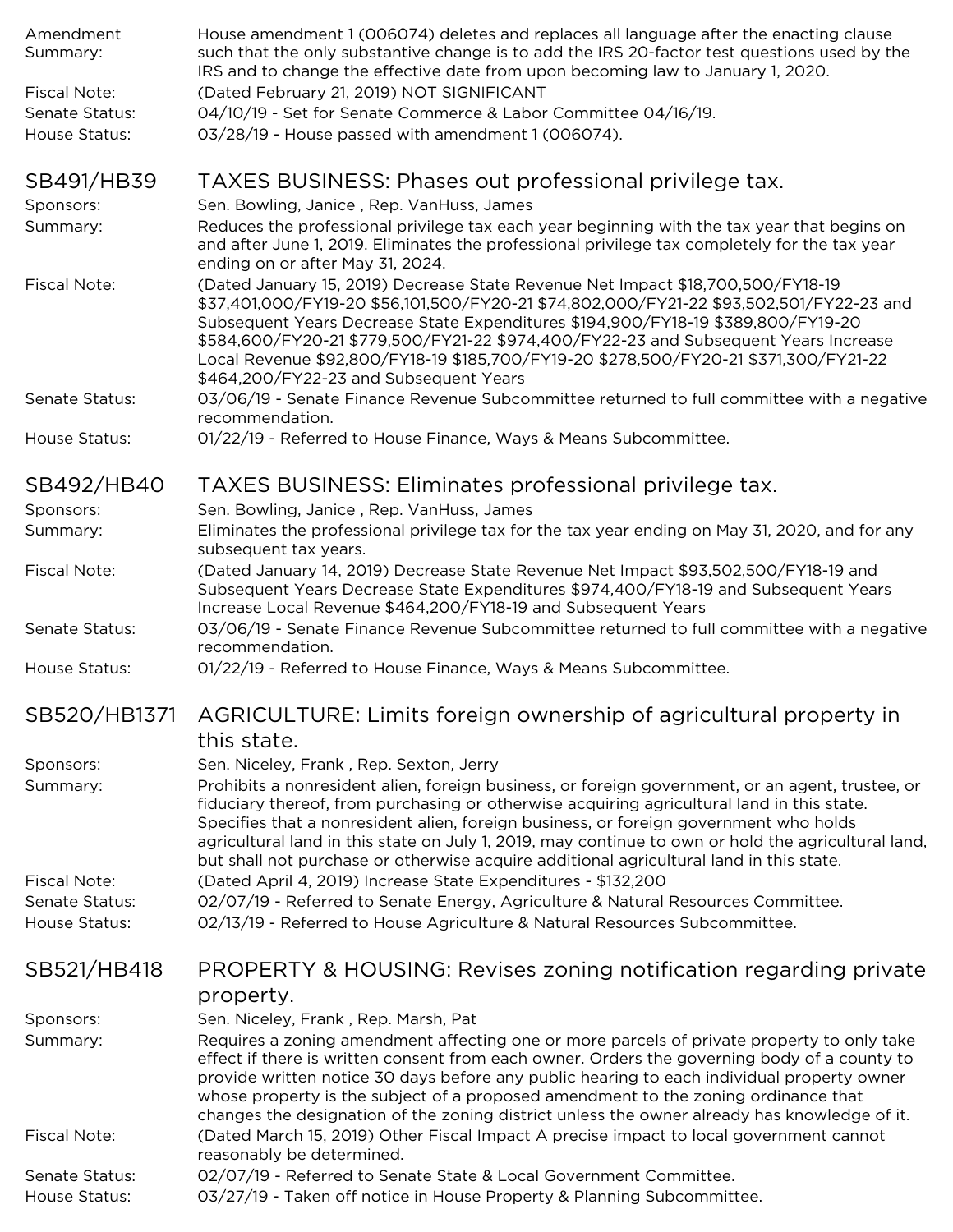| SB530/HB717                     | GOVERNMENT ORGANIZATION: Update of date comprehensive                                                                                                                                                                                                                                                                                                                                                                                                                                                                                                                                                                                                                           |
|---------------------------------|---------------------------------------------------------------------------------------------------------------------------------------------------------------------------------------------------------------------------------------------------------------------------------------------------------------------------------------------------------------------------------------------------------------------------------------------------------------------------------------------------------------------------------------------------------------------------------------------------------------------------------------------------------------------------------|
|                                 | growth plans are to be filed.                                                                                                                                                                                                                                                                                                                                                                                                                                                                                                                                                                                                                                                   |
| Sponsors:                       | Sen. Briggs, Richard, Rep. Lafferty, Justin                                                                                                                                                                                                                                                                                                                                                                                                                                                                                                                                                                                                                                     |
| Summary:                        | Updates comprehensive growth plans be filed with the local government planning advisory<br>committee by July 1, 2021, instead of July 1, 2000, and July 1, 2001.                                                                                                                                                                                                                                                                                                                                                                                                                                                                                                                |
| <b>Fiscal Note:</b>             | (Dated March 17, 2019) NOT SIGNIFICANT                                                                                                                                                                                                                                                                                                                                                                                                                                                                                                                                                                                                                                          |
| Senate Status:<br>House Status: | 02/07/19 - Referred to Senate State & Local Government Committee.<br>02/11/19 - Referred to House Property & Planning Subcommittee.                                                                                                                                                                                                                                                                                                                                                                                                                                                                                                                                             |
|                                 |                                                                                                                                                                                                                                                                                                                                                                                                                                                                                                                                                                                                                                                                                 |
| SB543/HB1073                    | PROPERTY & HOUSING: Lien enforcement under the Tennessee Self-                                                                                                                                                                                                                                                                                                                                                                                                                                                                                                                                                                                                                  |
|                                 | Service Storage Facility Act.                                                                                                                                                                                                                                                                                                                                                                                                                                                                                                                                                                                                                                                   |
| Sponsors:                       | Sen. Gardenhire, Todd, Rep. Sanderson, Bill                                                                                                                                                                                                                                                                                                                                                                                                                                                                                                                                                                                                                                     |
| Summary:                        | Revises provisions governing notice for lien enforcement under the Tennessee Self-Service<br>Storage Facility Act. Requires owner to advertise sale of personal property in a commercially<br>reasonable manner after expiration of the time stated in the notice and if the personal<br>property has not otherwise been disposed of. Specifies that the manner of advertisement is<br>deemed commercially reasonable if not less than three potential bidders participate in the<br>sale at the time and place advertised. Specifies that the advertisement of sale may include,<br>but not be limited to, the publishing one time before the date of the sale of the personal |
|                                 | property in a newspaper of general circulation that serves the area where the self-storage                                                                                                                                                                                                                                                                                                                                                                                                                                                                                                                                                                                      |
| <b>Fiscal Note:</b>             | facility is located.<br>(Dated February 20, 2019) NOT SIGNIFICANT                                                                                                                                                                                                                                                                                                                                                                                                                                                                                                                                                                                                               |
| Senate Status:                  | 02/07/19 - Referred to Senate Judiciary Committee.                                                                                                                                                                                                                                                                                                                                                                                                                                                                                                                                                                                                                              |
| House Status:                   | 03/26/19 - Returned to House clerk's desk.                                                                                                                                                                                                                                                                                                                                                                                                                                                                                                                                                                                                                                      |
|                                 |                                                                                                                                                                                                                                                                                                                                                                                                                                                                                                                                                                                                                                                                                 |
| SB546/HB1301                    | TAXES SALES: Disaster relief funds issued by department of revenue.                                                                                                                                                                                                                                                                                                                                                                                                                                                                                                                                                                                                             |
| Sponsors:                       | Sen. Reeves, Shane, Rep. Baum, Charlie<br>Requires the commissioner of revenue to annually report the amount of disaster relief refunds                                                                                                                                                                                                                                                                                                                                                                                                                                                                                                                                         |
| Summary:<br><b>Fiscal Note:</b> | issued by the department for the previous calendar year. Broadly captioned.<br>(Dated February 27, 2019) NOT SIGNIFICANT                                                                                                                                                                                                                                                                                                                                                                                                                                                                                                                                                        |
| Senate Status:                  | 03/19/19 - Taken off notice in Senate Finance Revenue Subcommittee.                                                                                                                                                                                                                                                                                                                                                                                                                                                                                                                                                                                                             |
| House Status:                   | 02/11/19 - Caption bill held on House clerk's desk.                                                                                                                                                                                                                                                                                                                                                                                                                                                                                                                                                                                                                             |
|                                 |                                                                                                                                                                                                                                                                                                                                                                                                                                                                                                                                                                                                                                                                                 |
| SB554/HB546                     | PROPERTY & HOUSING: Rights of survivorship.                                                                                                                                                                                                                                                                                                                                                                                                                                                                                                                                                                                                                                     |
| Sponsors:<br>Summary:           | Sen. Swann, Art, Rep. Moon, Jerome<br>Allows creation of a joint tenancy with right of survivorship and requires any share of a                                                                                                                                                                                                                                                                                                                                                                                                                                                                                                                                                 |
|                                 | descended tenant to go to the surviving one. Orders that a a joint tenancy with right of<br>survivorship cannot be destroyed unilaterally under the common law doctrine of severance by<br>the action of any of the joint tenants conveying their interest to a third party.                                                                                                                                                                                                                                                                                                                                                                                                    |
| <b>Fiscal Note:</b>             | (Dated March 15, 2019) NOT SIGNIFICANT                                                                                                                                                                                                                                                                                                                                                                                                                                                                                                                                                                                                                                          |
| Senate Status:                  | 04/02/19 - Senate Judiciary Committee deferred to last calendar.                                                                                                                                                                                                                                                                                                                                                                                                                                                                                                                                                                                                                |
| House Status:                   | 02/11/19 - Referred to House Civil Justice Subcommittee.                                                                                                                                                                                                                                                                                                                                                                                                                                                                                                                                                                                                                        |
| SB555/HB188                     | TAXES BUSINESS: Removes requirement of general fund remittance<br>of county register's commission.                                                                                                                                                                                                                                                                                                                                                                                                                                                                                                                                                                              |
| Sponsors:                       | Sen. Swann, Art, Rep. Carr, Dale                                                                                                                                                                                                                                                                                                                                                                                                                                                                                                                                                                                                                                                |
| Summary:                        | Removes requirement that 52 percent of five percent commission retained by county<br>registers for recordation tax be remitted to state treasurer and credited to state general fund.                                                                                                                                                                                                                                                                                                                                                                                                                                                                                           |
| <b>Fiscal Note:</b>             | (Dated January 31, 2019) Decrease State Revenue \$6,726,200 Increase Local Revenue<br>\$6,726,200                                                                                                                                                                                                                                                                                                                                                                                                                                                                                                                                                                               |
| Senate Status:                  | 02/07/19 - Referred to Senate State & Local Government Committee.                                                                                                                                                                                                                                                                                                                                                                                                                                                                                                                                                                                                               |
| House Status:                   | 02/01/19 - Referred to House Property & Planning Subcommittee.                                                                                                                                                                                                                                                                                                                                                                                                                                                                                                                                                                                                                  |
|                                 |                                                                                                                                                                                                                                                                                                                                                                                                                                                                                                                                                                                                                                                                                 |

# SB556/HB264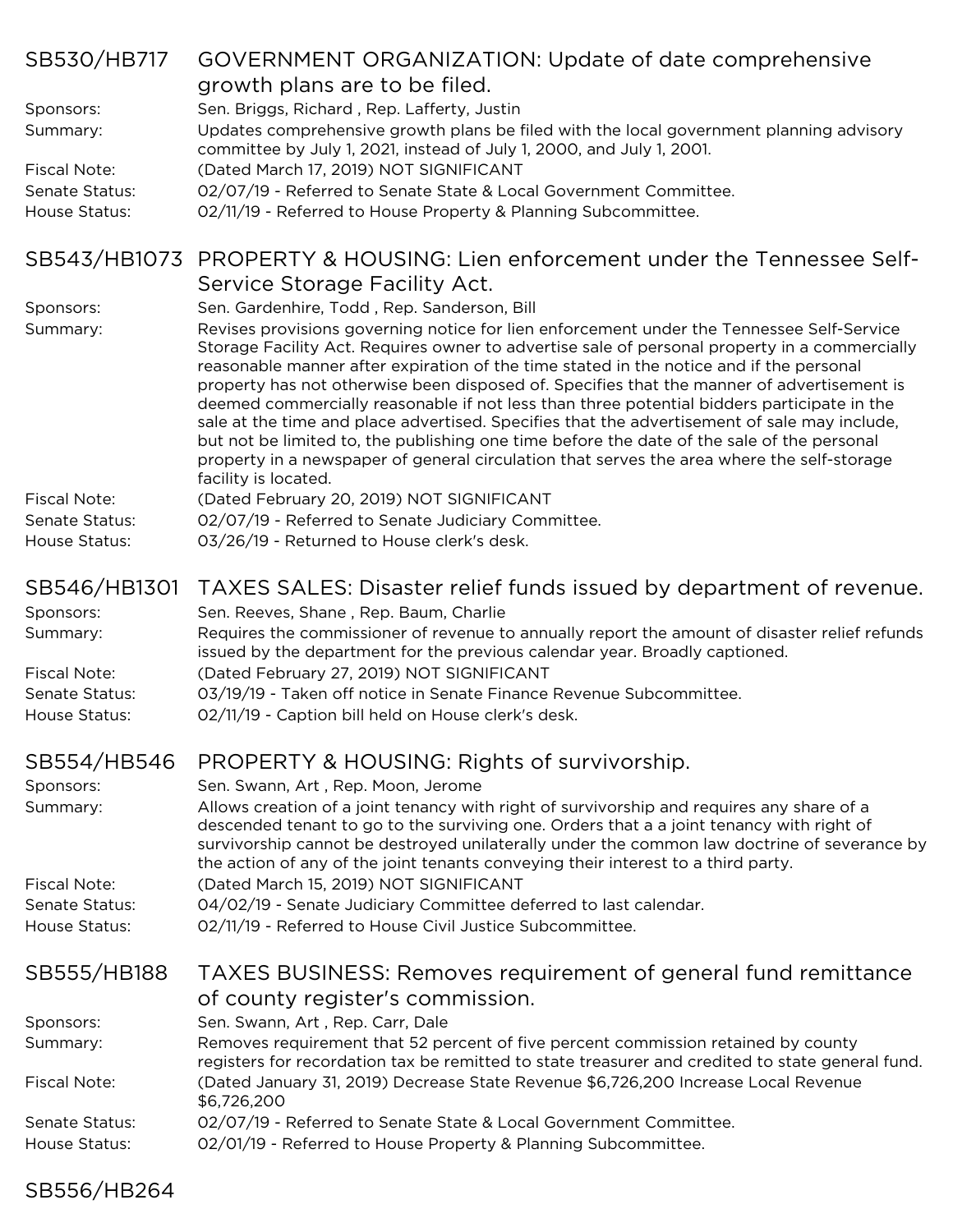|                       | PROFESSIONS & LICENSURE: Requires report of number of business                                                                                                                                                                                                                                                                                                                            |
|-----------------------|-------------------------------------------------------------------------------------------------------------------------------------------------------------------------------------------------------------------------------------------------------------------------------------------------------------------------------------------------------------------------------------------|
|                       | licenses issued by certain date.                                                                                                                                                                                                                                                                                                                                                          |
| Sponsors:             | Sen. Swann, Art, Rep. Carr, Dale                                                                                                                                                                                                                                                                                                                                                          |
| Summary:              | Requires the governing body of each municipality, county, and metropolitan form of<br>government to report to the state and local government committee of the senate and the                                                                                                                                                                                                              |
|                       | local government committee of the house of representatives, no later than February 1, 2020,<br>on the number of business licenses issued to hotels, motels, and other places of                                                                                                                                                                                                           |
|                       | accommodation for transients for the immediately preceding calendar year. Broadly                                                                                                                                                                                                                                                                                                         |
| <b>Fiscal Note:</b>   | captioned.<br>(Dated February 26, 2019) NOT SIGNIFICANT                                                                                                                                                                                                                                                                                                                                   |
| Senate Status:        | 02/07/19 - Referred to Senate State & Local Government Committee.                                                                                                                                                                                                                                                                                                                         |
| House Status:         | 02/01/19 - Referred to House Cities & Counties Subcommittee.                                                                                                                                                                                                                                                                                                                              |
|                       |                                                                                                                                                                                                                                                                                                                                                                                           |
|                       | SB557/HB1089 LOCAL GOVERNMENT: Property owners of proposed annexed                                                                                                                                                                                                                                                                                                                        |
|                       | territories can vote in the annexation referendum.                                                                                                                                                                                                                                                                                                                                        |
| Sponsors:             | Sen. Johnson, Jack, Rep. Whitson, Sam                                                                                                                                                                                                                                                                                                                                                     |
| Summary:              | Specifies that all property owners, rather than just residents, of a territory proposed for<br>annexation may vote in the annexation referendum.                                                                                                                                                                                                                                          |
| Amendment<br>Summary: | House amendment 1 (006682) changes language to "who own property or reside in the<br>territory proposed for annexation" for clarification purposes.                                                                                                                                                                                                                                       |
| <b>Fiscal Note:</b>   | (Dated March 6, 2019) NOT SIGNIFICANT                                                                                                                                                                                                                                                                                                                                                     |
| Senate Status:        | 04/12/19 - Set for Senate Message 04/15/19.                                                                                                                                                                                                                                                                                                                                               |
| House Status:         | 04/10/19 - House passed with amendment 1 (006682).                                                                                                                                                                                                                                                                                                                                        |
|                       |                                                                                                                                                                                                                                                                                                                                                                                           |
| SB568/HB629           | TAXES PROPERTY: Commission retained by county registers for                                                                                                                                                                                                                                                                                                                               |
|                       | collecting and reporting recordation tax.                                                                                                                                                                                                                                                                                                                                                 |
| Sponsors:             | Sen. Bowling, Janice, Rep. Bricken, Rush                                                                                                                                                                                                                                                                                                                                                  |
| Summary:              | Removes requirement that 52 percent of the five percent commission retained by county                                                                                                                                                                                                                                                                                                     |
|                       | registers for collecting and reporting recordation tax must be remitted to state treasurer and<br>credited to state general fund.                                                                                                                                                                                                                                                         |
| <b>Fiscal Note:</b>   | (Dated February 21, 2019) Decrease State Revenue -- \$6,726,200 Increase Local Revenue --<br>\$6,726,200                                                                                                                                                                                                                                                                                  |
| Senate Status:        | 02/07/19 - Referred to Senate State & Local Government Committee.                                                                                                                                                                                                                                                                                                                         |
| House Status:         | 02/11/19 - Referred to House Property & Planning Subcommittee.                                                                                                                                                                                                                                                                                                                            |
| SB570/HB861           | PROPERTY & HOUSING: Reporting on total amount of state funds                                                                                                                                                                                                                                                                                                                              |
|                       | paid to acquire property through eminent domain.                                                                                                                                                                                                                                                                                                                                          |
| Sponsors:             | Sen. Bowling, Janice, Rep. Russell, Lowell                                                                                                                                                                                                                                                                                                                                                |
| Summary:              | Requires the commissioner of finance and administration to report the total amount of state                                                                                                                                                                                                                                                                                               |
|                       | funds paid to acquire property through eminent domain in the 2017-2018 year to the chairs of                                                                                                                                                                                                                                                                                              |
|                       | the finance, ways and means committees and the office of legislative budget analysis by<br>January 1, 2020. Broadly captioned.                                                                                                                                                                                                                                                            |
| <b>Fiscal Note:</b>   | (Dated February 6, 2019) NOT SIGNIFICANT                                                                                                                                                                                                                                                                                                                                                  |
| Senate Status:        | 02/07/19 - Referred to Senate Judiciary Committee.                                                                                                                                                                                                                                                                                                                                        |
| House Status:         | 02/11/19 - Referred to House Constitutional Protections & Sentencing Subcommittee.                                                                                                                                                                                                                                                                                                        |
|                       |                                                                                                                                                                                                                                                                                                                                                                                           |
| SB571/HB353           | EDUCATION: School credits relative to occupational training.                                                                                                                                                                                                                                                                                                                              |
| Sponsors:             | Sen. Bowling, Janice, Rep. Daniel, Martin                                                                                                                                                                                                                                                                                                                                                 |
| Summary:              | Establishes a person who receives certified comprehensive career and technical training in<br>high school and post high school are eligible to receive equivalent credit towards the                                                                                                                                                                                                      |
|                       | occupational license related to training.                                                                                                                                                                                                                                                                                                                                                 |
| Amendment<br>Summary: | House amendment 1 (006603) specifies application to all professions and occupations<br>regulated except for certified public accountants, architects and engineers. Requires any kind<br>of training be consistent with the requirements for licensure by licensing authorities in order<br>for persons to be eligible for equivalent credit. Allows any person aggrieved by the decision |
|                       | of a licensing authority concerning eligibility for equivalent credit to appeal to the                                                                                                                                                                                                                                                                                                    |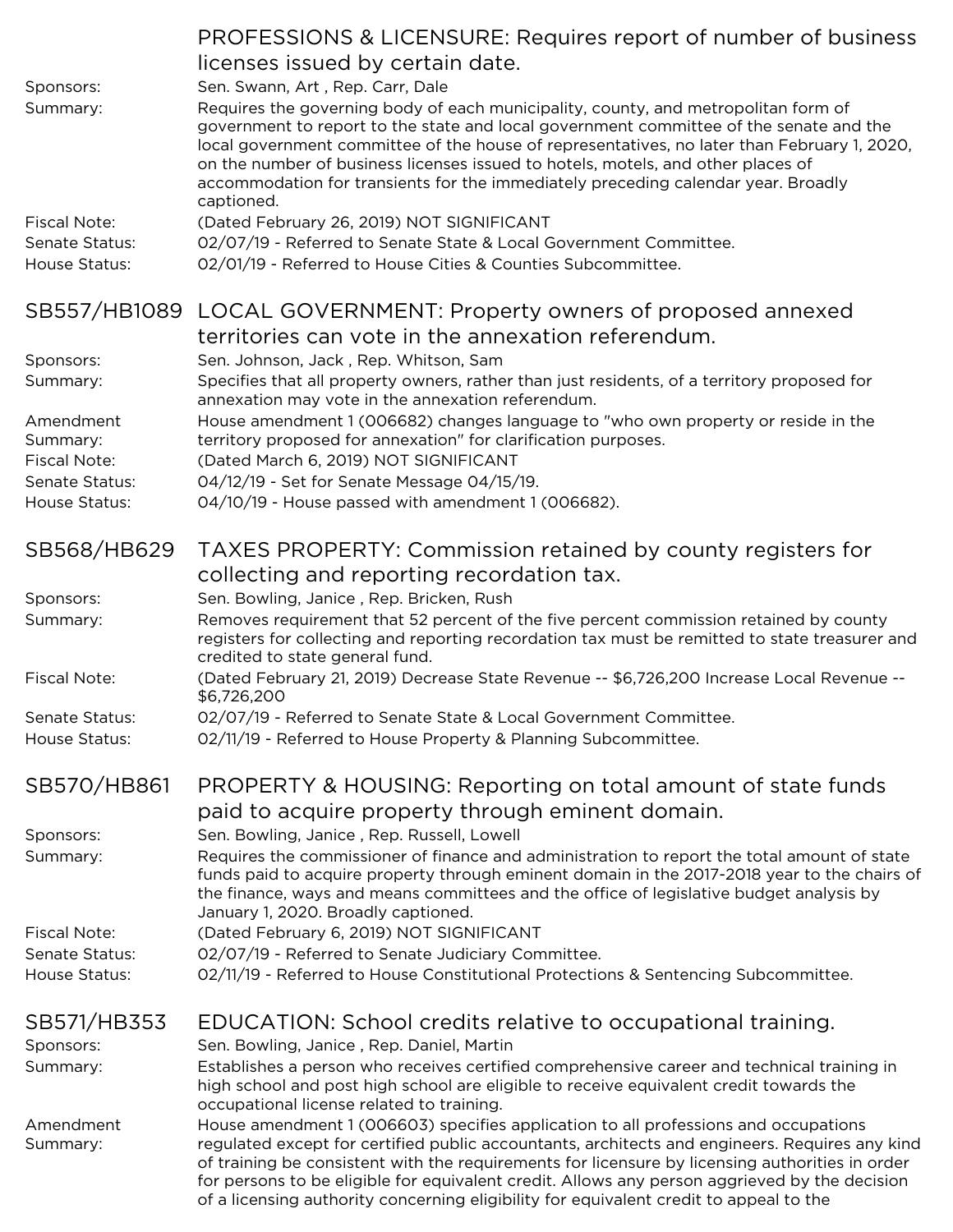| <b>Fiscal Note:</b><br>Senate Status:<br>House Status: | commissioner and insurance or the commissioner's designee for a determination of whether<br>the training meets the requirements for licensure. Orders commissioner of commerce and<br>insurance, state board of education and various departments charged with supervision of<br>licensing authorities to promulgate rules.<br>(Dated February 24, 2019) NOT SIGNIFICANT<br>04/10/19 - Set for Senate Commerce & Labor Committee 04/16/19.<br>04/10/19 - House passed with amendment 1 (006603).                                                                                                                                                                                                                                                                                                                                                                                                                                                                                                                                                                                                                                                              |
|--------------------------------------------------------|---------------------------------------------------------------------------------------------------------------------------------------------------------------------------------------------------------------------------------------------------------------------------------------------------------------------------------------------------------------------------------------------------------------------------------------------------------------------------------------------------------------------------------------------------------------------------------------------------------------------------------------------------------------------------------------------------------------------------------------------------------------------------------------------------------------------------------------------------------------------------------------------------------------------------------------------------------------------------------------------------------------------------------------------------------------------------------------------------------------------------------------------------------------|
| SB574/HB693                                            | TAXES PROPERTY: Time frame for eligible taxpayers to apply for<br>refund.                                                                                                                                                                                                                                                                                                                                                                                                                                                                                                                                                                                                                                                                                                                                                                                                                                                                                                                                                                                                                                                                                     |
| Sponsors:<br>Summary:                                  | Sen. Gardenhire, Todd, Rep. Carr, Dale<br>Extends time eligible taxpayers may apply for a refund or present a credit voucher for credit<br>on their taxes from within 35 days from the date taxes in the jurisdiction become delinquent<br>for that year to within 40 days from that date. Broadly captioned.                                                                                                                                                                                                                                                                                                                                                                                                                                                                                                                                                                                                                                                                                                                                                                                                                                                 |
| Fiscal Note:<br>Senate Status:<br>House Status:        | (Dated February 27, 2019) NOT SIGNIFICANT<br>02/07/19 - Referred to Senate State & Local Government Committee.<br>02/11/19 - Referred to House Property & Planning Subcommittee.                                                                                                                                                                                                                                                                                                                                                                                                                                                                                                                                                                                                                                                                                                                                                                                                                                                                                                                                                                              |
| SB682/HB875                                            | PROPERTY & HOUSING: Limits enforcement of a lien.                                                                                                                                                                                                                                                                                                                                                                                                                                                                                                                                                                                                                                                                                                                                                                                                                                                                                                                                                                                                                                                                                                             |
| Sponsors:<br>Summary:                                  | Sen. Gardenhire, Todd, Rep. Curcio, Michael<br>Limits recovery of assets in successful lien challenges if the action was brought to challenge                                                                                                                                                                                                                                                                                                                                                                                                                                                                                                                                                                                                                                                                                                                                                                                                                                                                                                                                                                                                                 |
|                                                        | the securing unpaid dues, fees, assessments, or other charges pursuant to a properly recorded<br>master deed.                                                                                                                                                                                                                                                                                                                                                                                                                                                                                                                                                                                                                                                                                                                                                                                                                                                                                                                                                                                                                                                 |
| <b>Fiscal Note:</b><br>Senate Status:                  | (Dated February 27, 2019) NOT SIGNIFICANT<br>02/07/19 - Referred to Senate Judiciary Committee.                                                                                                                                                                                                                                                                                                                                                                                                                                                                                                                                                                                                                                                                                                                                                                                                                                                                                                                                                                                                                                                               |
| House Status:                                          | 02/11/19 - Referred to House Civil Justice Subcommittee.                                                                                                                                                                                                                                                                                                                                                                                                                                                                                                                                                                                                                                                                                                                                                                                                                                                                                                                                                                                                                                                                                                      |
| SB699/HB676                                            | <b>ESTATES &amp; TRUSTS: Tennessee Disclaimer of Property Interests Act.</b>                                                                                                                                                                                                                                                                                                                                                                                                                                                                                                                                                                                                                                                                                                                                                                                                                                                                                                                                                                                                                                                                                  |
| Sponsors:<br>Summary:                                  | Sen. Stevens, John, Rep. Garrett, Johnny                                                                                                                                                                                                                                                                                                                                                                                                                                                                                                                                                                                                                                                                                                                                                                                                                                                                                                                                                                                                                                                                                                                      |
|                                                        | Enacts the "Tennessee Disclaimer of Property Interests Act," which allows a person to<br>disclaim, in whole or part, any interest in or power over property, including a power of<br>appointment. Permits a person to disclaim the interest or power even if its creator imposed a<br>spendthrift provision or similar restriction on transfer or a restriction or limitation on the right<br>to disclaim. Allows a fiduciary to disclaim, in whole or part, any interest in or power over<br>property, including a power of appointment, whether acting in a personal or representative<br>capacity. Also allows a fiduciary to disclaim the interest or power even if its creator imposed a<br>spendthrift provision or similar restriction on transfer or a restriction or limitation on the right<br>to disclaim. Specifies requirements for disclaimer to be effective. Specifies other requirements<br>regarding disclaimer of interest in property, disclaimer of rights of survivorship in jointly held<br>property, disclaimer of interest by trustee, and other disclaimers. Also specifies when a<br>disclaimer can be barred or limited. (22 pp.) |
| Amendment<br>Summary:                                  | House Judiciary Committee amendment 1 (006287) clarifies the definition of a designated<br>ancestor and a family member. Removes section 13 of the bill which included mandatory<br>arbitration language. Establishes that trustees who have resigned or been removed have the<br>right to petition the court for approval of its accountings and a release from liability related to<br>such a trust. Clarifies general power of appointment. Makes technical changes.                                                                                                                                                                                                                                                                                                                                                                                                                                                                                                                                                                                                                                                                                       |
| <b>Fiscal Note:</b>                                    | (Dated March 8, 2019) Increase State Revenue Exceeds \$1,000/Department of Financial                                                                                                                                                                                                                                                                                                                                                                                                                                                                                                                                                                                                                                                                                                                                                                                                                                                                                                                                                                                                                                                                          |
| Senate Status:<br>House Status:                        | Institutions Increase State Expenditures Exceeds \$1,000/Department of Financial Institutions<br>04/10/19 - Set for Senate Judiciary Committee 04/16/19.<br>04/11/19 - Set for House Finance, Ways & Means Subcommittee 04/17/19.                                                                                                                                                                                                                                                                                                                                                                                                                                                                                                                                                                                                                                                                                                                                                                                                                                                                                                                             |
| SB706/HB579                                            | ECONOMIC DEVELOPMENT: Report on status of broadband                                                                                                                                                                                                                                                                                                                                                                                                                                                                                                                                                                                                                                                                                                                                                                                                                                                                                                                                                                                                                                                                                                           |
| Sponsors:                                              | accessibility grant program.<br>Sen. Stevens, John, Rep. Todd, Chris                                                                                                                                                                                                                                                                                                                                                                                                                                                                                                                                                                                                                                                                                                                                                                                                                                                                                                                                                                                                                                                                                          |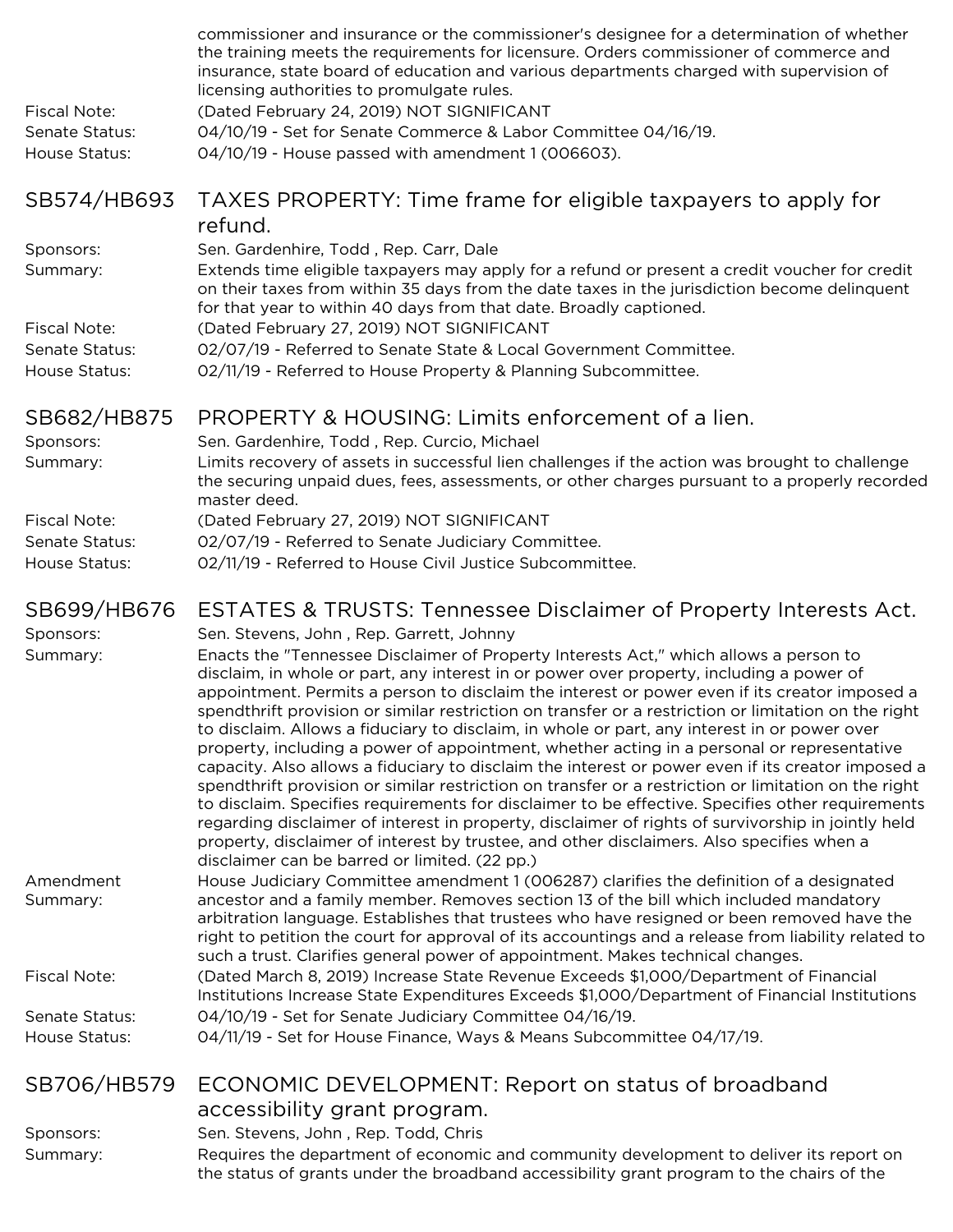|                                       | commerce committee of the house and the commerce and labor committee of the senate.                                                                                                                                                                                                                                                                            |
|---------------------------------------|----------------------------------------------------------------------------------------------------------------------------------------------------------------------------------------------------------------------------------------------------------------------------------------------------------------------------------------------------------------|
|                                       | Broadly captioned.                                                                                                                                                                                                                                                                                                                                             |
| <b>Fiscal Note:</b>                   | (Dated February 8, 2019) NOT SIGNIFICANT                                                                                                                                                                                                                                                                                                                       |
| Senate Status:                        | 02/07/19 - Referred to Senate Commerce & Labor Committee.                                                                                                                                                                                                                                                                                                      |
| House Status:                         | 02/07/19 - Caption bill held on House clerk's desk.                                                                                                                                                                                                                                                                                                            |
|                                       | SB708/HB1269 TAXES PROPERTY: Ad valorem tax on mineral interests in real                                                                                                                                                                                                                                                                                       |
|                                       | property.                                                                                                                                                                                                                                                                                                                                                      |
| Sponsors:                             | Sen. Stevens, John, Rep. Holt, Andy                                                                                                                                                                                                                                                                                                                            |
| Summary:                              | Revises provisions related to the ad valorem tax on mineral interests in real property. Broadly<br>captioned.                                                                                                                                                                                                                                                  |
| Amendment<br>Summary:                 | House Local Committee amendment 1, Senate amendment 1 (006478) limits the scope of<br>applicability to only agreements entered into or amended on or after July 1, 2019 regarding<br>land leased from local government entities. Removes the requirement that payment in lieu of<br>tax (PILOT) agreements are in an amount equal to the ad valorem taxes due. |
| <b>Fiscal Note:</b>                   | (Dated March 11, 2019) Other Fiscal Impact -- A recurring shift in local government revenue to<br>state and local governmental entities exceeding \$2,720,400.                                                                                                                                                                                                 |
| Senate Status:<br>House Status:       | 04/01/19 - Senate passed with amendment 1 (006478).<br>04/12/19 - Set for House Floor 04/15/19.                                                                                                                                                                                                                                                                |
| SB712/HB1112                          | TAXES PROPERTY: Delinquent property taxes due on parcel.                                                                                                                                                                                                                                                                                                       |
| Sponsors:                             | Sen. Stevens, John, Rep. Powell, Jason                                                                                                                                                                                                                                                                                                                         |
| Summary:                              | Allows a purchaser of a parcel subject to delinquent taxes to demand rents or profits from the<br>occupier of the parcel only after the purchaser has made an advance demand for such rents<br>or profits. Makes various revisions regarding delinquent tax proceedings.                                                                                       |
| <b>Fiscal Note:</b>                   | (Dated February 16, 2019) NOT SIGNIFICANT                                                                                                                                                                                                                                                                                                                      |
| Senate Status:                        | 04/01/19 - Senate passed.                                                                                                                                                                                                                                                                                                                                      |
| House Status:                         | 03/14/19 - House passed.                                                                                                                                                                                                                                                                                                                                       |
| <b>Executive Status:</b>              | 04/10/19 - Sent to governor.                                                                                                                                                                                                                                                                                                                                   |
| SB714/HB851                           | PROPERTY & HOUSING: Notice of an execution and sale of land.                                                                                                                                                                                                                                                                                                   |
| Sponsors:                             | Sen. Stevens, John, Rep. Halford, Curtis                                                                                                                                                                                                                                                                                                                       |
| Summary:                              | Increases the time in which a person in actual possession and occupation of land must be                                                                                                                                                                                                                                                                       |
|                                       | provided notice of execution and sale, from 20 days to 25 days.                                                                                                                                                                                                                                                                                                |
| <b>Fiscal Note:</b>                   | (Dated March 15, 2019) NOT SIGNIFICANT                                                                                                                                                                                                                                                                                                                         |
| Senate Status:                        | 02/07/19 - Referred to Senate Commerce & Labor Committee.                                                                                                                                                                                                                                                                                                      |
| House Status:                         | 02/07/19 - Caption bill held on House clerk's desk.                                                                                                                                                                                                                                                                                                            |
| SB715/HB853                           | LOCAL GOVERNMENT: Annexation of territory by municipality that is                                                                                                                                                                                                                                                                                              |
|                                       | not contiguous to its boundaries.                                                                                                                                                                                                                                                                                                                              |
| Sponsors:                             | Sen. Watson, Bo, Rep. Carter, Mike                                                                                                                                                                                                                                                                                                                             |
| Summary:                              | Requires the consent of a county before a municipality may annex territory that is not                                                                                                                                                                                                                                                                         |
| <b>Fiscal Note:</b>                   | contiguous to the municipality's boundary.<br>(Dated February 22, 2019) NOT SIGNIFICANT                                                                                                                                                                                                                                                                        |
| Senate Status:                        | 02/07/19 - Referred to Senate State & Local Government Committee.                                                                                                                                                                                                                                                                                              |
| House Status:                         | 02/27/19 - Taken off notice in House Property & Planning Subcommittee.                                                                                                                                                                                                                                                                                         |
| SB717/HB863                           |                                                                                                                                                                                                                                                                                                                                                                |
|                                       | GOVERNMENT REGULATION: Good Neighbor Compact.<br>Sen. Gardenhire, Todd, Rep. Rudd, Tim                                                                                                                                                                                                                                                                         |
| Sponsors:<br>Summary:                 | Enacts reciprocal bans on states that have issued bans on states state-sponsored travel to                                                                                                                                                                                                                                                                     |
|                                       | member states of this Compact, excepting travel for the purpose of economic development                                                                                                                                                                                                                                                                        |
|                                       | and job recruitment. Becomes effective and binding on the earlier date of legislative                                                                                                                                                                                                                                                                          |
|                                       | enactment of this Compact into law by at least 26 states or December 31, 2019.                                                                                                                                                                                                                                                                                 |
| <b>Fiscal Note:</b><br>Senate Status: | (Dated March 6, 2019) NOT SIGNIFICANT<br>03/19/19 - Taken off notice in Senate State & Local Government Committee.                                                                                                                                                                                                                                             |
|                                       |                                                                                                                                                                                                                                                                                                                                                                |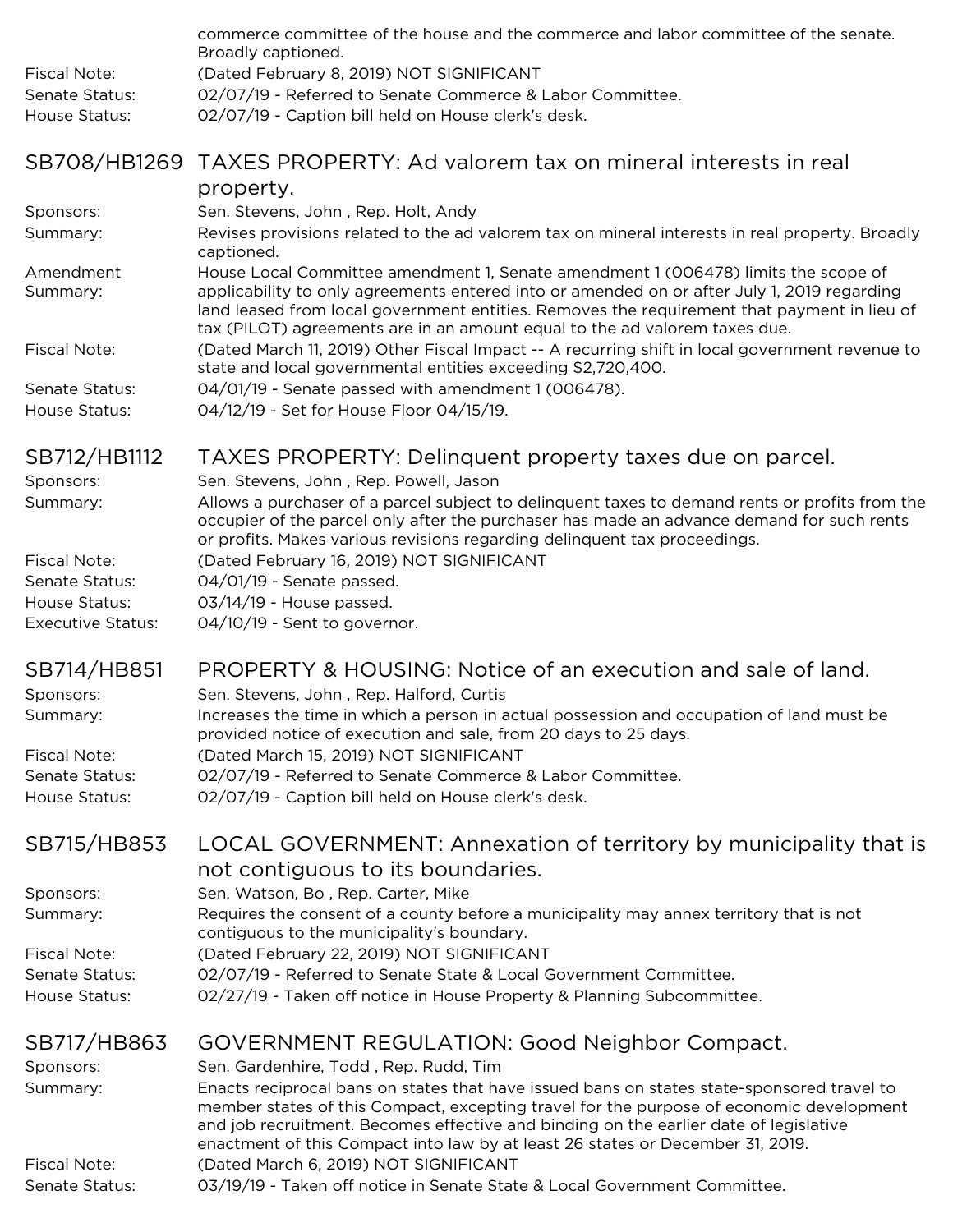| House Status:                   | 03/13/19 - Taken off notice in House Employee Affairs Subcommittee.                                                                                                                                                                                                                                                                                                                                                                                                                                                                                                                                                                                                                                                                                                                                                                                                                                                                                                                                                                                                                                                                                                                                                                                                                                                                                                                                                               |
|---------------------------------|-----------------------------------------------------------------------------------------------------------------------------------------------------------------------------------------------------------------------------------------------------------------------------------------------------------------------------------------------------------------------------------------------------------------------------------------------------------------------------------------------------------------------------------------------------------------------------------------------------------------------------------------------------------------------------------------------------------------------------------------------------------------------------------------------------------------------------------------------------------------------------------------------------------------------------------------------------------------------------------------------------------------------------------------------------------------------------------------------------------------------------------------------------------------------------------------------------------------------------------------------------------------------------------------------------------------------------------------------------------------------------------------------------------------------------------|
| SB759/HB252                     | GOVERNMENT REGULATION: Requires accommodations for dyslexic<br>applicants for certain licenses.                                                                                                                                                                                                                                                                                                                                                                                                                                                                                                                                                                                                                                                                                                                                                                                                                                                                                                                                                                                                                                                                                                                                                                                                                                                                                                                                   |
| Sponsors:                       | Sen. Yarbro, Jeff, Rep. Freeman, Bob                                                                                                                                                                                                                                                                                                                                                                                                                                                                                                                                                                                                                                                                                                                                                                                                                                                                                                                                                                                                                                                                                                                                                                                                                                                                                                                                                                                              |
| Summary:                        | Requires reasonable accommodations to be made for a person applying for a license to<br>engage in an occupation, trade, or profession who is diagnosed with dyslexia.                                                                                                                                                                                                                                                                                                                                                                                                                                                                                                                                                                                                                                                                                                                                                                                                                                                                                                                                                                                                                                                                                                                                                                                                                                                             |
| Amendment<br>Summary:           | House State Committee amendment 1 (006297) moves the effective date from July 1, 2019 to<br>July 1, 2020 and requires an agency that requires a person applying for a license to engage in<br>an occupation, trade, or profession in this state to take an examination to ensure the provision<br>of appropriate accommodations in accordance with the Americans with Disabilities Acts.<br>Requires a state agency that administers a required examination for licensure to promulgate<br>rules that establish the eligibility criteria that a person must meet for an accommodation to be<br>provided. Exempts examinations mandated and administered pursuant to federal law. Senate<br>State & Local Government Committee amendment 1 deletes all language after the enacting<br>clause. Requires an agency that requires a person applying for a license to engage in an<br>occupation, trade, or profession in this state to take an examination to ensure the provision of<br>appropriate accommodations in accordance with the Americans with Disabilities Act.<br>Requires a state agency that administers a required examination for licensure to promulgate<br>rules that establish the eligibility criteria that a person must meet for an accommodation to be<br>provided. Exempts examinations mandated and administered pursuant to federal law.<br>Changes the effective date from July 1, 2019, to July 1, 2020. |
| <b>Fiscal Note:</b>             | (Dated February 20, 2019) NOT SIGNIFICANT                                                                                                                                                                                                                                                                                                                                                                                                                                                                                                                                                                                                                                                                                                                                                                                                                                                                                                                                                                                                                                                                                                                                                                                                                                                                                                                                                                                         |
| Senate Status:                  | 04/10/19 - Senate State & Local Government Committee recommended with amendment 1.<br>Sent to Senate Calendar Committee.                                                                                                                                                                                                                                                                                                                                                                                                                                                                                                                                                                                                                                                                                                                                                                                                                                                                                                                                                                                                                                                                                                                                                                                                                                                                                                          |
| House Status:                   | 04/12/19 - Set for House Floor 04/15/19.                                                                                                                                                                                                                                                                                                                                                                                                                                                                                                                                                                                                                                                                                                                                                                                                                                                                                                                                                                                                                                                                                                                                                                                                                                                                                                                                                                                          |
| SB766/HB582                     | TAXES PROPERTY: Taxation of residential property based on tree<br>density.                                                                                                                                                                                                                                                                                                                                                                                                                                                                                                                                                                                                                                                                                                                                                                                                                                                                                                                                                                                                                                                                                                                                                                                                                                                                                                                                                        |
| Sponsors:                       | Sen. Yarbro, Jeff, Rep. Potts, Jason                                                                                                                                                                                                                                                                                                                                                                                                                                                                                                                                                                                                                                                                                                                                                                                                                                                                                                                                                                                                                                                                                                                                                                                                                                                                                                                                                                                              |
| Summary:                        | Requires that tree density to be considered as a factor in determining residential property<br>value and the respective taxation in Davidson and Shelby Counties.                                                                                                                                                                                                                                                                                                                                                                                                                                                                                                                                                                                                                                                                                                                                                                                                                                                                                                                                                                                                                                                                                                                                                                                                                                                                 |
| <b>Fiscal Note:</b>             | (Dated March 3, 2019) Other Fiscal Impact The precise mandatory recurring decrease in<br>property tax revenue collected by Davidson County cannot reasonably be determined.                                                                                                                                                                                                                                                                                                                                                                                                                                                                                                                                                                                                                                                                                                                                                                                                                                                                                                                                                                                                                                                                                                                                                                                                                                                       |
| Senate Status:<br>House Status: | 02/07/19 - Referred to Senate State & Local Government Committee.<br>03/06/19 - Taken off notice in House Property & Planning Subcommittee.                                                                                                                                                                                                                                                                                                                                                                                                                                                                                                                                                                                                                                                                                                                                                                                                                                                                                                                                                                                                                                                                                                                                                                                                                                                                                       |
|                                 |                                                                                                                                                                                                                                                                                                                                                                                                                                                                                                                                                                                                                                                                                                                                                                                                                                                                                                                                                                                                                                                                                                                                                                                                                                                                                                                                                                                                                                   |
| SB811/HB845                     | ENVIRONMENT & NATURE: Regulatory oversight regarding effluents<br>when federal government lacks funds.                                                                                                                                                                                                                                                                                                                                                                                                                                                                                                                                                                                                                                                                                                                                                                                                                                                                                                                                                                                                                                                                                                                                                                                                                                                                                                                            |
| Sponsors:                       | Sen. Jackson, Ed, Rep. Todd, Chris                                                                                                                                                                                                                                                                                                                                                                                                                                                                                                                                                                                                                                                                                                                                                                                                                                                                                                                                                                                                                                                                                                                                                                                                                                                                                                                                                                                                |
| Summary:                        | Requires state assume regulatory oversight over effluents during periods when the federal<br>government lacks adequate funds to exercise such responsibilities.                                                                                                                                                                                                                                                                                                                                                                                                                                                                                                                                                                                                                                                                                                                                                                                                                                                                                                                                                                                                                                                                                                                                                                                                                                                                   |
| <b>Fiscal Note:</b>             | (Dated March 14, 2019) NOT SIGNIFICANT                                                                                                                                                                                                                                                                                                                                                                                                                                                                                                                                                                                                                                                                                                                                                                                                                                                                                                                                                                                                                                                                                                                                                                                                                                                                                                                                                                                            |
| Senate Status:<br>House Status: | 02/07/19 - Referred to Senate Energy, Agriculture & Natural Resources Committee.<br>03/19/19 - Taken off notice in House Agriculture & Natural Resources Subcommittee.                                                                                                                                                                                                                                                                                                                                                                                                                                                                                                                                                                                                                                                                                                                                                                                                                                                                                                                                                                                                                                                                                                                                                                                                                                                            |
| SB838/HB139                     | INSURANCE HEALTH: Health insurance coverage of acupuncture<br>services.                                                                                                                                                                                                                                                                                                                                                                                                                                                                                                                                                                                                                                                                                                                                                                                                                                                                                                                                                                                                                                                                                                                                                                                                                                                                                                                                                           |
| Sponsors:                       | Sen. Akbari, Raumesh, Rep. Cooper, Barbara                                                                                                                                                                                                                                                                                                                                                                                                                                                                                                                                                                                                                                                                                                                                                                                                                                                                                                                                                                                                                                                                                                                                                                                                                                                                                                                                                                                        |
| Summary:                        | Orders every individual or group health insurance policy to provide coverage for acupuncture<br>services after January 1, 2020. Allows for more stringent deductible, co-payment<br>requirements and benefit limits than those established for the treatment of other regular<br>health benefits.                                                                                                                                                                                                                                                                                                                                                                                                                                                                                                                                                                                                                                                                                                                                                                                                                                                                                                                                                                                                                                                                                                                                 |
| <b>Fiscal Note:</b>             | (Dated January 31, 2019) Increase State Expenditures \$720,000/FY19-20 \$1,440,000/FY20-21<br>and Subsequent Years Potential Impact on Health Insurance Premiums (required by Tenn.<br>Code Ann. 3-2-111): Such legislation will result in an increase in the cost of health insurance<br>premiums for procedures and treatments being provided by plans that do not currently offer                                                                                                                                                                                                                                                                                                                                                                                                                                                                                                                                                                                                                                                                                                                                                                                                                                                                                                                                                                                                                                              |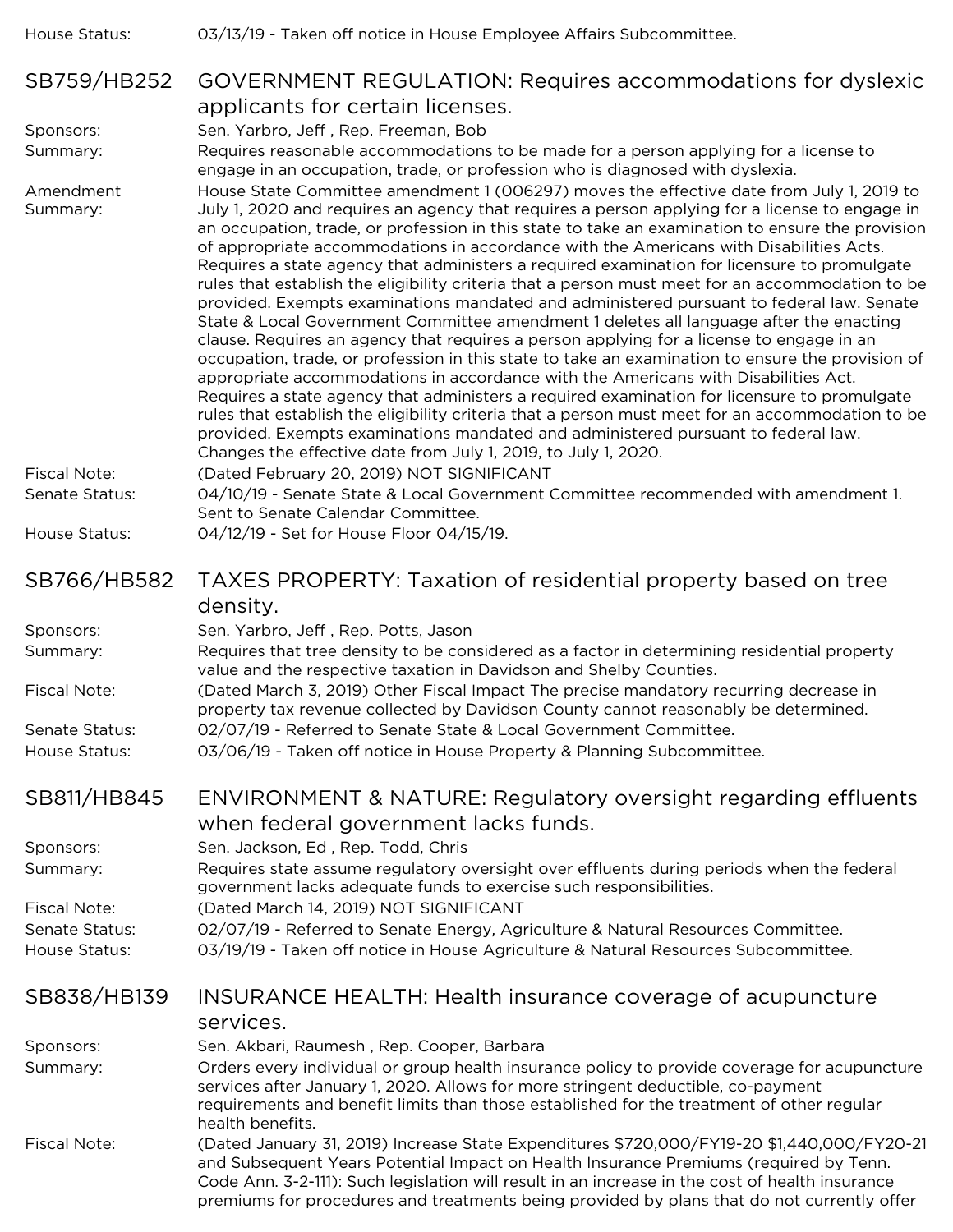| Senate Status:<br>House Status:<br><b>Executive Status:</b> | these benefits at the proposed mandated levels. It is estimated that the increase to each<br>individual's total premium will be less than one percent. A one percent increase in premium<br>rates could range between \$50 (single coverage) and \$140 (family coverage) depending on<br>the type of plan.<br>02/11/19 - Referred to Senate Commerce & Labor Committee.<br>03/13/19 - Failed in House Life & Health Insurance Subcommittee.<br>03/11/19 - Joint Council on Pensions and Insurance released to standing committees with<br>unfavorable comment. |
|-------------------------------------------------------------|----------------------------------------------------------------------------------------------------------------------------------------------------------------------------------------------------------------------------------------------------------------------------------------------------------------------------------------------------------------------------------------------------------------------------------------------------------------------------------------------------------------------------------------------------------------|
| SB866/HB990                                                 | GOVERNMENT ORGANIZATION: Permit applications pertaining to                                                                                                                                                                                                                                                                                                                                                                                                                                                                                                     |
| Sponsors:<br>Summary:                                       | water and sewage.<br>Sen. Bowling, Janice, Rep. Russell, Lowell<br>Requires the department to either approve permit applications pertaining to water and<br>sewage within 30 days of receipt or provide a clear, written explanation for not issuing the<br>permit with citations to supporting authority. Broadly captioned.                                                                                                                                                                                                                                  |
| <b>Fiscal Note:</b><br>Senate Status:<br>House Status:      | (Dated March 15, 2019) NOT SIGNIFICANT<br>02/11/19 - Referred to Senate Energy, Agriculture & Natural Resources Committee.<br>02/11/19 - Caption bill held on House clerk's desk.                                                                                                                                                                                                                                                                                                                                                                              |
| SB886/HB809                                                 | TAXES PROPERTY: Expands definition of agricultural land for                                                                                                                                                                                                                                                                                                                                                                                                                                                                                                    |
|                                                             | purposes of greenbelt property tax program.                                                                                                                                                                                                                                                                                                                                                                                                                                                                                                                    |
| Sponsors:<br>Summary:                                       | Sen. Niceley, Frank, Rep. Kumar, Sabi<br>Expands definition of agricultural land for purposes of greenbelt property tax program to<br>include two noncontiguous tracts of land within same county totaling at least 15 acres and<br>split only by public or private road. Broadly captioned.                                                                                                                                                                                                                                                                   |
| Amendment<br>Summary:                                       | Senate State & Local Government Committee amendment 1, House Agriculture and Natural<br>Resources Subcommittee amendment 1 (004587) allows for two non-contiguous tracks of<br>land within the same county, totaling at least 15 acres, including woodlands and wasteland<br>separated only by a road, body of water, or public or private easement, to form as one<br>farming unit to qualify as agriculture land.                                                                                                                                            |
| <b>Fiscal Note:</b>                                         | (Dated February 14, 2019) Other Fiscal Impact Due to multiple unknown variables, a precise<br>mandatory recurring decrease in local government revenue beginning in FY20-21 cannot<br>reasonably be determined.                                                                                                                                                                                                                                                                                                                                                |
| Senate Status:                                              | 04/02/19 - Senate State & Local Government Committee recommended with amendment 1<br>(004587). Sent to Senate Finance.                                                                                                                                                                                                                                                                                                                                                                                                                                         |
| House Status:                                               | 03/27/19 - House Finance Subcommittee placed behind the budget.                                                                                                                                                                                                                                                                                                                                                                                                                                                                                                |
| SB905/HB721                                                 | HEALTH CARE: TACIR study regarding inspection, testing, and<br>quarantine of property where fentanyl found.                                                                                                                                                                                                                                                                                                                                                                                                                                                    |
| Sponsors:<br>Summary:                                       | Sen. Southerland, Steve, Rep. Moody, Debra<br>Directs TACIR to conduct a study regarding the inspection, testing, and quarantine of<br>property where fentanyl or its analogues are found in this state and report the findings to the<br>health committees by January 1, 2020. Requires all appropriate state department and<br>agencies to provide assistance to TACIR in connection with the study.                                                                                                                                                         |
| <b>Fiscal Note:</b>                                         | (Dated February 13, 2019) NOT SIGNIFICANT                                                                                                                                                                                                                                                                                                                                                                                                                                                                                                                      |
| Senate Status:<br>House Status:                             | 02/11/19 - Referred to Senate Health & Welfare Committee.<br>02/11/19 - Referred to House Mental Health & Substance Abuse Subcommittee.                                                                                                                                                                                                                                                                                                                                                                                                                        |
| SB916/HB259                                                 | ENVIRONMENT & NATURE: Requirements and clarification for<br>discharging water.                                                                                                                                                                                                                                                                                                                                                                                                                                                                                 |
| Sponsors:                                                   | Sen. Southerland, Steve, Rep. Marsh, Pat                                                                                                                                                                                                                                                                                                                                                                                                                                                                                                                       |
| Summary:                                                    | Establishes that the commissioner may issue permits authorizing discharges if there is no<br>condition of pollution and meets the regulations of the board. Declares that an evaluation of<br>alternative locations is not required when examining alternative locations for the purpose of<br>avoiding and minimizing the impact of the project.                                                                                                                                                                                                              |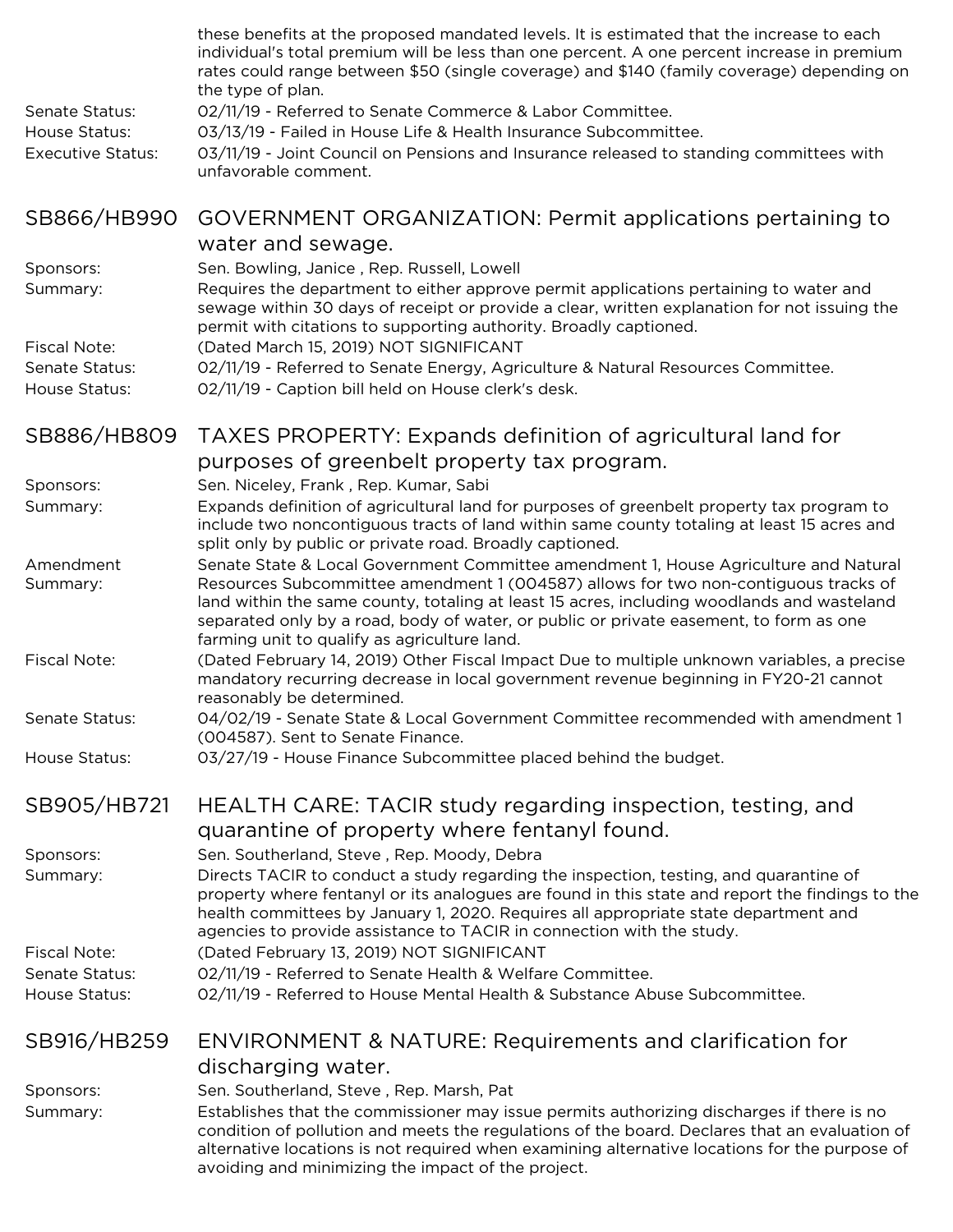| Amendment<br>Summary:    | Senate amendment 1 (005598) rewrites this bill to specify that an alternatives analysis<br>required by rule of the department of environment and conservation as part of the process of<br>obtaining a discharge permit for a transportation project does not need to include alternative<br>road locations but must include other measures to avoid and minimize impacts to resource<br>values.                                                                                                                                                                                                                                                                                                                                                           |
|--------------------------|------------------------------------------------------------------------------------------------------------------------------------------------------------------------------------------------------------------------------------------------------------------------------------------------------------------------------------------------------------------------------------------------------------------------------------------------------------------------------------------------------------------------------------------------------------------------------------------------------------------------------------------------------------------------------------------------------------------------------------------------------------|
| <b>Fiscal Note:</b>      | (Dated February 22, 2019) NOT SIGNIFICANT                                                                                                                                                                                                                                                                                                                                                                                                                                                                                                                                                                                                                                                                                                                  |
| Senate Status:           | 03/18/19 - Senate passed with amendment 1 (005598).                                                                                                                                                                                                                                                                                                                                                                                                                                                                                                                                                                                                                                                                                                        |
| House Status:            | 04/01/19 - House passed.                                                                                                                                                                                                                                                                                                                                                                                                                                                                                                                                                                                                                                                                                                                                   |
| <b>Executive Status:</b> | 04/02/19 - Sent to governor.                                                                                                                                                                                                                                                                                                                                                                                                                                                                                                                                                                                                                                                                                                                               |
| SB937/HB1219             | PROFESSIONS & LICENSURE: Issuance of temporary occupational<br>licenses to spouses of members of the armed forces.                                                                                                                                                                                                                                                                                                                                                                                                                                                                                                                                                                                                                                         |
| Sponsors:                | Sen. Yarbro, Jeff, Rep. Potts, Jason                                                                                                                                                                                                                                                                                                                                                                                                                                                                                                                                                                                                                                                                                                                       |
| Summary:                 | Directs the department of health and the department of commerce and insurance to<br>promulgate rules for the issuance of temporary occupational licenses to spouses of members<br>of the armed forces of the United States who have been transferred by the military to<br>Tennessee.                                                                                                                                                                                                                                                                                                                                                                                                                                                                      |
| <b>Fiscal Note:</b>      | (Dated February 22, 2019) NOT SIGNIFICANT                                                                                                                                                                                                                                                                                                                                                                                                                                                                                                                                                                                                                                                                                                                  |
| Senate Status:           | 03/19/19 - Failed in Senate Commerce & Labor Committee.                                                                                                                                                                                                                                                                                                                                                                                                                                                                                                                                                                                                                                                                                                    |
| House Status:            | 02/26/19 - Taken off notice in House Business Subcommittee.                                                                                                                                                                                                                                                                                                                                                                                                                                                                                                                                                                                                                                                                                                |
| SB941/HB859              | GOVERNMENT ORGANIZATION: Establishes the office of                                                                                                                                                                                                                                                                                                                                                                                                                                                                                                                                                                                                                                                                                                         |
|                          | apprenticeship and work-study programs.                                                                                                                                                                                                                                                                                                                                                                                                                                                                                                                                                                                                                                                                                                                    |
| Sponsors:                | Sen. Yarbro, Jeff, Rep. Thompson, Dwayne                                                                                                                                                                                                                                                                                                                                                                                                                                                                                                                                                                                                                                                                                                                   |
| Summary:                 | Establishes the office of apprenticeship and work-study programs within the department of                                                                                                                                                                                                                                                                                                                                                                                                                                                                                                                                                                                                                                                                  |
|                          | economic and community development. Requires the commissioner to appoint a director of<br>the office, in consultation with THEC, the Tennessee board of regents, the department of<br>education, and the department of labor. Requires the office to promote federally certified<br>apprenticeship and work-study programs to assist industries that have needs for such<br>programs and to establish industry consortiums in which the apprenticeship and work-study<br>programs are organized by industry and where companies can participate to best meet their<br>individual needs. Provides a tax credit to entities that participate in the programs. Reinstates<br>certain apprenticeship programs for certain professional boards and commissions. |
| <b>Fiscal Note:</b>      | (Dated March 11, 2019) Increase State Revenue Exceeds \$253,300/FY19-20/Office of<br>Apprenticeship Exceeds \$243,300/FY20-21 and Subsequent Years/Office of Apprenticeship<br>Increase State Expenditures \$253,300/FY19-20/Office of Apprenticeship \$243,300/FY20-21<br>and Subsequent Years/Office of Apprenticeship                                                                                                                                                                                                                                                                                                                                                                                                                                   |
| Senate Status:           | 04/10/19 - Set for Senate Commerce & Labor Committee 04/16/19.                                                                                                                                                                                                                                                                                                                                                                                                                                                                                                                                                                                                                                                                                             |
| House Status:            | 03/12/19 - House Business Subcommittee deferred to the first calendar of 2020.                                                                                                                                                                                                                                                                                                                                                                                                                                                                                                                                                                                                                                                                             |
|                          | SB942/HB1044 INSURANCE HEALTH: Convenience fee - commissioner of commerce<br>and insurance.                                                                                                                                                                                                                                                                                                                                                                                                                                                                                                                                                                                                                                                                |
| Sponsors:                | Sen. Lundberg, Jon, Rep. Travis, Ron                                                                                                                                                                                                                                                                                                                                                                                                                                                                                                                                                                                                                                                                                                                       |
| Summary:                 | Clarifies that the rule the commissioner is authorized to promulgate for a convenience fee to<br>cover the costs of issuing or renewing licenses, registrations, and permits must be in<br>accordance with the Uniform Administrative Procedures Act. Broadly captioned.                                                                                                                                                                                                                                                                                                                                                                                                                                                                                   |
| Amendment                | Senate amendment 1 (006279) authorizes a pool of member employers qualifying as self-                                                                                                                                                                                                                                                                                                                                                                                                                                                                                                                                                                                                                                                                      |
| Summary:                 | insurers to use case characteristics, claim experience, health status or duration of coverage<br>since issue, in determining the initial or adjusted premium rates for such employers.                                                                                                                                                                                                                                                                                                                                                                                                                                                                                                                                                                     |
| <b>Fiscal Note:</b>      | (Dated February 11, 2019) NOT SIGNIFICANT                                                                                                                                                                                                                                                                                                                                                                                                                                                                                                                                                                                                                                                                                                                  |
| Senate Status:           | 04/08/19 - Senate passed with amendment 1 (006279).                                                                                                                                                                                                                                                                                                                                                                                                                                                                                                                                                                                                                                                                                                        |
| House Status:            | 04/11/19 - House passed.                                                                                                                                                                                                                                                                                                                                                                                                                                                                                                                                                                                                                                                                                                                                   |
| <b>Executive Status:</b> | 04/11/19 - Sent to the speakers for signatures.                                                                                                                                                                                                                                                                                                                                                                                                                                                                                                                                                                                                                                                                                                            |
| SB973/HB44               | <b>TRANSPORTATION VEHICLES: Use of hand-held cell phones</b>                                                                                                                                                                                                                                                                                                                                                                                                                                                                                                                                                                                                                                                                                               |
|                          | prohibited while operating a motor vehicle.                                                                                                                                                                                                                                                                                                                                                                                                                                                                                                                                                                                                                                                                                                                |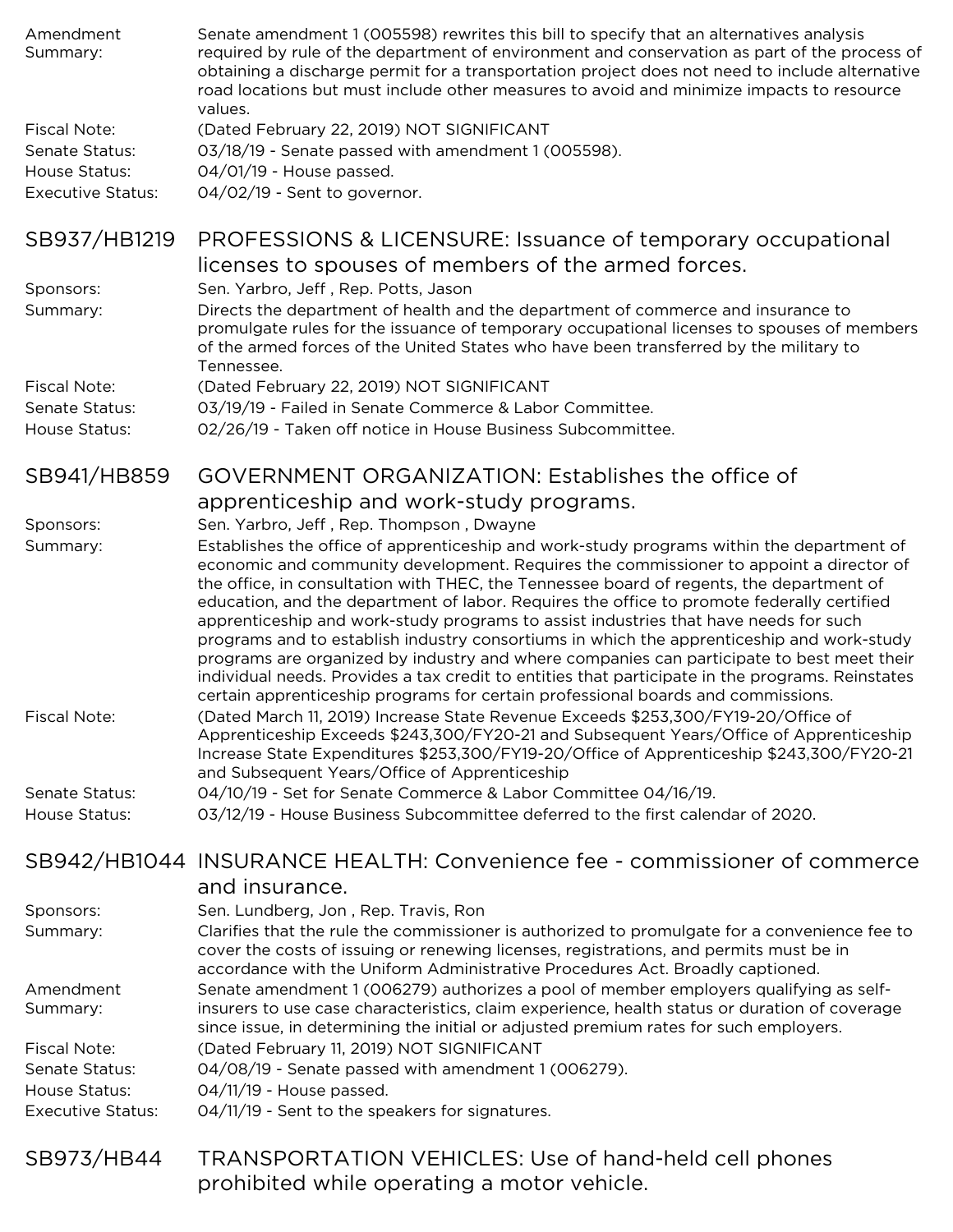| Sponsors:                | Sen. Jackson, Ed, Rep. Hazlewood, Patsy                                                                                                                                                                                                                                                                |
|--------------------------|--------------------------------------------------------------------------------------------------------------------------------------------------------------------------------------------------------------------------------------------------------------------------------------------------------|
| Summary:                 | Prohibits talking on a hand-held mobile phone on any road or highway in the state while the<br>vehicle is in motion. Current law only applies to talking on such devices while driving within a<br>marked school zone.                                                                                 |
| <b>Fiscal Note:</b>      | (Dated March 26, 2019) Increase State Revenue Exceeds \$40,900/FY19-20 Exceeds<br>\$81,800/FY20-21 Exceeds \$40,900/FY21-22 and Subsequent Years Increase Local Revenue<br>Exceeds \$2,200/FY19-20 Exceeds \$4,300/FY20-21 Exceeds \$2,200/FY21-22 and Subsequent                                      |
| Senate Status:           | Years<br>02/11/19 - Referred to Senate Transportation & Safety Committee.                                                                                                                                                                                                                              |
| House Status:            | 01/22/19 - Referred to House Safety & Funding Subcommittee.                                                                                                                                                                                                                                            |
|                          | SB988/HB1024 PUBLIC FINANCE: Notification regarding estimate of board fees.                                                                                                                                                                                                                            |
| Sponsors:                | Sen. Stevens, John, Rep. Lynn, Susan<br>Requires each board to notify the commissioner of finance and administration when the                                                                                                                                                                          |
| Summary:                 | estimate of board fees for a fiscal year is more than the certified amount of board fees<br>required by the board for that fiscal year.                                                                                                                                                                |
| <b>Fiscal Note:</b>      | (Dated February 8, 2019) NOT SIGNIFICANT                                                                                                                                                                                                                                                               |
| Senate Status:           | 04/02/19 - Senate Finance Revenue Subcommittee returned to full committee with a negative<br>recommendation.                                                                                                                                                                                           |
| House Status:            | 02/11/19 - Caption bill held on House clerk's desk.                                                                                                                                                                                                                                                    |
| SB992/HB722              | TAXES BUSINESS: Exemptions from professional privilege tax -                                                                                                                                                                                                                                           |
|                          | judges and chancellors.                                                                                                                                                                                                                                                                                |
| Sponsors:                | Sen. Kelsey, Brian, Rep. Coley, Jim                                                                                                                                                                                                                                                                    |
| Summary:                 | Exempts judges and chancellors from the professional privilege tax assessed to persons                                                                                                                                                                                                                 |
|                          | licensed as attorneys.                                                                                                                                                                                                                                                                                 |
| Fiscal Note:             | (Dated February 16, 2019) Decrease State Revenue Net Impact - \$215,300/FY18-19 and<br>Subsequent Years Increase Local Revenue - \$3,100/FY18-19 and Subsequent Years                                                                                                                                  |
| Senate Status:           | 03/26/19 - Senate Finance Revenue Subcommittee returned to full committee with a negative<br>recommendation.                                                                                                                                                                                           |
| House Status:            | 02/20/19 - House Finance Subcommittee placed behind the budget.                                                                                                                                                                                                                                        |
| SB997/HB699              | PROPERTY & HOUSING: Establishes the Tennessee Plane Coordinate                                                                                                                                                                                                                                         |
|                          | System.                                                                                                                                                                                                                                                                                                |
| Sponsors:                | Sen. Rose, Paul, Rep. Leatherwood, Tom                                                                                                                                                                                                                                                                 |
| Summary:                 | Establishes the Tennessee Plane Coordinate System as new system of defining and stating<br>geographic positions and locations in Tennessee.                                                                                                                                                            |
| Amendment                | House amendment 1 (005270) adds various words to clarify statements and titles but makes                                                                                                                                                                                                               |
| Summary:                 | no substantive changes. Gives credit to the United States Department of Commerce for their<br>work on systems of plane coordinates from the past.                                                                                                                                                      |
| Fiscal Note:             | (Dated February 27, 2019) NOT SIGNIFICANT                                                                                                                                                                                                                                                              |
| Senate Status:           | 04/11/19 - Senate passed.                                                                                                                                                                                                                                                                              |
| House Status:            | 03/25/19 - House passed with amendment 1 (005270).                                                                                                                                                                                                                                                     |
| <b>Executive Status:</b> | 04/11/19 - Sent to the speakers for signatures.                                                                                                                                                                                                                                                        |
| SB999/HB1218             | PROFESSIONS & LICENSURE: Reinstatement of professional and                                                                                                                                                                                                                                             |
|                          | occupational licenses under certain circumstances.                                                                                                                                                                                                                                                     |
| Sponsors:                | Sen. Yarbro, Jeff, Rep. Potts, Jason                                                                                                                                                                                                                                                                   |
| Summary:                 | Allows the reinstatement of a professional or occupational license if there is submission of an<br>application acceptable to the licensing entity, payment of the full renewal fee for an active<br>license, and payment of any reinstatement penalty that may be required by the licensing<br>entity. |
| <b>Fiscal Note:</b>      | (Dated February 22, 2019) NOT SIGNIFICANT                                                                                                                                                                                                                                                              |
| Senate Status:           | 03/19/19 - Failed in Senate Commerce & Labor Committee for lack of a second.                                                                                                                                                                                                                           |
| House Status:            | 02/26/19 - Failed in House Business Subcommittee due to lack of second.                                                                                                                                                                                                                                |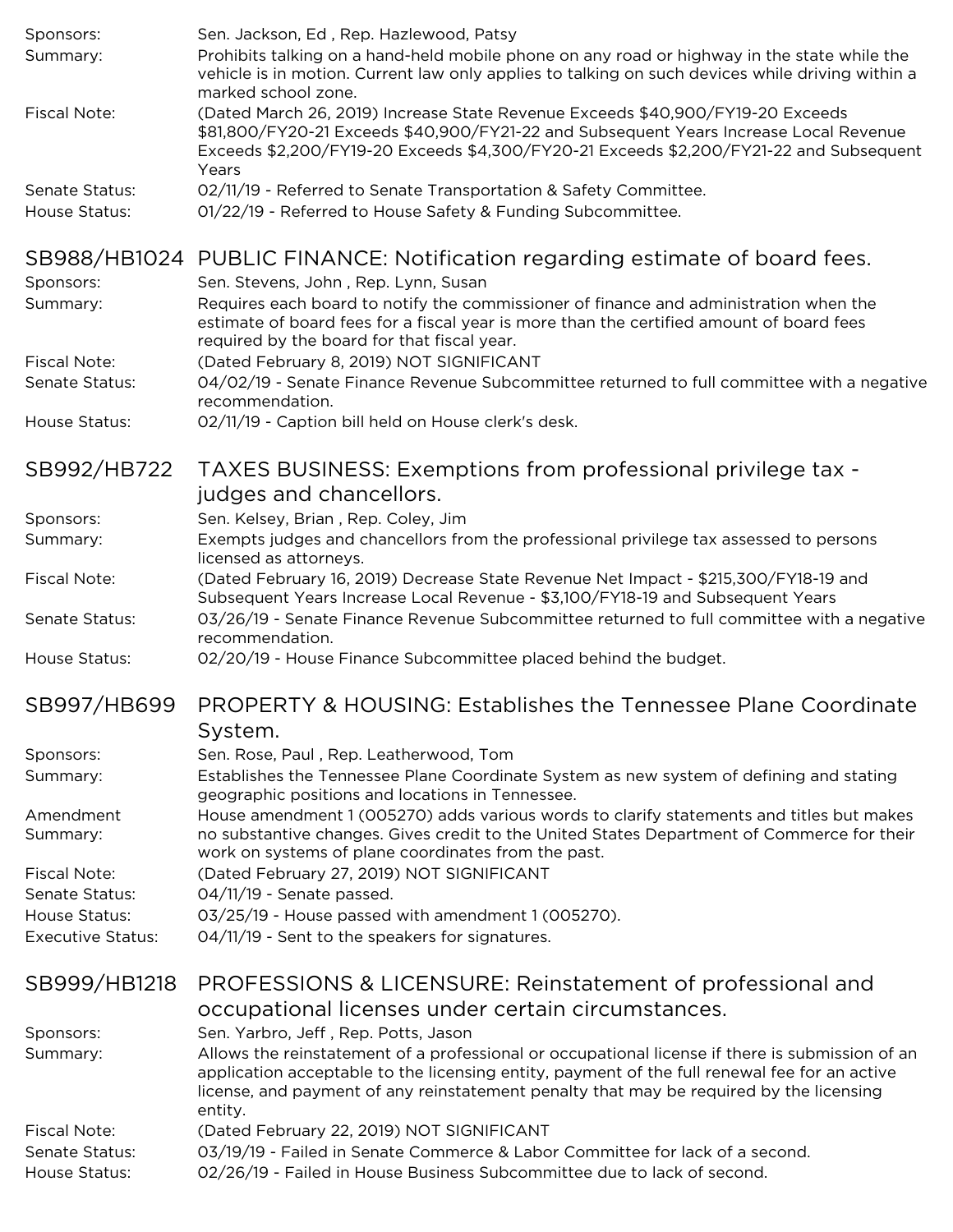|                                 | SB1000/HB1124 GOVERNMENT REGULATION: UAPA - board for licensing<br>contractors.                                                                                                                                                                                                                                                                                                                                                                                      |
|---------------------------------|----------------------------------------------------------------------------------------------------------------------------------------------------------------------------------------------------------------------------------------------------------------------------------------------------------------------------------------------------------------------------------------------------------------------------------------------------------------------|
| Sponsors:                       | Sen. Roberts, Kerry, Rep. Daniel, Martin<br>Clarifies that the board for licensing contractors must promulgate rules in accordance with                                                                                                                                                                                                                                                                                                                              |
| Summary:                        | the Uniform Administrative Procedures Act. Broadly captioned.                                                                                                                                                                                                                                                                                                                                                                                                        |
| <b>Fiscal Note:</b>             | (Dated February 10, 2019) NOT SIGNIFICANT                                                                                                                                                                                                                                                                                                                                                                                                                            |
| Senate Status:<br>House Status: | 04/10/19 - Set for Senate Government Operations Committee 04/17/19.<br>04/11/19 - Set for House Government Operations Committee 04/16/19.                                                                                                                                                                                                                                                                                                                            |
|                                 |                                                                                                                                                                                                                                                                                                                                                                                                                                                                      |
|                                 | SB1005/HB1221 CAMPAIGNS & LOBBYING: Voter registration form provided by<br>landlord and residential home sellers.                                                                                                                                                                                                                                                                                                                                                    |
| Sponsors:                       | Sen. Gilmore, Brenda, Rep. Potts, Jason                                                                                                                                                                                                                                                                                                                                                                                                                              |
| Summary:                        | Requires a residential landlord or a residential home sellet to provide a lessee or buyer with<br>the location and contact information for the office of the county election commission and a<br>voter registration form at the time of the execution of the lease or sale.                                                                                                                                                                                          |
| <b>Fiscal Note:</b>             | (Dated February 27, 2019) NOT SIGNIFICANT                                                                                                                                                                                                                                                                                                                                                                                                                            |
| Senate Status:<br>House Status: | 02/11/19 - Referred to Senate State & Local Government Committee.<br>03/06/19 - Taken off notice in House Elections & Campaign Finance Subcommittee.                                                                                                                                                                                                                                                                                                                 |
|                                 |                                                                                                                                                                                                                                                                                                                                                                                                                                                                      |
| SB1006/HB56                     | LABOR LAW: Compensation history of applicants for employment.                                                                                                                                                                                                                                                                                                                                                                                                        |
| Sponsors:                       | Sen. Gilmore, Brenda, Rep. Potts, Jason                                                                                                                                                                                                                                                                                                                                                                                                                              |
| Summary:                        | Prohibits employers from screening applicants based on their compensation history by<br>requiring the applicant's compensation history to satisfy minimum or maximum criteria or<br>seeking the compensation history of the applicant orally, in writing, or through an employee<br>or agent. Allows employer to consider the compensation of a current employee during a<br>move of job with the same employer. Specifies that a violation is a Class B misdemeanor |
| <b>Fiscal Note:</b>             | punishable by a fine only of a minimum of \$100 up to a maximum of \$500.<br>(Dated March 3, 2019) NOT SIGNIFICANT                                                                                                                                                                                                                                                                                                                                                   |
| Senate Status:                  | 02/11/19 - Referred to Senate Commerce & Labor Committee.                                                                                                                                                                                                                                                                                                                                                                                                            |
| House Status:                   | 03/05/19 - Failed in House Employee Affairs Subcommittee.                                                                                                                                                                                                                                                                                                                                                                                                            |
|                                 | SB1037/HB580 PUBLIC FINANCE: Limit or expenses incurred by the department of                                                                                                                                                                                                                                                                                                                                                                                         |
|                                 | economic and community development to administer the broadband                                                                                                                                                                                                                                                                                                                                                                                                       |
|                                 | accessibility grant program.                                                                                                                                                                                                                                                                                                                                                                                                                                         |
| Sponsors:                       | Sen. Gardenhire, Todd, Rep. Todd, Chris                                                                                                                                                                                                                                                                                                                                                                                                                              |
| Summary:                        | Reduces the limit at which the expenses incurred by the department of economic and<br>community development to administer the broadband accessibility grant program must not<br>exceed from the total amount appropriated to the program in any fiscal year from five to four<br>percent.                                                                                                                                                                            |
| Fiscal Note:                    | (Dated February 27, 2019) NOT SIGNIFICANT                                                                                                                                                                                                                                                                                                                                                                                                                            |
| Senate Status:<br>House Status: | 03/05/19 - Taken off notice in Senate Commerce & Labor Committee.<br>02/07/19 - Caption bill held on House clerk's desk.                                                                                                                                                                                                                                                                                                                                             |
|                                 |                                                                                                                                                                                                                                                                                                                                                                                                                                                                      |
|                                 | SB1044/HB1397 TAXES PROPERTY: Recordation tax on transfers to related entities.                                                                                                                                                                                                                                                                                                                                                                                      |
| Sponsors:                       | Sen. Yarbro, Jeff, Rep. Kumar, Sabi                                                                                                                                                                                                                                                                                                                                                                                                                                  |
| Summary:                        | Exempts the transfer of real estate from real estate transfer tax when the transferor is a<br>member, stock holder, or partner, the transferee is a limited liability company, corporation, or<br>partnership, and the real estate so conveyed serves as a capital contribution to the business<br>entity. Broadly captioned.                                                                                                                                        |
| <b>Fiscal Note:</b>             | (Dated February 26, 2019) Decrease State Revenue - \$4,013,300 Decrease Local Revenue -<br>\$98,700                                                                                                                                                                                                                                                                                                                                                                  |

- Senate Status: 04/02/19 Taken off notice in Senate Finance Revenue Subcommittee.
- House Status: 02/13/19 Referred to House Finance, Ways & Means Subcommittee.

## SB1071/HB275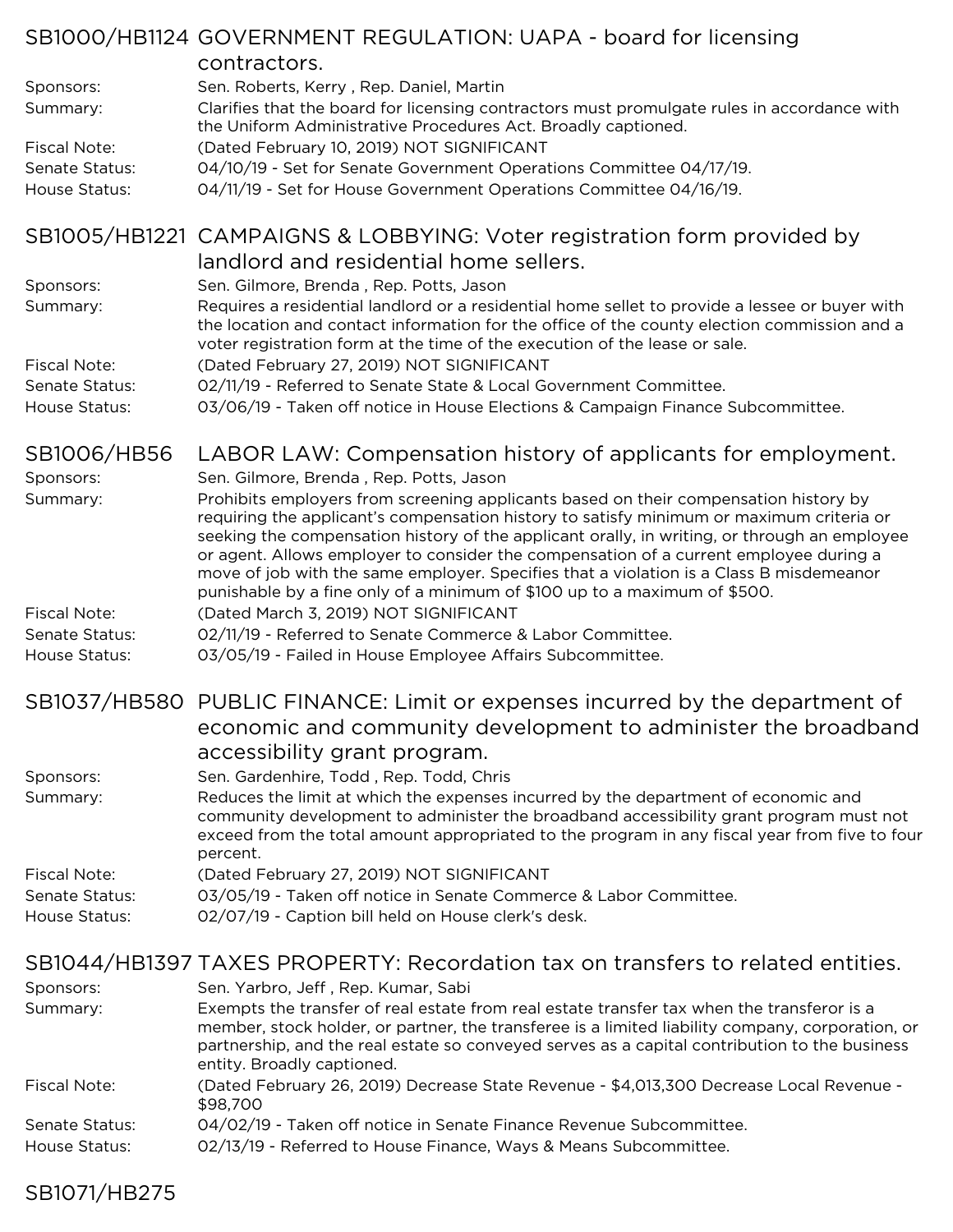|                       | PROPERTY & HOUSING: Requires housing development agency                                                                                                                                                                                                                                                                                                                           |
|-----------------------|-----------------------------------------------------------------------------------------------------------------------------------------------------------------------------------------------------------------------------------------------------------------------------------------------------------------------------------------------------------------------------------|
|                       | submit reports on blight elimination programs.                                                                                                                                                                                                                                                                                                                                    |
| Sponsors:             | Sen. Dickerson, Steven, Rep. Freeman, Bob                                                                                                                                                                                                                                                                                                                                         |
| Summary:              | Requires the housing development agency submit a report on implementation of any<br>amended policies to improve the agency's blight elimination program to the state and local<br>government committee of both legislative houses by March 1 each year.                                                                                                                           |
| <b>Fiscal Note:</b>   | (Dated February 11, 2019) NOT SIGNIFICANT                                                                                                                                                                                                                                                                                                                                         |
| Senate Status:        | 02/11/19 - Referred to Senate State & Local Government Committee.                                                                                                                                                                                                                                                                                                                 |
| House Status:         | 02/01/19 - Referred to House Property & Planning Subcommittee.                                                                                                                                                                                                                                                                                                                    |
|                       | SB1076/HB344 PROPERTY & HOUSING: Increases time to reclaim garments from dry<br>cleaner.                                                                                                                                                                                                                                                                                          |
| Sponsors:             | Sen. Dickerson, Steven, Rep. Moon, Jerome                                                                                                                                                                                                                                                                                                                                         |
| Summary:              | Increases the amount of time a customer has to reclaim a garment or article from a dry<br>cleaner before the dry cleaner is able to dispose of the garment from 180 days to 240 days.<br>Broadly captioned.                                                                                                                                                                       |
| <b>Fiscal Note:</b>   | (Dated February 13, 2019) NOT SIGNIFICANT                                                                                                                                                                                                                                                                                                                                         |
| Senate Status:        | 02/11/19 - Referred to Senate Commerce & Labor Committee.                                                                                                                                                                                                                                                                                                                         |
| House Status:         | 02/04/19 - Caption bill held on House clerk's desk.                                                                                                                                                                                                                                                                                                                               |
|                       | SB1080/HB997 PROPERTY & HOUSING: Animals that are abandoned in vacated<br>rental property.                                                                                                                                                                                                                                                                                        |
|                       | Sen. Swann, Art, Rep. Beck, Bill                                                                                                                                                                                                                                                                                                                                                  |
| Sponsors:<br>Summary: | Requires a landlord to inspect a vacated residential property within 72 hours of when the last                                                                                                                                                                                                                                                                                    |
|                       | tenant vacated such property for abandoned animals left at the rental property. Requires<br>landlord to report any abandoned animals found on the vacated rental property to the county<br>or municipal animal shelter, animal control agency or a similar agency. Specifies that it is a<br>Class C misdemeanor offense for a landlord to fail to make the inspection or report. |
| <b>Fiscal Note:</b>   | (Dated March 9, 2019) NOT SIGNIFICANT                                                                                                                                                                                                                                                                                                                                             |
| Senate Status:        | 02/11/19 - Referred to Senate Commerce & Labor Committee.                                                                                                                                                                                                                                                                                                                         |
| House Status:         | 03/27/19 - Taken off notice in House Criminal Justice Subcommittee.                                                                                                                                                                                                                                                                                                               |
|                       | $CD1007$ /UD190E DDOEFCCIONIC 0 UCENCUDE: Desurfacionado for avec quality alimentoria f                                                                                                                                                                                                                                                                                           |

# SB1087/HB1285 PROFESSIONS & LICENSURE: Requirements for executive director of real estate commission.

| Sponsors:             | Sen. Dickerson, Steven, Rep. Farmer, Andrew                                                                                                           |
|-----------------------|-------------------------------------------------------------------------------------------------------------------------------------------------------|
| Summary:              | Deletes requirement that the executive director of the real estate commission have passed<br>the real estate broker's examination. Broadly captioned. |
| Fiscal Note:          | (Dated March 6, 2019) NOT SIGNIFICANT                                                                                                                 |
| <b>Senate Status:</b> | 02/11/19 - Referred to Senate Commerce & Labor Committee.                                                                                             |
| House Status:         | 02/13/19 - Referred to House Business Subcommittee.                                                                                                   |

#### SB1090/HB648 TAXES PROPERTY: Property tax freeze program for persons 65 years of age or older.

|                | of age or older.                                                                                                                                                                                                                                                                                                                                                                                                                                                                                                                                                                                                                                  |
|----------------|---------------------------------------------------------------------------------------------------------------------------------------------------------------------------------------------------------------------------------------------------------------------------------------------------------------------------------------------------------------------------------------------------------------------------------------------------------------------------------------------------------------------------------------------------------------------------------------------------------------------------------------------------|
| Sponsors:      | Sen. Dickerson, Steven, Rep. Jernigan, Darren                                                                                                                                                                                                                                                                                                                                                                                                                                                                                                                                                                                                     |
| Summary:       | Creates real property tax freeze program for persons 65 years of age or older who have lived<br>in their principal residence for 30 years or more when the assessed value of the property<br>increases by 50 percent or more from an established baseline assessed value of the property.<br>Defines "baseline assessed value of the property" to mean the assessed value of a residential<br>property based on the periodic reappraisal of the property that occurred immediately<br>preceding the first periodic reappraisal of the property used to establish that the residential<br>property owner was qualified for the tax freeze program. |
| Fiscal Note:   | (Dated April 4, 2019) Decrease Local Revenue \$66,300                                                                                                                                                                                                                                                                                                                                                                                                                                                                                                                                                                                             |
| Senate Status: | 02/11/19 - Referred to Senate State & Local Government Committee.                                                                                                                                                                                                                                                                                                                                                                                                                                                                                                                                                                                 |
| House Status:  | 02/11/19 - Referred to House Property & Planning Subcommittee.                                                                                                                                                                                                                                                                                                                                                                                                                                                                                                                                                                                    |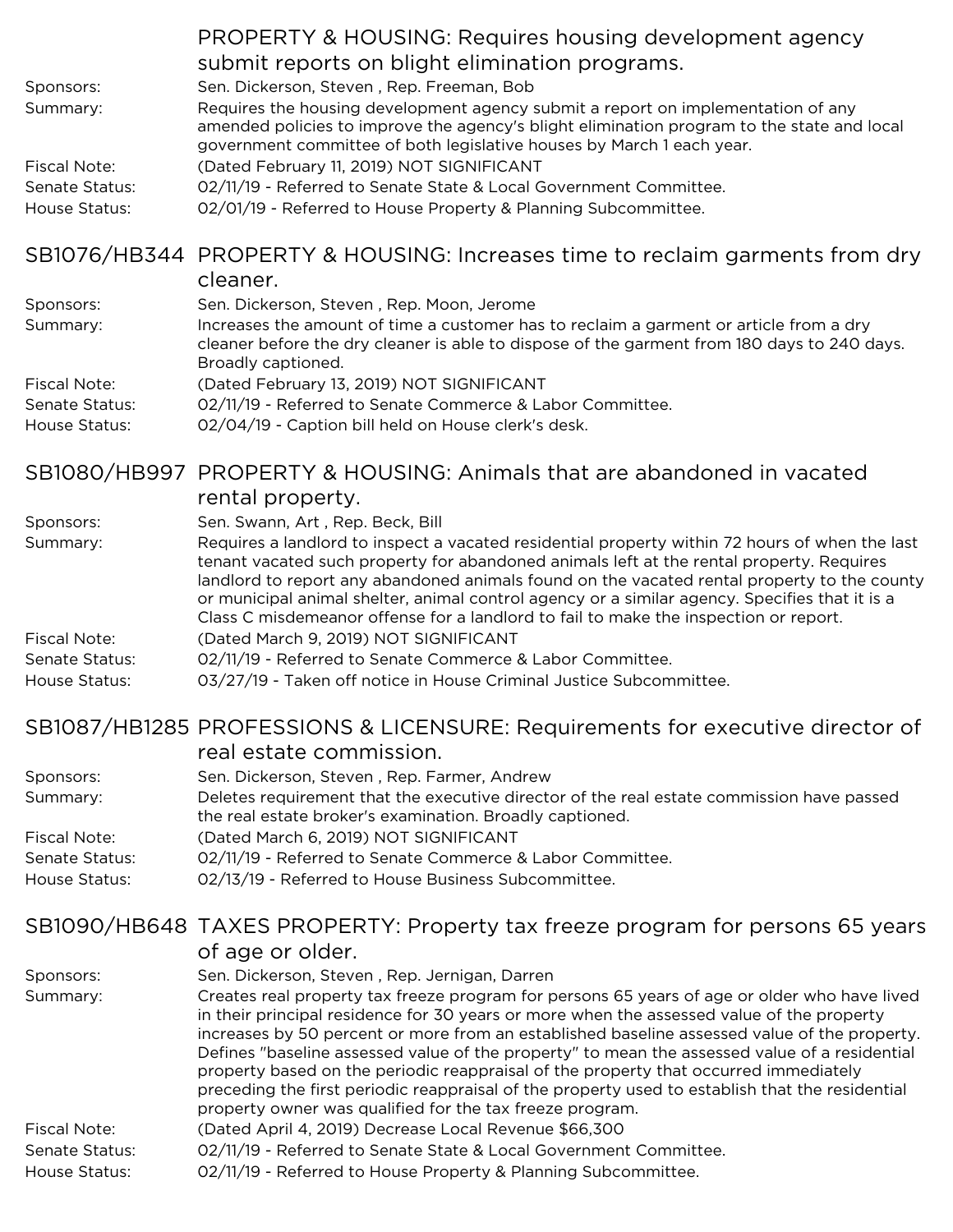|                       | SB1100/HB247 MISCELLANEOUS: Orders daylight savings time as the standard time<br>of the state.                                                                                                                                                                                                                                                                                                                                                                                                                                           |
|-----------------------|------------------------------------------------------------------------------------------------------------------------------------------------------------------------------------------------------------------------------------------------------------------------------------------------------------------------------------------------------------------------------------------------------------------------------------------------------------------------------------------------------------------------------------------|
| Sponsors:             | Sen. Dickerson, Steven, Rep. Tillis, Rick                                                                                                                                                                                                                                                                                                                                                                                                                                                                                                |
| Summary:              | Requires daylight savings time as the standard time of the state. Specifies the new time will<br>go into effect on the first Sunday of November after the United States Congress repeals or<br>amends current law to authorize states to observe daylight saving time year-round. Orders<br>the commissioner of transportation to monitor and certify in writing to the executive<br>secretary of the Tennessee code commission the date of the changed legislation.                                                                     |
| <b>Fiscal Note:</b>   | (Dated February 7, 2019) NOT SIGNIFICANT                                                                                                                                                                                                                                                                                                                                                                                                                                                                                                 |
| Senate Status:        | 04/10/19 - Set for Senate State & Local Government Committee 04/16/19.                                                                                                                                                                                                                                                                                                                                                                                                                                                                   |
| House Status:         | 04/11/19 - Set for House Finance, Ways & Means Committee 04/17/19.                                                                                                                                                                                                                                                                                                                                                                                                                                                                       |
| SB1101/HB74           | PUBLIC FINANCE: Ability for appeal of transit-oriented                                                                                                                                                                                                                                                                                                                                                                                                                                                                                   |
|                       | redevelopment plans.                                                                                                                                                                                                                                                                                                                                                                                                                                                                                                                     |
| Sponsors:             | Sen. Dickerson, Steven, Rep. Jernigan, Darren                                                                                                                                                                                                                                                                                                                                                                                                                                                                                            |
| Summary:              | Creates the ability for a property owner within the area covered by a transit-oriented<br>redevelopment plan to appeal a decision of an authority regarding the project to a legislative<br>appeal board. This appeal board must meet at least once each quarter. Voting on an<br>amendment to the project must be done in 60 days. Reduces amount of expenses that can be<br>set aside from incremental tax revenues from five to three percent.                                                                                        |
| Amendment<br>Summary: | Senate State & Local Government Committee amendment 1, House amendment 1 (005406)<br>specifies membership of a legislative appeal board in any area that is covered by a transit-<br>oriented redevelopment plan. Terms of the appointed members are to be coterminous with<br>the terms of the appointing authority's term and members do not receive compensation of<br>their service on the board. Clarifies membership of general assembly members will be<br>nonvoting while membership of local legislative bodies will be voting. |
| <b>Fiscal Note:</b>   | (Dated February 22, 2019) NOT SIGNIFICANT                                                                                                                                                                                                                                                                                                                                                                                                                                                                                                |
| Senate Status:        | 04/10/19 - Senate State & Local Government Committee recommended with amendment 1                                                                                                                                                                                                                                                                                                                                                                                                                                                        |
| House Status:         | (005406). Sent to Senate Calendar Committee.<br>03/25/19 - House passed with amendment 1 (005406).                                                                                                                                                                                                                                                                                                                                                                                                                                       |
| SB1125/HB1127         | ENVIRONMENT & NATURE: Report on sealed battery smoke alarms<br>in residential buildings.                                                                                                                                                                                                                                                                                                                                                                                                                                                 |
| Sponsors:             | Sen. Briggs, Richard, Rep. Tillis, Rick                                                                                                                                                                                                                                                                                                                                                                                                                                                                                                  |
| Summary:              | Requires the state fire marshal to submit a report with the commissioner of commerce and<br>insurance on the benefits of using sealed battery smoke alarms in residential buildings located<br>in this state as compared to the use of standard smoke detectors in such buildings.                                                                                                                                                                                                                                                       |
| <b>Fiscal Note:</b>   | (Dated February 11, 2019) NOT SIGNIFICANT                                                                                                                                                                                                                                                                                                                                                                                                                                                                                                |
| Senate Status:        | 02/11/19 - Referred to Senate Commerce & Labor Committee.                                                                                                                                                                                                                                                                                                                                                                                                                                                                                |
| House Status:         | 02/13/19 - Referred to House Department & Agencies Subcommittee.                                                                                                                                                                                                                                                                                                                                                                                                                                                                         |
|                       | SB1158/HB1007 TAXES SALES: Share of state sales and use tax revenue deposited to                                                                                                                                                                                                                                                                                                                                                                                                                                                         |
|                       | the state general fund.                                                                                                                                                                                                                                                                                                                                                                                                                                                                                                                  |
| Sponsors:             | Sen. Jackson, Ed, Rep. Carr, Dale                                                                                                                                                                                                                                                                                                                                                                                                                                                                                                        |
| Summary:              | Decreases the amount of the share of state sales and use tax revenue deposited to the state<br>general fund from 29.0141 percent to 28.5262 percent. Increases the share amount<br>appropriated to municipalities from 4.6030 percent to 5.0909 percent.                                                                                                                                                                                                                                                                                 |
| <b>Fiscal Note:</b>   | (Dated March 8, 2019) Increase State Revenue - \$359,300/Municipal Technical Advisory<br>Service Decrease State Revenue - \$37,196,700/General Fund Increase Local Revenue -<br>\$36,837,400                                                                                                                                                                                                                                                                                                                                             |
| Senate Status:        | 03/12/19 - Taken off notice in Senate Finance Revenue Subcommittee.                                                                                                                                                                                                                                                                                                                                                                                                                                                                      |
| House Status:         | 02/13/19 - Referred to House Finance, Ways & Means Subcommittee.                                                                                                                                                                                                                                                                                                                                                                                                                                                                         |
| Sponsors:             | SB1162/HB1488 TAXES BUSINESS: Threshold decennial county growth rate.<br>Sen. Hensley, Joey, Rep. Bricken, Rush                                                                                                                                                                                                                                                                                                                                                                                                                          |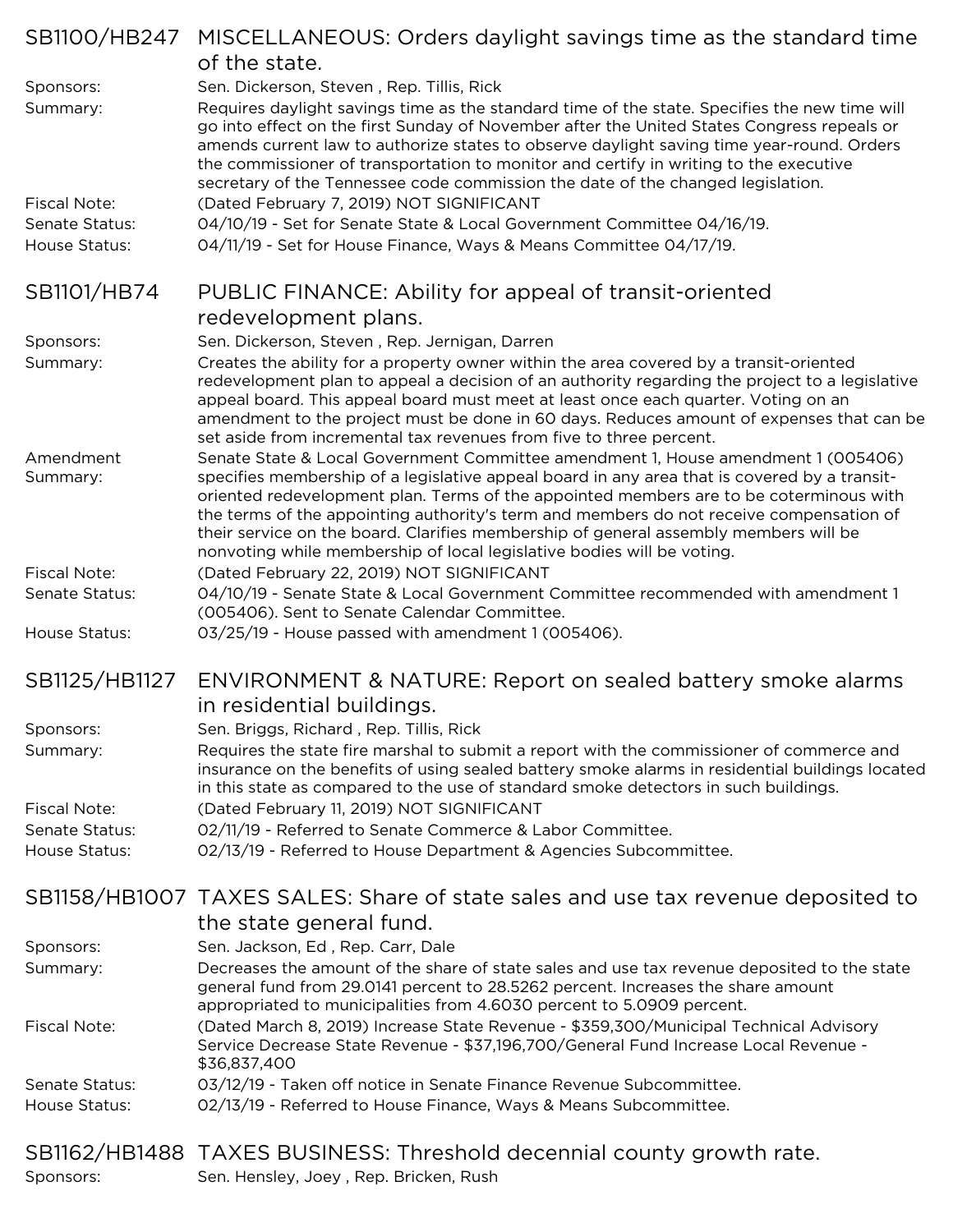| Summary:                 | Reduces to 15 percent the threshold decennial county growth rate required before a county is<br>authorized to levy a privilege tax on entities engaged in residential development of property<br>to provide the county with an additional source of funding to defray the cost of providing<br>school facilities. Broadly captioned.                                                                                                                                                                                                                                                                                                                                                                                                                                                                                                                                                                                                                                                                                                                                                                  |
|--------------------------|-------------------------------------------------------------------------------------------------------------------------------------------------------------------------------------------------------------------------------------------------------------------------------------------------------------------------------------------------------------------------------------------------------------------------------------------------------------------------------------------------------------------------------------------------------------------------------------------------------------------------------------------------------------------------------------------------------------------------------------------------------------------------------------------------------------------------------------------------------------------------------------------------------------------------------------------------------------------------------------------------------------------------------------------------------------------------------------------------------|
| <b>Fiscal Note:</b>      | (Dated April 1, 2019) Other Fiscal Impact Permissive recurring increases in local government<br>revenue; the extent and timing of which cannot be determined due to several unknown<br>factors.                                                                                                                                                                                                                                                                                                                                                                                                                                                                                                                                                                                                                                                                                                                                                                                                                                                                                                       |
| Senate Status:           | 04/10/19 - Set for Senate State & Local Government Committee 04/16/19.                                                                                                                                                                                                                                                                                                                                                                                                                                                                                                                                                                                                                                                                                                                                                                                                                                                                                                                                                                                                                                |
| House Status:            | 02/13/19 - Referred to House Finance, Ways & Means Subcommittee.                                                                                                                                                                                                                                                                                                                                                                                                                                                                                                                                                                                                                                                                                                                                                                                                                                                                                                                                                                                                                                      |
| SB1167/HB614             | PROPERTY & HOUSING: Requires landlords provide email addresses.                                                                                                                                                                                                                                                                                                                                                                                                                                                                                                                                                                                                                                                                                                                                                                                                                                                                                                                                                                                                                                       |
| Sponsors:<br>Summary:    | Sen. Hensley, Joey, Rep. Griffey, Bruce<br>Requires a landlord to provide certain local governmental agencies responsible for enforcing                                                                                                                                                                                                                                                                                                                                                                                                                                                                                                                                                                                                                                                                                                                                                                                                                                                                                                                                                               |
|                          | building codes the landlord's email address, in addition to name, telephone number, and<br>physical address.                                                                                                                                                                                                                                                                                                                                                                                                                                                                                                                                                                                                                                                                                                                                                                                                                                                                                                                                                                                          |
| Amendment<br>Summary:    | House Business Subcommittee amendment 1 (004989) makes it illegal for any lessor to lease,<br>let, or rent a dwelling unit to an illegal alien, or allow an occupant who is an illegal alien to<br>reside in a dwelling unit leased or rented by the lessor, knowing or in reckless disregard of the<br>fact that the alien entered or remains in the United States illegally. Requires lessor verify<br>citizenship and lawful presence of prospective occupants and maintain verifying documents<br>for at least one year following the occupant ceasing to rent, let or lease from the lessor.<br>Establishes punishment for offenses. Specifies that the law applies only to contracts to let,<br>lease, or rent dwelling units on or after the effective date of this act. Requires law<br>enforcement officers investigating violations of this law request federal verification on<br>whether an occupant is an alien lawfully present in the United States. Prohibits law<br>enforcement officers or agencies from making independent determinations of any occupant's<br>immigration status. |
| Fiscal Note:             | (Dated February 12, 2019) NOT SIGNIFICANT                                                                                                                                                                                                                                                                                                                                                                                                                                                                                                                                                                                                                                                                                                                                                                                                                                                                                                                                                                                                                                                             |
| Senate Status:           | 02/11/19 - Referred to Senate Commerce & Labor Committee.                                                                                                                                                                                                                                                                                                                                                                                                                                                                                                                                                                                                                                                                                                                                                                                                                                                                                                                                                                                                                                             |
| House Status:            | 03/26/19 - House Commerce Committee deferred to summer study.                                                                                                                                                                                                                                                                                                                                                                                                                                                                                                                                                                                                                                                                                                                                                                                                                                                                                                                                                                                                                                         |
| SB1172/HB757             | PROPERTY & HOUSING: Limits recovery of a real property owner                                                                                                                                                                                                                                                                                                                                                                                                                                                                                                                                                                                                                                                                                                                                                                                                                                                                                                                                                                                                                                          |
|                          | who prevails in action challenging validity of lien.                                                                                                                                                                                                                                                                                                                                                                                                                                                                                                                                                                                                                                                                                                                                                                                                                                                                                                                                                                                                                                                  |
| Sponsors:                | Sen. Swann, Art, Rep. Marsh, Pat                                                                                                                                                                                                                                                                                                                                                                                                                                                                                                                                                                                                                                                                                                                                                                                                                                                                                                                                                                                                                                                                      |
| Summary:                 | Limits recovery of a real property owner who prevails in an action challenging the validity of a<br>lien to only liens filed against certain residential units.                                                                                                                                                                                                                                                                                                                                                                                                                                                                                                                                                                                                                                                                                                                                                                                                                                                                                                                                       |
| Amendment<br>Summary:    | House amendment 1 (004202) rewrites this bill to eliminate the present law provisions<br>described above in the bill summary whereby a real property owner who prevails in an action<br>challenging the validity of a lien, including in a slander of title proceeding, may recover<br>attorney's fees, costs, and damages.                                                                                                                                                                                                                                                                                                                                                                                                                                                                                                                                                                                                                                                                                                                                                                           |
| <b>Fiscal Note:</b>      | (Dated February 14, 2019) NOT SIGNIFICANT                                                                                                                                                                                                                                                                                                                                                                                                                                                                                                                                                                                                                                                                                                                                                                                                                                                                                                                                                                                                                                                             |
| Senate Status:           | 03/25/19 - Senate passed.                                                                                                                                                                                                                                                                                                                                                                                                                                                                                                                                                                                                                                                                                                                                                                                                                                                                                                                                                                                                                                                                             |
| House Status:            | 03/07/19 - House passed with amendment 1 (004202).                                                                                                                                                                                                                                                                                                                                                                                                                                                                                                                                                                                                                                                                                                                                                                                                                                                                                                                                                                                                                                                    |
| <b>Executive Status:</b> | 04/05/19 - Signed by governor.                                                                                                                                                                                                                                                                                                                                                                                                                                                                                                                                                                                                                                                                                                                                                                                                                                                                                                                                                                                                                                                                        |
| SB1184/HB817             | TAXES PROPERTY: Time in which a county board of equalization                                                                                                                                                                                                                                                                                                                                                                                                                                                                                                                                                                                                                                                                                                                                                                                                                                                                                                                                                                                                                                          |
|                          | must complete its assessment reviews.                                                                                                                                                                                                                                                                                                                                                                                                                                                                                                                                                                                                                                                                                                                                                                                                                                                                                                                                                                                                                                                                 |
| Sponsors:                | Sen. White, Dawn, Rep. Helton, Esther                                                                                                                                                                                                                                                                                                                                                                                                                                                                                                                                                                                                                                                                                                                                                                                                                                                                                                                                                                                                                                                                 |
| Summary:                 | Deletes reference to a repealed provision to clarify the time in which a county board of<br>equalization must complete its assessment reviews. Broadly captioned.                                                                                                                                                                                                                                                                                                                                                                                                                                                                                                                                                                                                                                                                                                                                                                                                                                                                                                                                     |
| Amendment<br>Summary:    | Senate State & Local Government Committee amendment 1, House Local Committee<br>amendment 1 (005340) removes a requirement that the assessor of property file certain<br>information with the register of deeds. Requires the applicable property owner to file such<br>information in the absence of the assessor of property's filing                                                                                                                                                                                                                                                                                                                                                                                                                                                                                                                                                                                                                                                                                                                                                               |
| <b>Fiscal Note:</b>      | (Dated February 26, 2019) NOT SIGNIFICANT                                                                                                                                                                                                                                                                                                                                                                                                                                                                                                                                                                                                                                                                                                                                                                                                                                                                                                                                                                                                                                                             |
| Senate Status:           | 04/09/19 - Senate State & Local Government Committee recommended with amendment1<br>(005340). Sent to Senate Calendar Committee.                                                                                                                                                                                                                                                                                                                                                                                                                                                                                                                                                                                                                                                                                                                                                                                                                                                                                                                                                                      |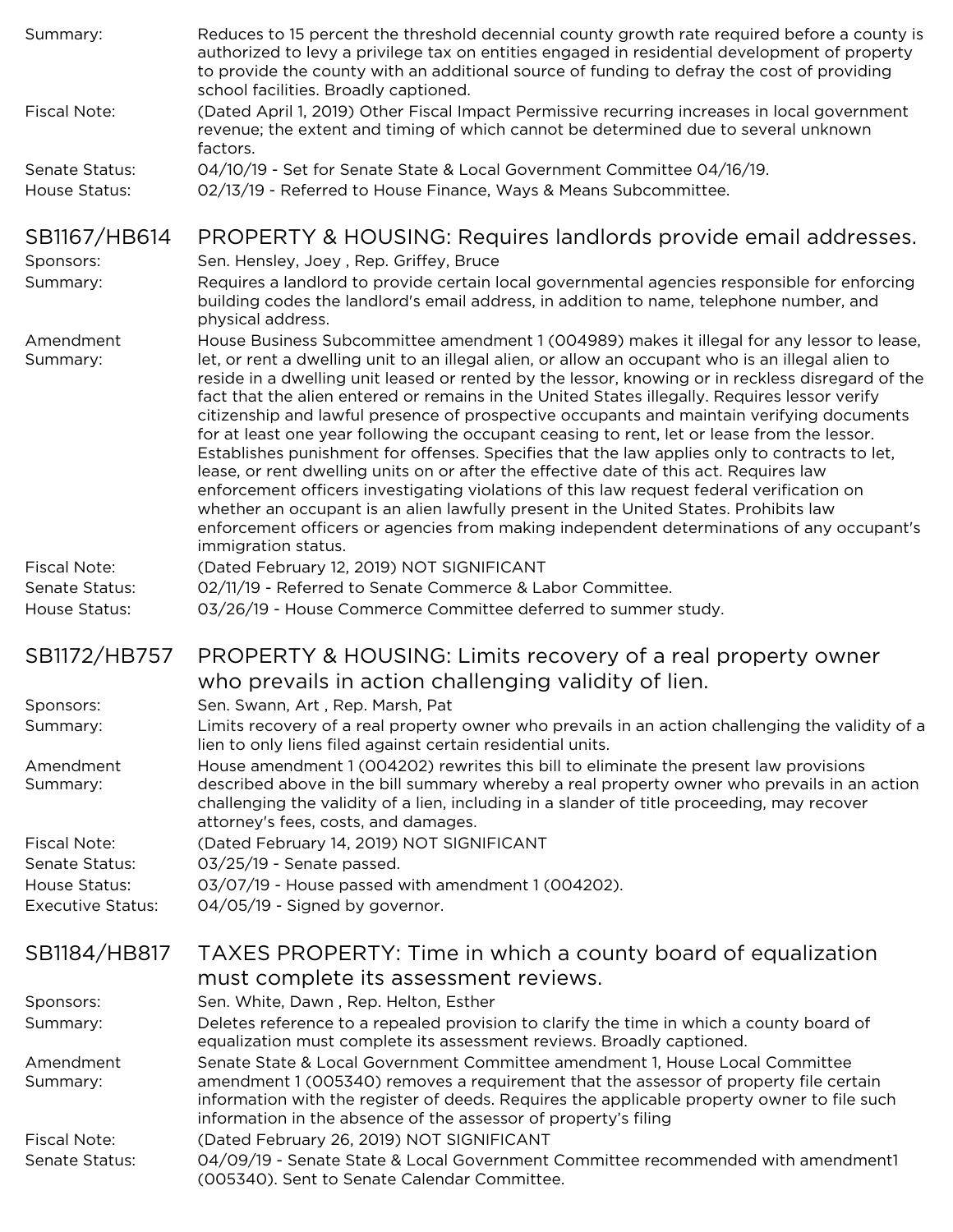| House Status:                   | 03/27/19 - House Local Committee recommended with amendment 1 (005340). Sent to<br>House Calendar & Rules.                                                                                                                                                                                                                                    |
|---------------------------------|-----------------------------------------------------------------------------------------------------------------------------------------------------------------------------------------------------------------------------------------------------------------------------------------------------------------------------------------------|
| SB1190/HB295                    | PROFESSIONS & LICENSURE: Certification for electrical inspects<br>contracted by local or state government.                                                                                                                                                                                                                                    |
| Sponsors:                       | Sen. White, Dawn, Rep. Carr, Dale                                                                                                                                                                                                                                                                                                             |
| Summary:                        | Requires electrical inspectors employed by a local or state government to be certified by the<br>state fire marshal and for this certification to be completed every three years. Declares that<br>certain electrical inspectors contracted under the commissioner of commerce and insurance<br>to be certified on and after January 1, 2020. |
| <b>Fiscal Note:</b>             | (Dated February 17, 2019) Increase State Revenue \$2,800/FY22-23 and Every Three Years<br>Thereafter/State Fire Marshal \$100/FY23-24 and Every Three Years Thereafter/State Fire<br>Marshal \$100/FY24-25 and Every Three Years Thereafter/State Fire Marshal                                                                                |
| Senate Status:                  | 04/12/19 - Set for Senate Consent 2 04/15/19.                                                                                                                                                                                                                                                                                                 |
| House Status:                   | 03/18/19 - House passed.                                                                                                                                                                                                                                                                                                                      |
|                                 | SB1198/HB1080 TAXES BUSINESS: Passive investment income.                                                                                                                                                                                                                                                                                      |
| Sponsors:                       | Sen. White, Dawn, Rep. Rudd, Tim                                                                                                                                                                                                                                                                                                              |
| Summary:                        | Defines passive investment income as gross receipts derived from royalties, rents from<br>residential, farm, or commercial property, dividends, interest, annuities, and sales or<br>exchanges of stock or securities to the extent of any gains therefrom.                                                                                   |
| <b>Fiscal Note:</b>             | (Dated March 10, 2019) NOT SIGNIFICANT                                                                                                                                                                                                                                                                                                        |
| Senate Status:                  | 03/26/19 - Taken off notice in Senate Finance Revenue Subcommittee.                                                                                                                                                                                                                                                                           |
| House Status:                   | 03/28/19 - Held on House clerk's desk.                                                                                                                                                                                                                                                                                                        |
| SB1227/HB1126                   | INSURANCE GENERAL: Unfair trade practices in the business of<br>insurance.                                                                                                                                                                                                                                                                    |
| Sponsors:                       | Sen. Niceley, Frank, Rep. Tillis, Rick                                                                                                                                                                                                                                                                                                        |
| Summary:                        | Specifies the law surrounding rebates does not prohibit the payment of a fee to a trade or<br>professional association exempt from income tax.                                                                                                                                                                                                |
| <b>Fiscal Note:</b>             | (Dated February 20, 2019) NOT SIGNIFICANT                                                                                                                                                                                                                                                                                                     |
| Senate Status:<br>House Status: | 03/11/19 - Senate passed.                                                                                                                                                                                                                                                                                                                     |
| <b>Executive Status:</b>        | 03/14/19 - House passed.<br>04/08/19 - Enacted as Public Chapter 0086 effective April 3, 2019.                                                                                                                                                                                                                                                |
|                                 |                                                                                                                                                                                                                                                                                                                                               |
| SB1263/HB350                    | TAXES PROPERTY: Property purchased by a county at a tax sale.                                                                                                                                                                                                                                                                                 |
| Sponsors:<br>Summary:           | Sen. Gresham, Dolores, Rep. Shaw, Johnny<br>Provides immunity to a county in suit based in contract or restrictive covenant when the                                                                                                                                                                                                          |
|                                 | county purchases property in a tax sale. Removes county's liability for the payment of any<br>fees or assessments pursuant to any contractual right held by a non-governmental entity to                                                                                                                                                      |
| Amendment                       | such fees or assessments secured by property purchased by a county at a tax sale.<br>House Judiciary Committee amendment 1 (004743) rewrites the bill to solely include                                                                                                                                                                       |
| Summary:                        | Hardeman County.                                                                                                                                                                                                                                                                                                                              |
| <b>Fiscal Note:</b>             | (Dated February 17, 2019) Decrease Local Expenditures Exceeds \$200,000/Per Occurrence                                                                                                                                                                                                                                                        |
| Senate Status:                  | 04/10/19 - Set for Senate State & Local Government Committee 04/16/19.                                                                                                                                                                                                                                                                        |
| House Status:                   | 04/10/19 - House Judiciary Committee recommended with amendment 1 (004743). Sent to<br>House Calendar & Rules.                                                                                                                                                                                                                                |
|                                 |                                                                                                                                                                                                                                                                                                                                               |
| Sponsors:                       | SB1290/HB1053 TAXES BUSINESS: Exemptions from professional privilege tax.                                                                                                                                                                                                                                                                     |
| Summary:                        | Sen. Pody, Mark, Rep. Hall, Mark<br>Exempts individuals from the professional privilege tax if they are exempt from the business                                                                                                                                                                                                              |
|                                 | tax on gross receipts from providing services for which they are licensed.                                                                                                                                                                                                                                                                    |
| Amendment                       | Senate Finance Revenue Subcommittee amendment 1 (003959) rewrites the bill and provides                                                                                                                                                                                                                                                       |
| Summary:                        | exemption from the professional privilege tax, beginning with taxes due on June 1, 2020 for<br>the professions of lobbyist, architect, broker, audiologist, chiropractor, dentist, optometrist,                                                                                                                                               |

podiatrist, psychologist, speech pathologist, veterinarian, and attorney.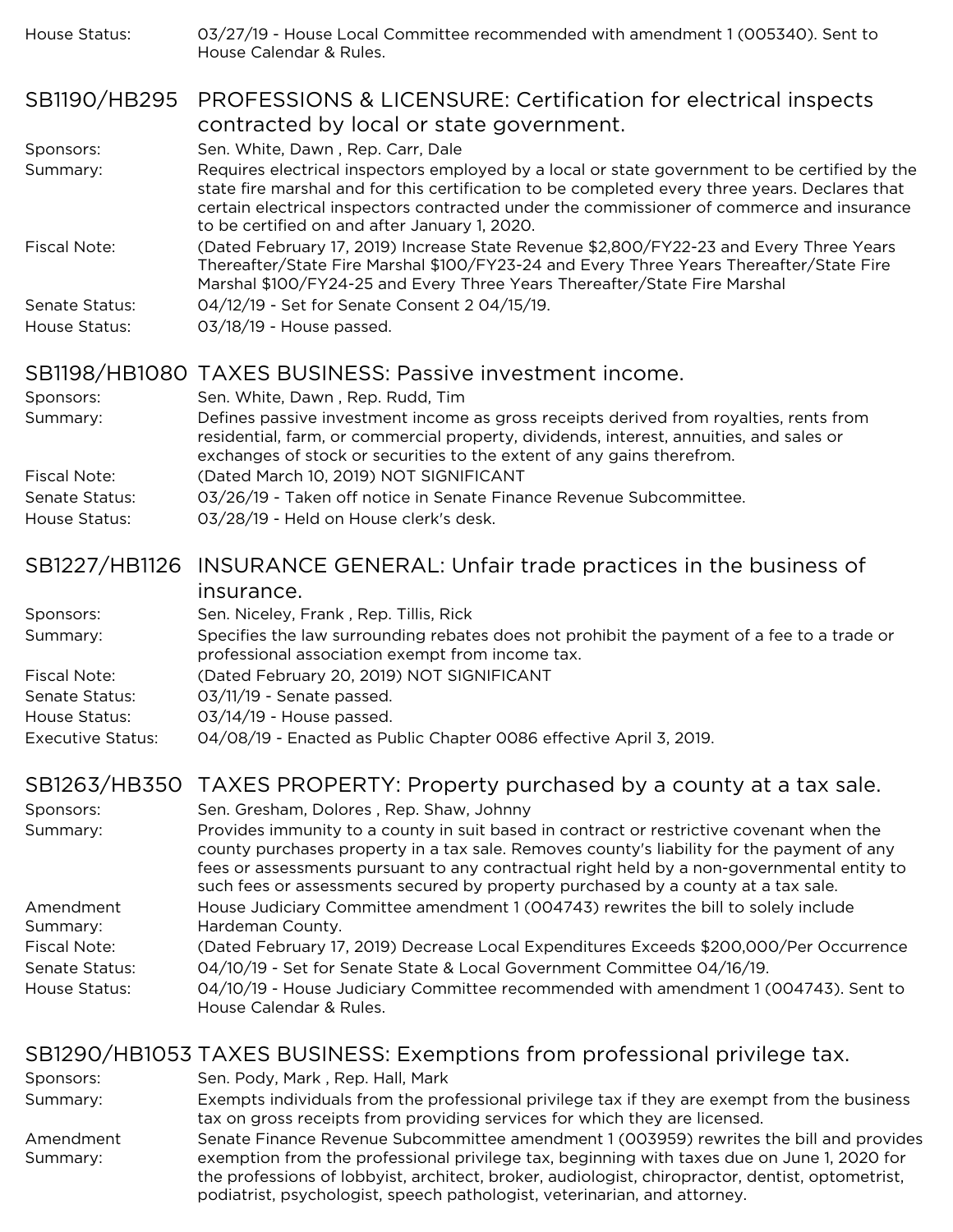| Fiscal Note:          | (Dated March 5, 2019) Decrease State Revenue Net Impact \$91,940,900/FY19-20 and<br>Subsequent Years Decrease State Expenditures \$974,400/FY19-20 and Subsequent Years<br>Increase Local Revenue \$456,300/FY19-20 and Subsequent Years |
|-----------------------|------------------------------------------------------------------------------------------------------------------------------------------------------------------------------------------------------------------------------------------|
| Senate Status:        | 03/19/19 - Senate Finance Revenue Subcommittee returned to full committee with a negative<br>recommendation after adopting amendment 1 (003959).                                                                                         |
| House Status:         | 03/06/19 - Taken off notice in House Finance, Ways & Means Subcommittee.                                                                                                                                                                 |
|                       | SB1299/HB272 INSURANCE GENERAL: Broadens ways for insurers to pay referral<br>fees to unlicensed persons.                                                                                                                                |
| Sponsors:             | Sen. Pody, Mark, Rep. Gant, Ron                                                                                                                                                                                                          |
| Summary:              | Broadens the manner and ability of insurers or insurance producers to pay referral fees to<br>unlicensed persons.                                                                                                                        |
| Amendment<br>Summary: | House amendment 1 (005519) clarifies that an unlicensed person who is neither employed by<br>nor affiliated with the licensed insurance provider may be compensated only if the<br>compensation is a fixed dollar amount under \$25.     |
| Fiscal Note:          | (Dated February 19, 2019) NOT SIGNIFICANT                                                                                                                                                                                                |
| Senate Status:        | 04/04/19 - Senate passed.                                                                                                                                                                                                                |
| House Status:         | 03/25/19 - House passed with amendment 1 (005519).                                                                                                                                                                                       |
| Executive Status:     | 04/10/19 - Sent to governor.                                                                                                                                                                                                             |

# SB1327/HB1088 PROFESSIONS & LICENSURE: Application of licensure expedited for

|                                 | military spouses.                                                                                                                                                                                                                  |
|---------------------------------|------------------------------------------------------------------------------------------------------------------------------------------------------------------------------------------------------------------------------------|
| Sponsors:                       | Sen. Bowling, Janice, Rep. Bricken, Rush                                                                                                                                                                                           |
| Summary:                        | Deletes requirement that spouses armed forces service members of the United States be<br>actively employed in a profession when moving to this state in order to have their licensure<br>application expedited. Broadly captioned. |
| Fiscal Note:                    | (Dated February 14, 2019) NOT SIGNIFICANT                                                                                                                                                                                          |
| Senate Status:<br>House Status: | 03/12/19 - Taken off notice in Senate Commerce & Labor Committee.<br>02/19/19 - Taken off notice in House Business Subcommittee.                                                                                                   |

#### SB1329/HB1467 GOVERNMENT REGULATION: UAPA - effects administrative rules and regulations have on small businesses.

Sponsors: Sen. Watson, Bo , Rep. Daniel, Martin

Summary: Requires an agency to submit an estimate to the members of the government operations committees of the senate and the house of representatives prior to filing a rule or regulation with the secretary of state. Orders the estimate to include implementation costs incurred by all small businesses over three years, number of small businesses affected by the regulation, reasoning upon which the estimate is based and all information used in determining the estimate. Prohibits the agency from promulgating a regulation that will cost equal to or greater than \$3,000,000, unless there is authorizing legislation or a germane modification to reduce costs below the \$3,000,000 threshold. Does not apply to institutions of higher education, emergency rules, or regulations required by federal mandate. Amendment Summary: House Government Operations amendment 1 (005092) establishes that an agency must submit an estimate to the fiscal review committee between 60 and 90 days of filing a rule or regulation with the secretary of state, with the review from the fiscal review staff for accuracy. Declares that the fiscal review staff must review the estimate for accuracy, where after confirmation or modification, the executive director of the fiscal review committee will submit the estimate to the members of the government operations committees of the house and senate. Fiscal Note: (Dated February 16, 2019) Other Fiscal Impact Due to the uncertain complexity of the

additional responsibilities and the extent to which certain agencies will be impacted, there may be additional state expenditures incurred in order to comply. Future interpretation or expansion of what is requested of agencies may result in the need to contract for services. Senate Status: 02/11/19 - Referred to Senate Government Operations Committee. House Status: 03/27/19 - House Finance, Ways & Means Subcommittee deferred to the first calendar of 2020.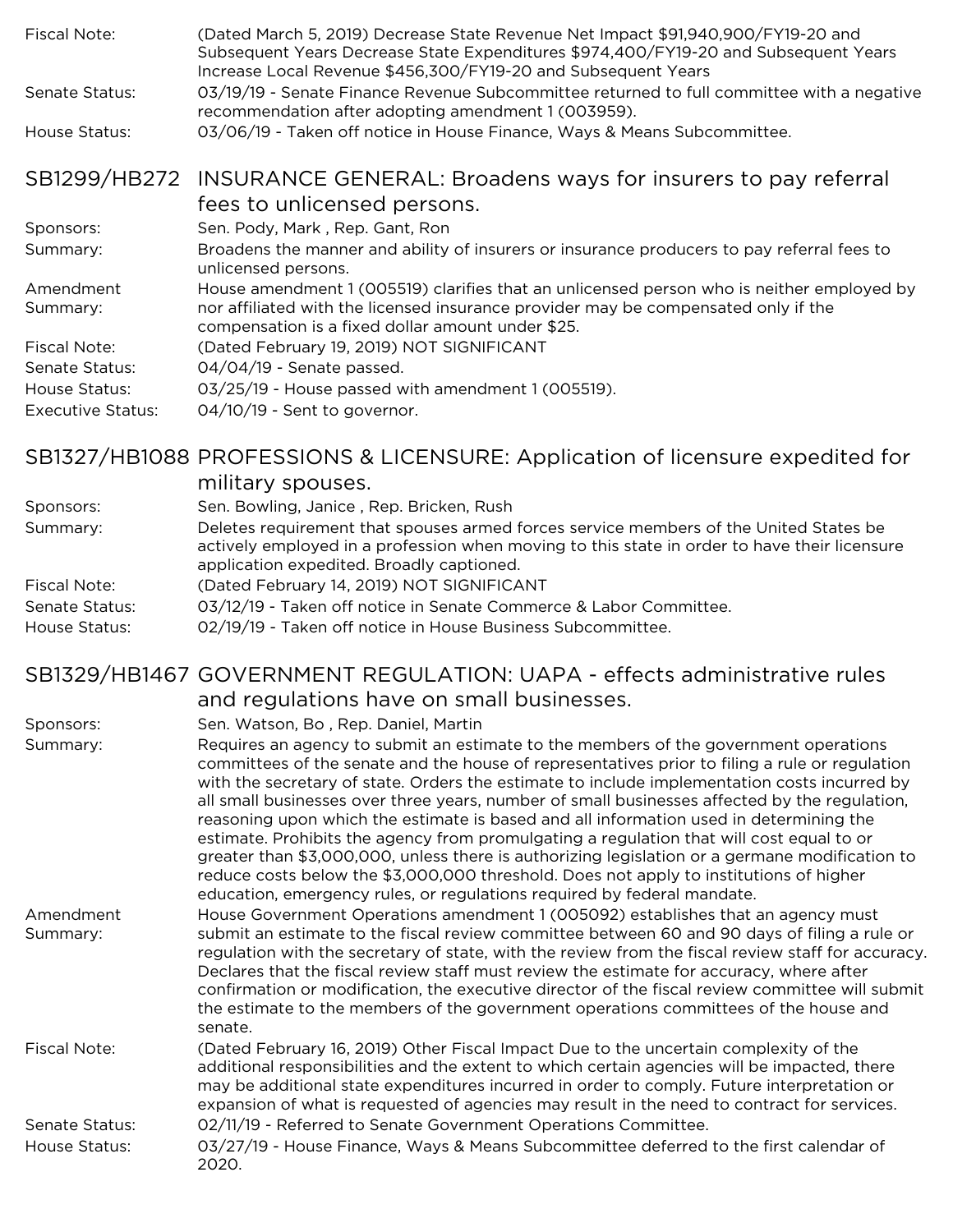|                          | SB1336/HB1064 PROFESSIONS & LICENSURE: Contractor continuing education.                                                                                                                                                                                                                                                              |
|--------------------------|--------------------------------------------------------------------------------------------------------------------------------------------------------------------------------------------------------------------------------------------------------------------------------------------------------------------------------------|
| Sponsors:                | Sen. Southerland, Steve, Rep. Vaughan, Kevin                                                                                                                                                                                                                                                                                         |
| Summary:                 | Requires contractors licensed on or after January 1, 2009, to complete a minimum of eight<br>hours of continuing education biennially by a board-approved provider and proof of<br>compliance must be filed. Specifies that current membership in a professional trade<br>association approved by the board qualifies as four hours. |
| Amendment                | Senate amendment 1 (006331) adds that the board must include, at a minimum, provisions                                                                                                                                                                                                                                               |
| Summary:                 | allowing online and in-person training. Decreases the time period active membership in a<br>professional trade association, approved by the board, qualifies as four hours of continuing<br>education from biennially to annually.                                                                                                   |
| <b>Fiscal Note:</b>      | (Dated February 23, 2019) NOT SIGNIFICANT                                                                                                                                                                                                                                                                                            |
| Senate Status:           | 03/25/19 - Senate passed with amendment 1 (006331).                                                                                                                                                                                                                                                                                  |
| House Status:            | 04/10/19 - House passed.                                                                                                                                                                                                                                                                                                             |
| <b>Executive Status:</b> | 04/10/19 - Sent to the speakers for signatures.                                                                                                                                                                                                                                                                                      |
| SB1361/HB797             | PROFESSIONS & LICENSURE: Requires posting of auctioneers whose                                                                                                                                                                                                                                                                       |
|                          | licenses have been suspended or revoked due to fraud.                                                                                                                                                                                                                                                                                |
| Sponsors:                | Sen. Yager, Ken, Rep. Vaughan, Kevin                                                                                                                                                                                                                                                                                                 |
| Summary:                 | Requires the auctioneer commission post the names of persons whose licenses have been<br>suspended, revoked, or not renewed as a result of fraud and other violations.                                                                                                                                                               |
| Amendment<br>Summary:    | House Commerce Committee amendment 1 (006286) includes auctions on internet-based<br>bidding platforms, in-person, on-site, or off-site auctions and other auction methods so long                                                                                                                                                   |
|                          | as they are open for participation by the public at large in the definition of "public sale."<br>Creates an exception for motor vehicle dealers license requirements of motor vehicles sold                                                                                                                                          |
|                          | incidentally at going-out-of-business auctions under certain circumstances. Updates and<br>revises various auction-related terminology, substitutes the term "apprentice" with "affiliate                                                                                                                                            |
|                          | auctioneer," meaning an individual who is employed by a principal auctioneer for the                                                                                                                                                                                                                                                 |
|                          | purposes of auction activities. Specifies that bid caller auctioneer license applicants may<br>complete their auction instruction online at an auction school and that auction chant                                                                                                                                                 |
|                          | instruction is optional, and may not be completed online. Revises requirements for                                                                                                                                                                                                                                                   |
|                          | applications as an affiliate auctioneer and a principal auctioneer. Requires auctioneers<br>licensed under this maintain a place of business in this state. Makes technical corrections.                                                                                                                                             |
| <b>Fiscal Note:</b>      | (Dated February 20, 2019) NOT SIGNIFICANT                                                                                                                                                                                                                                                                                            |
| Senate Status:           | 04/10/19 - Set for Senate Finance, Ways & Means Committee 04/16/19.                                                                                                                                                                                                                                                                  |
| House Status:            | 04/11/19 - Set for House Finance, Ways & Means Subcommittee 04/17/19.                                                                                                                                                                                                                                                                |
|                          | SB1365/HB1356 TAXES PROPERTY: Tax relief for certain disaster claimants.                                                                                                                                                                                                                                                             |
| Sponsors:                | Sen. Yager, Ken, Rep. Calfee, Kent                                                                                                                                                                                                                                                                                                   |
| Summary:                 | Requires any owner who filed a claim against the Tennessee Valley Authority (TVA) for the<br>coal ash spill occurring between December 1, 2008 and January 1, 2009 to not be subject to                                                                                                                                              |
|                          | the typical penalty or interest of delinquent taxes on property. Orders instead that only<br>interest from the delinquency date of the respective tax year at the composite prime rate<br>published by the federal reserve board, minus two points will be implemented.                                                              |
| <b>Fiscal Note:</b>      | (Dated March 19, 2019) Decrease Local Revenue Exceeds \$132,900/One-Time                                                                                                                                                                                                                                                             |
| Senate Status:           | 02/11/19 - Referred to Senate State & Local Government Committee.                                                                                                                                                                                                                                                                    |
| House Status:            | 03/27/19 - Returned to House clerk's desk.                                                                                                                                                                                                                                                                                           |
|                          | SB1393/HB1190 PROPERTY & HOUSING: Misrepresentation of a service or support                                                                                                                                                                                                                                                          |
|                          | animal.                                                                                                                                                                                                                                                                                                                              |
| Sponsors:                | Sen. Bell, Mike, Rep. Terry, Bryan                                                                                                                                                                                                                                                                                                   |
| Summary:                 | Creates the new Class B misdemeanor offense "misrepresentation of a service or support                                                                                                                                                                                                                                               |
|                          | animal." A person commits misrepresentation of a service or support animal who knowingly:                                                                                                                                                                                                                                            |
|                          | (1) Misrepresents, as a part of a request to maintain a service or support animal in residential                                                                                                                                                                                                                                     |
|                          | rental property, that the person has a disability or disability-related need for the use of a                                                                                                                                                                                                                                        |
|                          | service or support animal; or (2) Provides documentation to a landlord that falsely states an<br>animal is a service or support animal. This bill authorizes a landlord who receives a request for                                                                                                                                   |
|                          | an exception to a pet policy from a tenant or prospective tenant with a disability that is not                                                                                                                                                                                                                                       |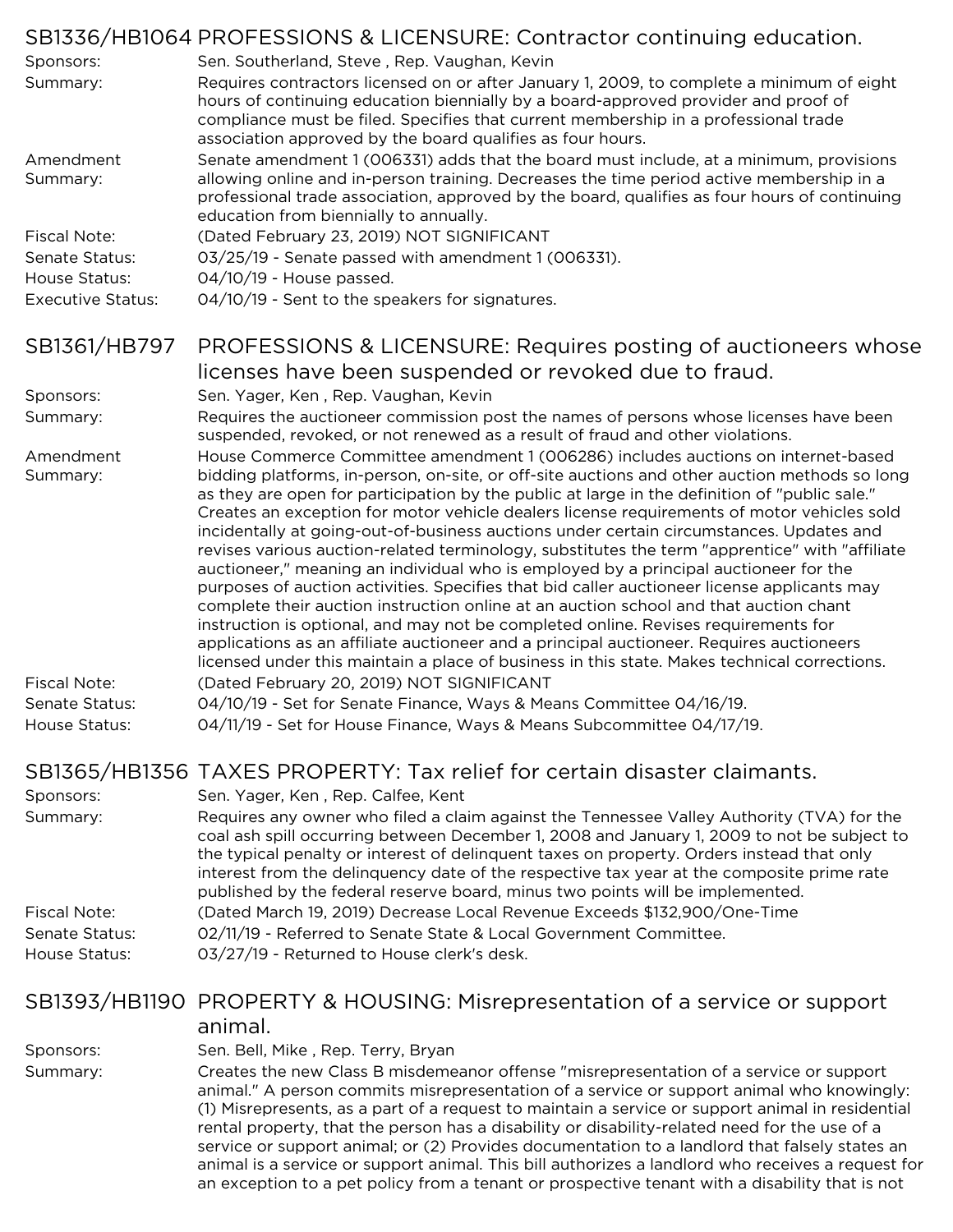readily apparent who requires the use of a service or support animal to ask that the individual submit reliable documentation of a disability and the disability-related need for a service or support animal. If the disability is readily apparent or known but the disability-related need for the service or support animal is not, this bill authorizes the landlord to ask the individual to submit reliable documentation of the disability-related need for a service or support animal. This bill authorizes a landlord who receives reliable documentation of a disability and/or the disability-related need for a service or support animal to authenticate the reliable documentation. If a tenant or prospective tenant fails to provide accurate, reliable documentation of a disability and/or the disability-related need for a service or support animal, after the landlord requests the reliable documentation, this bill authorizes the landlord to deny the request for an exception to the landlord's pet policy. This bill defines "service animal" to mean a dog or miniature horse that has been individually trained to work or perform tasks for an individual with a disability. This bill defines "support animal" to mean an animal selected to accompany an individual with a disability that has been prescribed or recommended by a healthcare provider to work, provide assistance, or perform tasks for the benefit of the individual with a disability, or provide emotional support that alleviates one or more identified symptoms or effects of the individual's disability. The full text of this bill defines "reliable documentation," which definition includes a list of persons and entities who are reliable sources of such documentation. Under this bill, it is material noncompliance and default by a tenant with the rental agreement, if the tenant: (1) Misrepresents that there is a disability or disability-related need for the use of a service or support animal; or (2) Provides documentation to a landlord in support of a request for an exception to a pet policy that falsely states an animal is a service or support animal. In the event of default under (1) or (2), this bill authorizes the landlord to terminate the tenancy and recover damages, including, but not limited to, reasonable attorney's fees. This bill specifies that a landlord is not liable for injuries by a person's service or support animal permitted on the premises as a reasonable accommodation to assist the person with a disability pursuant to any federal, state, or local law. Only to the extent of any conflict with federal or state law, the provisions of this bill concerning residential rental agreements do not apply to public housing units owned by a governmental entity. Senate Commerce and Labor Committee amendment 1, House amendment 1 (005842) revises

Amendment Summary: this bill, as follows: (1) Specifies that the offense is committed if a person "fraudulently represents," instead of "misrepresents," that the person has a disability or disability-related need for the use of a service or support animal; (2) Authorizes a landlord who receives reliable documentation of a disability and the disability related need for a service animal or support animal to "verify," instead of "authenticate," such reliable documentation and specifies that this bill does not authorize a landlord to obtain confidential or protected medical records or confidential or protected medical information concerning a tenant's or prospective tenant's disability; and (3) Extends this bill's applicability to rental agreements amended on or after July 1, 2019.

| Fiscal Note:   | (Dated March 6, 2019) NOT SIGNIFICANT              |
|----------------|----------------------------------------------------|
| Senate Status: | 04/12/19 - Set for Senate Floor 04/15/19.          |
| House Status:  | 04/04/19 - House passed with amendment 1 (005842). |

#### SB1394/HB691 PROPERTY & HOUSING: Notice landlord regarding change of tenant's email address.

| Sponsors:      | Sen. Bell, Mike, Rep. Hall, Mark                                                       |
|----------------|----------------------------------------------------------------------------------------|
| Summary:       | Requires a tenant to notify the landlord within ten days of a change of email address. |
| Fiscal Note:   | (Dated February 13, 2019) NOT SIGNIFICANT                                              |
| Senate Status: | 02/11/19 - Referred to Senate Commerce & Labor Committee.                              |
| House Status:  | 02/07/19 - Caption bill held on House clerk's desk.                                    |

#### SB1396/HB1493 CEMETERY & FUNERAL SERVICES: Access to private cemeteries.

| Sponsors:      | Sen. Bell, Mike, Rep. Thompson, Dwayne                                                                                                                                                                                                                                |
|----------------|-----------------------------------------------------------------------------------------------------------------------------------------------------------------------------------------------------------------------------------------------------------------------|
| Summary:       | Requires owners of private property on which a gravesite or crypt containing human remains<br>is located to allow access to such site by certain persons. Prohibits the erection of a barrier to<br>access of such site. Creates right of action if access is denied. |
| Fiscal Note:   | (Dated February 26, 2019) NOT SIGNIFICANT                                                                                                                                                                                                                             |
| Senate Status: | 02/11/19 - Referred to Senate Judiciary Committee.                                                                                                                                                                                                                    |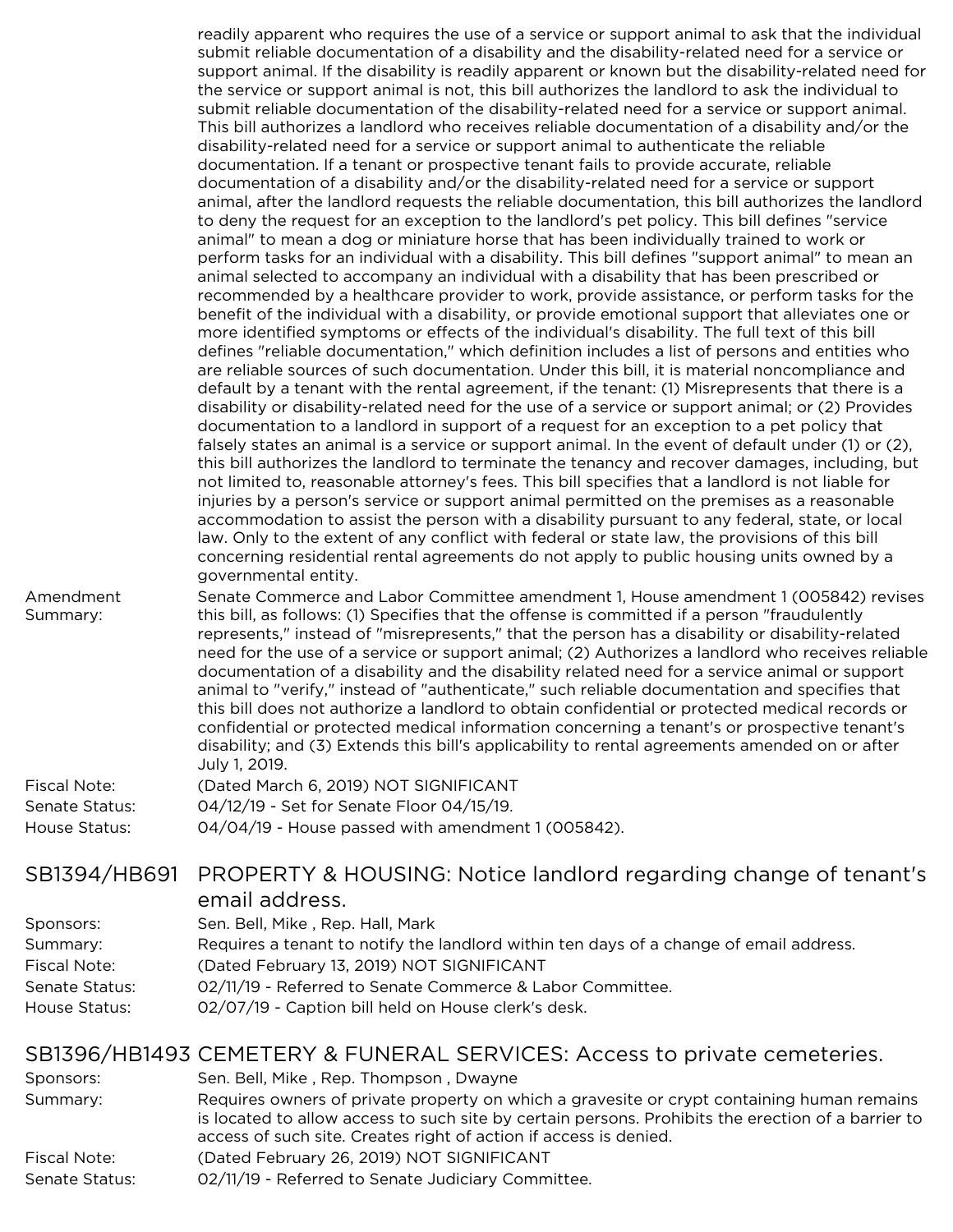House Status: 03/27/19 - Failed in House Property & Planning Subcommittee after adopting amendment 1 (006480).

#### SB1429/HB1290 PROPERTY & HOUSING: Public viewing of solar easement

|                | instruments.                                                                                                                                                                                                                                                                                                                                                                                                                          |
|----------------|---------------------------------------------------------------------------------------------------------------------------------------------------------------------------------------------------------------------------------------------------------------------------------------------------------------------------------------------------------------------------------------------------------------------------------------|
| Sponsors:      | Sen. Bailey, Paul, Rep. Farmer, Andrew                                                                                                                                                                                                                                                                                                                                                                                                |
| Summary:       | Requires the department of environment and conservation to make the sample solar<br>easement instrument accessible to the public through their website. Broadly captioned.                                                                                                                                                                                                                                                            |
| Amendment      | House Local Committee amendment 1 (007237) deletes all language after the enacting clause.                                                                                                                                                                                                                                                                                                                                            |
| Summary:       | Defines terms associated with, and including homeowners association. Creates requirements<br>for amendments to homeowners associations' governing documents which effectively<br>prohibit the lease of residential property for 30 days or more. Establishes that the owner of a<br>property subject to such prohibition has a vested right to continue renting such property until<br>the owner transfers ownership of the property. |
| Fiscal Note:   | (Dated February 11, 2019) NOT SIGNIFICANT                                                                                                                                                                                                                                                                                                                                                                                             |
| Senate Status: | 04/10/19 - Set for Senate Commerce & Labor Committee 04/16/19.                                                                                                                                                                                                                                                                                                                                                                        |
| House Status:  | 04/03/19 - House Local Committee recommended with amendment 1 (007237). Sent to<br>House Calendar & Rules.                                                                                                                                                                                                                                                                                                                            |

#### SB1432/HB522 PROPERTY & HOUSING: Addresses tenant and landlord email notification.

|                | HUUHLU GUUH.                                                                                                                                     |
|----------------|--------------------------------------------------------------------------------------------------------------------------------------------------|
| Sponsors:      | Sen. Bailey, Paul, Rep. Hill, Timothy                                                                                                            |
| Summary:       | Allows a tenant to rescind the use of an email address provided in the rental agreement by<br>written notice to the landlord. Broadly captioned. |
| Fiscal Note:   | (Dated February 12, 2019) NOT SIGNIFICANT                                                                                                        |
| Senate Status: | 04/10/19 - Set for Senate Commerce & Labor Committee 04/16/19.                                                                                   |
| House Status:  | 02/07/19 - Caption bill held on House clerk's desk.                                                                                              |
|                |                                                                                                                                                  |

#### SB1437/HB371 PROPERTY & HOUSING: Increases time allotted for a home seller to refund a buyer.

| Sponsors:                       | Sen. Bailey, Paul, Rep. Boyd, Clark                                                                                                                                                                   |
|---------------------------------|-------------------------------------------------------------------------------------------------------------------------------------------------------------------------------------------------------|
| Summary:                        | Increases from 10 day to 15 days the time frame which a buyer is required to refund payments<br>to the buyer when a home solicitation sale has been cancelled or an offer to purchase was<br>revoked. |
| Fiscal Note:                    | (Dated February 13, 2019) NOT SIGNIFICANT                                                                                                                                                             |
| Senate Status:<br>House Status: | 04/10/19 - Set for Senate Commerce & Labor Committee 04/16/19.<br>02/06/19 - Caption bill held on House clerk's desk.                                                                                 |

## SB1456/HB1386 TAXES BUSINESS: Payment of professional privilege tax by military

|                                 | service member.                                                                                                                                                                                                            |
|---------------------------------|----------------------------------------------------------------------------------------------------------------------------------------------------------------------------------------------------------------------------|
| Sponsors:                       | Sen. Bailey, Paul, Rep. Williams, Ryan                                                                                                                                                                                     |
| Summary:                        | Increases the amount of time extended to a military or national guard service member who is<br>subject to the professional privilege tax to pay the tax upon return from a combat<br>deployment from 180 days to 210 days. |
| Fiscal Note:                    | (Dated March 13, 2019) NOT SIGNIFICANT                                                                                                                                                                                     |
| Senate Status:<br>House Status: | 03/19/19 - Taken off notice in Senate Finance Revenue Subcommittee.<br>02/11/19 - Caption bill held on House clerk's desk.                                                                                                 |

# SB1485/HB1465 TAXES PROPERTY: Veterans Property Tax Relief Act of 2019.

| Sponsors:    | Sen. Bailey, Paul, Rep. Windle, John                                                                                                                                                                                                                 |
|--------------|------------------------------------------------------------------------------------------------------------------------------------------------------------------------------------------------------------------------------------------------------|
| Summary:     | Establishes the Veterans Property Tax Relief Act of 2019. Requires that market value cap for<br>real property eligible for disabled veteran property tax relief be adjusted every two years to<br>reflect percentage change in consumer price index. |
| Fiscal Note: | (Dated March 4, 2019) Increase State Expenditures \$232,000/FY20-21 \$259,800/FY21-22<br>\$582,300/FY22-23 \$652,200/FY23-24 and Subsequent Years                                                                                                    |